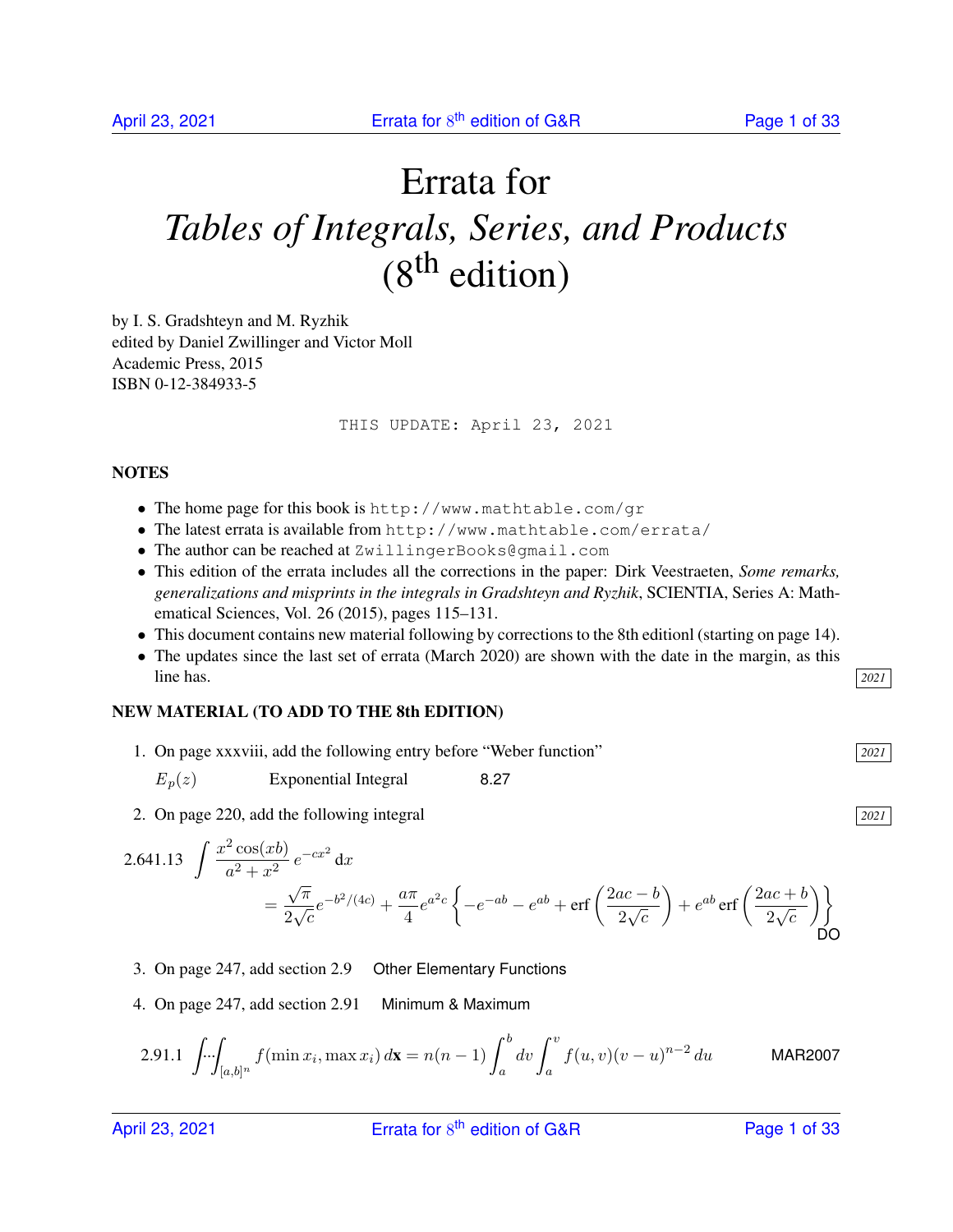April 23, 2021 **Errata for 8<sup>th</sup> edition of G&R** Page 2 of 33  $2.91.2$   $\left| \ldots \right|$  $[a,b]^n$  $f(\mathbf{x}, \min x_i, \max x_i) d\mathbf{x}$  $=\sum_{n=1}^{\infty}$  $j,k=1$  $j{\neq}k$  $\int^b$ a  $dv \int_0^v$ a  $du \nightharpoondown$  $[u,v]^{n-2}$  $f(\mathbf{x}, u, v \mid x_j = u, x_k = v)$  $i \in [n] \backslash \{j,k\}$  $dx_i$ MAR2007

5. Add section 2.92 Floor Function

The floor of a number is the largest integer that is less than or equal to the number. For example  $|2.345| = 2$  and  $|5| = 5$ .

2.92.1 
$$
\underbrace{\int_0^1 \cdots \int_0^1}_{n} f\left(\lfloor x_1 + \cdots + x_n \rfloor\right) dx_1 \cdots dx_n = \sum_{k=0}^n \left\langle {n \atop k} \right\rangle \frac{f(k)}{n!}
$$
 GR1994, #6.65, p 316, 557

where the  $\binom{n}{k}$  $\binom{n}{k}$  are Eulerian numbers

#### 6. Add section 2.93 Fractional Part of Numbers

The fractional part of a number is  $\{x\} = x - |x|$ . For example  $\{2.345\} = 0.345$  and  $\{5\} = 0$ .

2.93.1 
$$
\int_{a}^{a+n} \{x\} dx = \frac{n}{2}
$$
 [*a* > 0, *n* = 1, 2, 3, ...] FUR2013, 2.42

2.93.2 
$$
\int_0^1 \{kx\} dx = \frac{1}{2}
$$
 [ $k = 1, 2, 3, ...$ ] FUR2013, 2.28

2.93.3 
$$
\int_0^1 \{nx\}^k dx = \frac{1}{k+1}
$$
 [ $k > -1$ ,  $n = 1, 2, 3, ...$  ] FUR2013, 2.44

2.93.4 
$$
\int_0^1 (x - x^2)^k \{nx\} dx = \frac{(k!)^2}{2(2k+1)!}
$$
 [ $k = 0, 1, 2, ..., n = 1, 2, 3, ...$ ] FUR2013, 2.48

$$
2.93.5 \int_{1}^{\infty} \frac{\{x\}}{x^2} dx = 1 - C
$$
 WOFF

2.93.6 
$$
\int_{1}^{\infty} \frac{\{x\}}{x^{k+1}} dx = \frac{1}{k-1} - \frac{\zeta(k)}{k} \qquad [k = 2, 3, 4, \dots]
$$
  
2.93.7 
$$
\int_{1}^{\infty} \frac{\{x\} - \frac{1}{2}}{x} dx = -1 + \log(\sqrt{2\pi})
$$
  

2.93.8 
$$
\int_0^1 (\{ax\} - \frac{1}{2}) (\{bx\} - \frac{1}{2}) dx = \frac{1}{12ab}
$$
 [Re  $a > 0$ , Re  $b > 0$ ] WEBMHB

$$
2.93.9 \int_0^1 \left\{ \frac{1}{x} \right\} dx = 1 - C
$$
 WOFF

2.93.10 
$$
\int_0^1 \left\{ \frac{q}{x} \right\} dx = \begin{cases} q(1 - \mathbf{C} - \log q) & [0 < q \le 1] \\ q\left(1 + \frac{1}{2} + \dots + \frac{1}{1 + |q|} - \mathbf{C} - \log q + \frac{|q|(\{q\} - 1)}{q(1 + |q|)}\right) & [q > 1] \end{cases}
$$

FUR2013, 2.5b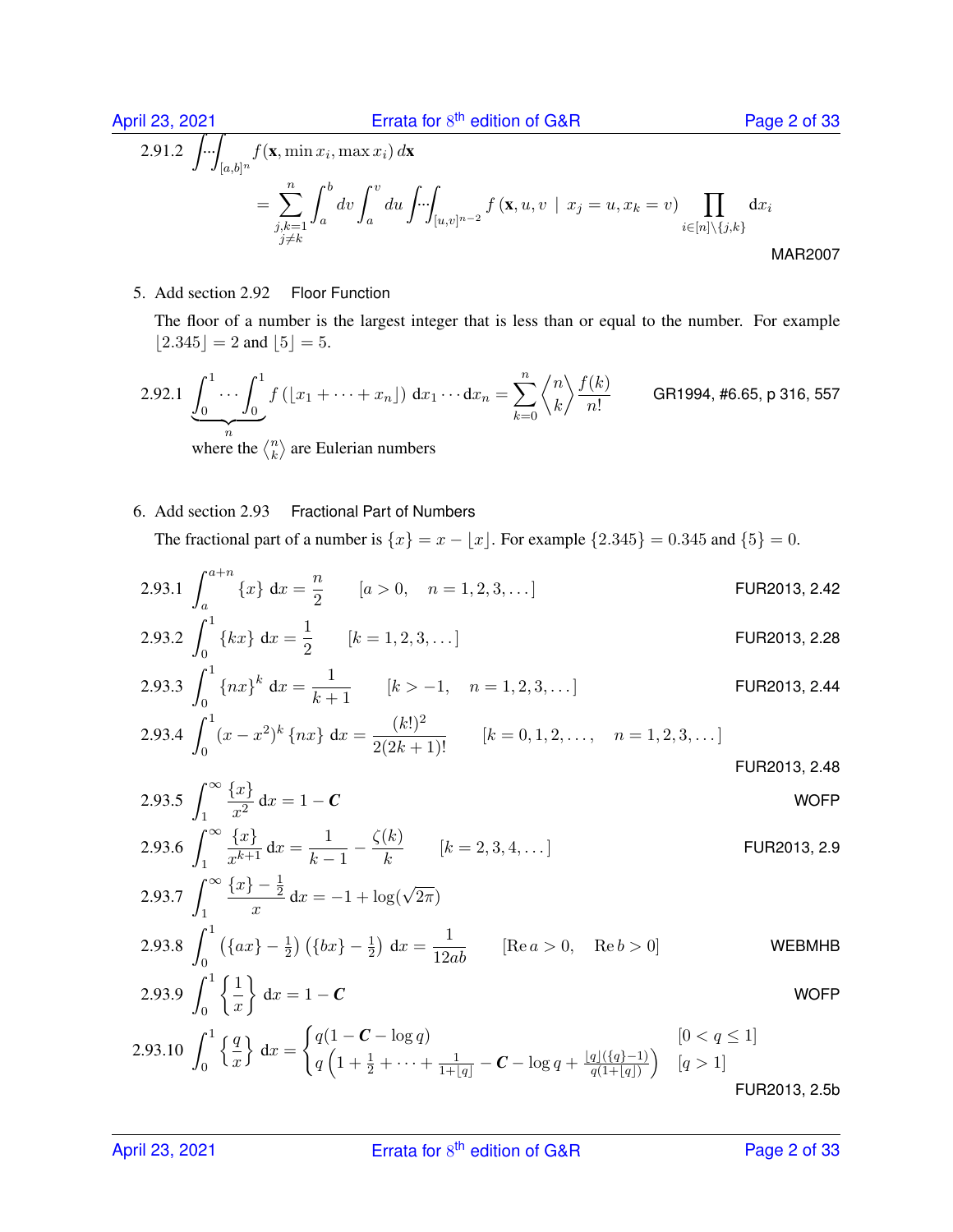| April 23, 2021                                                                                          | Errata for 8 <sup>th</sup> edition of G&R | Page 3 of 33 |
|---------------------------------------------------------------------------------------------------------|-------------------------------------------|--------------|
| 2.93.11 $\int_0^1 x^m \left\{ \frac{1}{x} \right\} dx = \frac{1}{m} - \frac{\zeta(m+1)}{m+1}$ $[m > 0]$ | FUR2013, 2.20                             |              |
| 2.93.12 $\int_0^1 \frac{x}{1-x} \left\{ \frac{1}{x} \right\} dx = C$                                    | FUR2013, 2.15                             |              |
| 2.93.13 $\int_0^1 \left\{ \frac{1}{x} \right\}^2 dx = \log(2\pi) - 1 - C$                               | QIN2011                                   |              |

2.93.14 
$$
\int_0^1 \left\{ \frac{k}{x} \right\}^2 dx = k \left( \log(2\pi) - C + 1 + \frac{1}{2} + \dots + \frac{1}{k} + 2k \log k - 2k - 2 \log k! \right)
$$
  
\n[ $k = 1, 2, 3, \dots$ ] FUR2013, 2.6

2.93.15 
$$
\int_0^1 \left\{ \frac{1}{x} \right\} \left\{ \frac{1}{1-x} \right\} dx = 2C - 1
$$
 QIN2011

2.93.16 
$$
\int_0^{1/2} \left\{ \frac{1}{x} \right\} \left\{ \frac{1}{1-x} \right\} dx = \int_{1/2}^1 \left\{ \frac{1}{x} \right\} \left\{ \frac{1}{1-x} \right\} dx = C - \frac{1}{2}
$$
 FUR2013, 2.10

2.93.17 
$$
\int_0^1 \left\{ \frac{1}{x} \right\}^2 \left\{ \frac{1}{1-x} \right\} dx = \frac{5}{2} - C - \log(2\pi)
$$
 FUR2013, 2.12

2.93.18 
$$
\int_0^1 \left\{ \frac{1}{x} \right\}^2 \left\{ \frac{1}{1-x} \right\}^2 dx = 4 \log(2\pi) - 4C - 5
$$
 QIN2011

2.93.19 
$$
\int_0^1 \left\{ \frac{1}{x} \right\}^3 \left\{ \frac{1}{1-x} \right\}^3 dx = 6C + 2 - \zeta(2) - 3\log(2\pi) - \frac{18\zeta'(2)}{\pi^2}
$$
 QIN2011

2.93.20 
$$
\int_0^1 x^m \left\{ \frac{1}{x} \right\}^m dx = 1 - \frac{\zeta(2) + \zeta(3) + \dots + \zeta(m+1)}{m+1}
$$
  
\n $[m = 1, 2, 3, \dots]$  FUR2013, 2.21

2.94 2.94.1 - 1 0 1 √k x dx = k k − 1 − ζ(k) [k = 2, 3, 4, . . . ] FUR2013, 2.7 1 k k k 1 1 1 

2.94.2 
$$
\int_0^1 \left\{ \frac{k}{\sqrt[k]{x}} \right\} dx = \frac{k}{k-1} - k^k \left( \zeta(k) - \frac{1}{1^k} - \frac{1}{2^k} \cdots - \frac{1}{k^k} \right)
$$
 [ $k = 2, 3, 4, \ldots$ ]

2.94.3 
$$
\int_0^1 \left\{ \frac{1}{k \sqrt[k]{x}} \right\} dx = \frac{1}{k-1} - \frac{\zeta(k)}{k^k}
$$
 [ $k = 2, 3, 4, ...$ ] FUR2013, 2.9

## 2.95 Combination of fractional part and other functions

2.95.1 
$$
\int_0^1 \left\{ (-1)^{\left\lfloor \frac{1}{x} \right\rfloor} \frac{1}{x} \right\} dx = 1 + \log \frac{2}{\pi}
$$
 FUR2013, 2.13

2.95.2 
$$
\int_0^1 x \left\{ \frac{1}{x} \right\} \left[ \frac{1}{x} \right] dx = \frac{\pi^2}{12} - \frac{1}{2}
$$
 FUR2013, 2.14a

2.95.3 
$$
\int_0^1 {\{\log x\}} x^m dx = \frac{e^{m+1}}{(m+1)(e^{m+1}-1)} - \frac{1}{(m+1)^2} \qquad [m > -1]
$$
 FUR2013, 2.16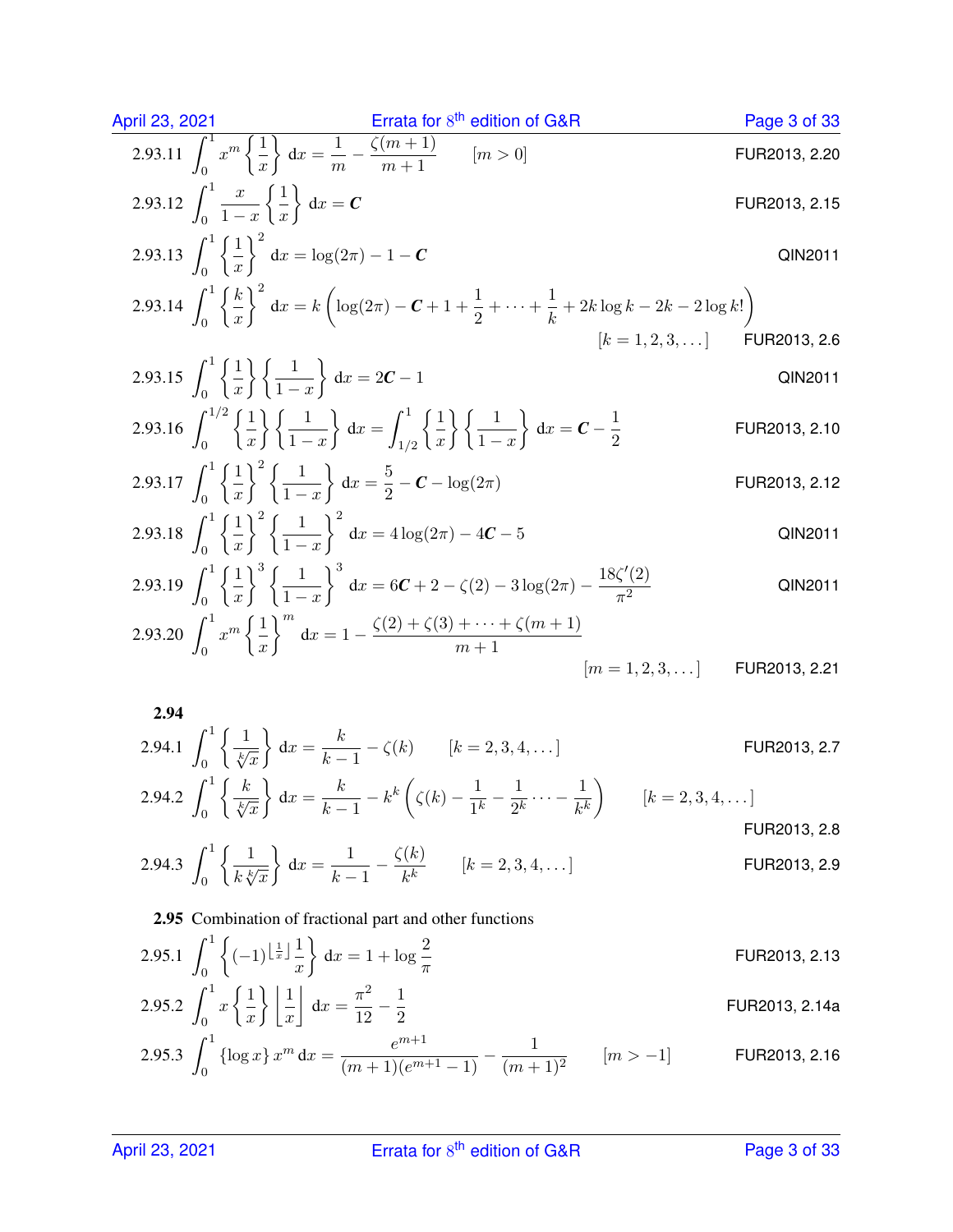April 23, 2021 **Errata for 8** 

| 2.96.1 $\int_0^1 \int_0^1 \left\{ k \frac{x}{y} \right\} dx dy = \frac{k}{2} \left( 1 + \frac{1}{2} + \cdots + \frac{1}{k} - \log k - C \right) + \frac{1}{4}$<br>$[k = 1, 2, 3, \dots]$<br>2.96.2 $\int_0^1 \int_0^1 \left\{ \frac{mx}{ny} \right\} dx dy = \frac{m}{2n} \left( \log \frac{n}{m} + \frac{3}{2} - C \right)$<br>[ <i>m</i> and <i>n</i> are integers with $m \leq n$ ]<br>2.96.3 $\int_0^1 \int_0^1 \left\{ \frac{x^k}{y} \right\} dx dy = \frac{2k+1}{(k+1)^2} - \frac{C}{k+1}$ $[k \ge 0]$<br>2.96.4 $\int_0^1 \int_0^1 \left\{ \frac{x}{y} \right\} \left( \frac{y}{x} \right)^k dx dy = 1 - \frac{\zeta(2) + \zeta(3) + \cdots + \zeta(k+1)}{2(k+1)}$<br>$[k = 1, 2, 3, \dots]$<br>2.96.5 $\int_0^1 \int_0^1 \left\{ \frac{x}{y} \right\} \frac{y^k}{x^p} dx dy = \frac{1}{k-p+1} - \frac{\zeta(2) + \zeta(3) + \cdots + \zeta(k+1)}{(k+2-p)(k+1)}$<br>[k is an integer, p is real, $k - p > -1$ ]<br>2.96.6 $\int_0^1 \int_0^1 \left\{ \frac{x}{y} \right\} \left\{ \frac{y}{x} \right\} dx dy = 1 - \frac{\pi^2}{12}$<br>2.96.7 $\int_0^1 \int_0^1 \left\{ \frac{x}{y} \right\}^2 dx dy = \frac{\log(2\pi)}{2} - \frac{1}{3} - \frac{C}{2}$<br>2.96.8 $\int_0^1 \int_0^1 x^m y^n \left\{ \frac{x}{y} \right\} \left\{ \frac{y}{x} \right\} dx dy = \frac{1}{m+n+1} \left( \frac{1}{n+1} + \frac{1}{m+1} - \frac{\zeta(n+2)}{n+2} - \frac{\zeta(m+2)}{m+2} \right)$<br>$[m > -1, n > -1]$ FUR2013, 2.37<br>2.96.9 $\int_0^1 \int_0^1 (xy)^n \left\{ \frac{x}{y} \right\} \left\{ \frac{y}{x} \right\} dx dy = \frac{1}{(n+1)^2} - \frac{\zeta(n+1)}{(n+1)(n+2)}$<br>$[n > -1]$<br>$[m = 1, 2, 3, \dots]$<br>$[k>0]$ | 2.96 Multiple integrals |               |
|------------------------------------------------------------------------------------------------------------------------------------------------------------------------------------------------------------------------------------------------------------------------------------------------------------------------------------------------------------------------------------------------------------------------------------------------------------------------------------------------------------------------------------------------------------------------------------------------------------------------------------------------------------------------------------------------------------------------------------------------------------------------------------------------------------------------------------------------------------------------------------------------------------------------------------------------------------------------------------------------------------------------------------------------------------------------------------------------------------------------------------------------------------------------------------------------------------------------------------------------------------------------------------------------------------------------------------------------------------------------------------------------------------------------------------------------------------------------------------------------------------------------------------------------------------------------------------------------------------------------------------------|-------------------------|---------------|
| 2.96.10 $\int_0^1 \int_0^1 \left\{ \frac{x}{y} \right\}^m \left\{ \frac{y}{x} \right\}^m dx dy = 1 - \frac{\zeta(2) + \zeta(3) + \cdots + \zeta(m+1)}{m+1}$<br>2.96.11 $\int_0^1 \int_0^1 \left\{ \frac{2x}{y} \right\} \left\{ \frac{2y}{x} \right\} dx dy = \frac{49}{6} - \frac{2\pi^2}{3} - 2\log 2$<br>2.96.12 $\int_0^1 \int_0^1 \left\{ \frac{x-y}{x+y} \right\} dx dy = \int_0^1 \int_0^1 \left\{ \frac{x+y}{x-y} \right\} dx dy = \frac{1}{2}$<br>2.96.13 $\int_0^1 \int_0^1 \left\{ \frac{k}{x-y} \right\} \left\{ \frac{1}{x} \right\} \left\{ \frac{1}{y} \right\} dx dy = \frac{1}{2} (1-C)^2$<br>2.96.14 $\int_0^1 \int_0^1 x \left\{ \frac{1}{1 - xu} \right\} dx dy = 1 - \frac{\zeta(2)}{2} = 1 - \frac{\pi^2}{12}$<br>2.96.15 $\int_0^1 \int_0^1 \left\{ \frac{1}{x+y} \right\}^m dx dy = \begin{cases} 2 \log 2 - \frac{\pi^2}{12} & m = 1 \\ \frac{5}{2} - \log 2 - C - \frac{\pi^2}{12} & m = 2 \end{cases}$<br>2.96.16 $\iint_{0 \le x,y \le 1} \left\{ \frac{1}{x+y} \right\}^{m} dx dy = \begin{cases} 2 \log 2 - \frac{\pi^2}{12} & m = 1 \\ \frac{3}{2} - \frac{\pi^2}{12} - \log 2 - C & m = 2 \end{cases}$                                                                                                                                                                                                                                                                                                                                                                                                                                                                                                   |                         | FUR2013, 2.28 |
|                                                                                                                                                                                                                                                                                                                                                                                                                                                                                                                                                                                                                                                                                                                                                                                                                                                                                                                                                                                                                                                                                                                                                                                                                                                                                                                                                                                                                                                                                                                                                                                                                                          |                         |               |
|                                                                                                                                                                                                                                                                                                                                                                                                                                                                                                                                                                                                                                                                                                                                                                                                                                                                                                                                                                                                                                                                                                                                                                                                                                                                                                                                                                                                                                                                                                                                                                                                                                          |                         | FUR2013, 2.29 |
|                                                                                                                                                                                                                                                                                                                                                                                                                                                                                                                                                                                                                                                                                                                                                                                                                                                                                                                                                                                                                                                                                                                                                                                                                                                                                                                                                                                                                                                                                                                                                                                                                                          |                         | FUR2013, 2.30 |
|                                                                                                                                                                                                                                                                                                                                                                                                                                                                                                                                                                                                                                                                                                                                                                                                                                                                                                                                                                                                                                                                                                                                                                                                                                                                                                                                                                                                                                                                                                                                                                                                                                          |                         |               |
|                                                                                                                                                                                                                                                                                                                                                                                                                                                                                                                                                                                                                                                                                                                                                                                                                                                                                                                                                                                                                                                                                                                                                                                                                                                                                                                                                                                                                                                                                                                                                                                                                                          |                         | FUR2013, 2.33 |
|                                                                                                                                                                                                                                                                                                                                                                                                                                                                                                                                                                                                                                                                                                                                                                                                                                                                                                                                                                                                                                                                                                                                                                                                                                                                                                                                                                                                                                                                                                                                                                                                                                          |                         | FUR2013, 2.34 |
|                                                                                                                                                                                                                                                                                                                                                                                                                                                                                                                                                                                                                                                                                                                                                                                                                                                                                                                                                                                                                                                                                                                                                                                                                                                                                                                                                                                                                                                                                                                                                                                                                                          |                         |               |
|                                                                                                                                                                                                                                                                                                                                                                                                                                                                                                                                                                                                                                                                                                                                                                                                                                                                                                                                                                                                                                                                                                                                                                                                                                                                                                                                                                                                                                                                                                                                                                                                                                          |                         | FUR2013,2.36  |
|                                                                                                                                                                                                                                                                                                                                                                                                                                                                                                                                                                                                                                                                                                                                                                                                                                                                                                                                                                                                                                                                                                                                                                                                                                                                                                                                                                                                                                                                                                                                                                                                                                          |                         | FUR2013, 2.31 |
|                                                                                                                                                                                                                                                                                                                                                                                                                                                                                                                                                                                                                                                                                                                                                                                                                                                                                                                                                                                                                                                                                                                                                                                                                                                                                                                                                                                                                                                                                                                                                                                                                                          |                         |               |
|                                                                                                                                                                                                                                                                                                                                                                                                                                                                                                                                                                                                                                                                                                                                                                                                                                                                                                                                                                                                                                                                                                                                                                                                                                                                                                                                                                                                                                                                                                                                                                                                                                          |                         |               |
|                                                                                                                                                                                                                                                                                                                                                                                                                                                                                                                                                                                                                                                                                                                                                                                                                                                                                                                                                                                                                                                                                                                                                                                                                                                                                                                                                                                                                                                                                                                                                                                                                                          |                         | FUR2013, 2.38 |
|                                                                                                                                                                                                                                                                                                                                                                                                                                                                                                                                                                                                                                                                                                                                                                                                                                                                                                                                                                                                                                                                                                                                                                                                                                                                                                                                                                                                                                                                                                                                                                                                                                          |                         |               |
|                                                                                                                                                                                                                                                                                                                                                                                                                                                                                                                                                                                                                                                                                                                                                                                                                                                                                                                                                                                                                                                                                                                                                                                                                                                                                                                                                                                                                                                                                                                                                                                                                                          |                         | FUR2013, 2.40 |
|                                                                                                                                                                                                                                                                                                                                                                                                                                                                                                                                                                                                                                                                                                                                                                                                                                                                                                                                                                                                                                                                                                                                                                                                                                                                                                                                                                                                                                                                                                                                                                                                                                          |                         |               |
|                                                                                                                                                                                                                                                                                                                                                                                                                                                                                                                                                                                                                                                                                                                                                                                                                                                                                                                                                                                                                                                                                                                                                                                                                                                                                                                                                                                                                                                                                                                                                                                                                                          |                         | FUR2013, 2.39 |
|                                                                                                                                                                                                                                                                                                                                                                                                                                                                                                                                                                                                                                                                                                                                                                                                                                                                                                                                                                                                                                                                                                                                                                                                                                                                                                                                                                                                                                                                                                                                                                                                                                          |                         | FUR2013, 2.51 |
|                                                                                                                                                                                                                                                                                                                                                                                                                                                                                                                                                                                                                                                                                                                                                                                                                                                                                                                                                                                                                                                                                                                                                                                                                                                                                                                                                                                                                                                                                                                                                                                                                                          |                         | FUR2013, 2.52 |
|                                                                                                                                                                                                                                                                                                                                                                                                                                                                                                                                                                                                                                                                                                                                                                                                                                                                                                                                                                                                                                                                                                                                                                                                                                                                                                                                                                                                                                                                                                                                                                                                                                          |                         | FUR2013, 2.23 |
|                                                                                                                                                                                                                                                                                                                                                                                                                                                                                                                                                                                                                                                                                                                                                                                                                                                                                                                                                                                                                                                                                                                                                                                                                                                                                                                                                                                                                                                                                                                                                                                                                                          |                         | FUR2013, 2.24 |
|                                                                                                                                                                                                                                                                                                                                                                                                                                                                                                                                                                                                                                                                                                                                                                                                                                                                                                                                                                                                                                                                                                                                                                                                                                                                                                                                                                                                                                                                                                                                                                                                                                          |                         | QIN2011, 3.1  |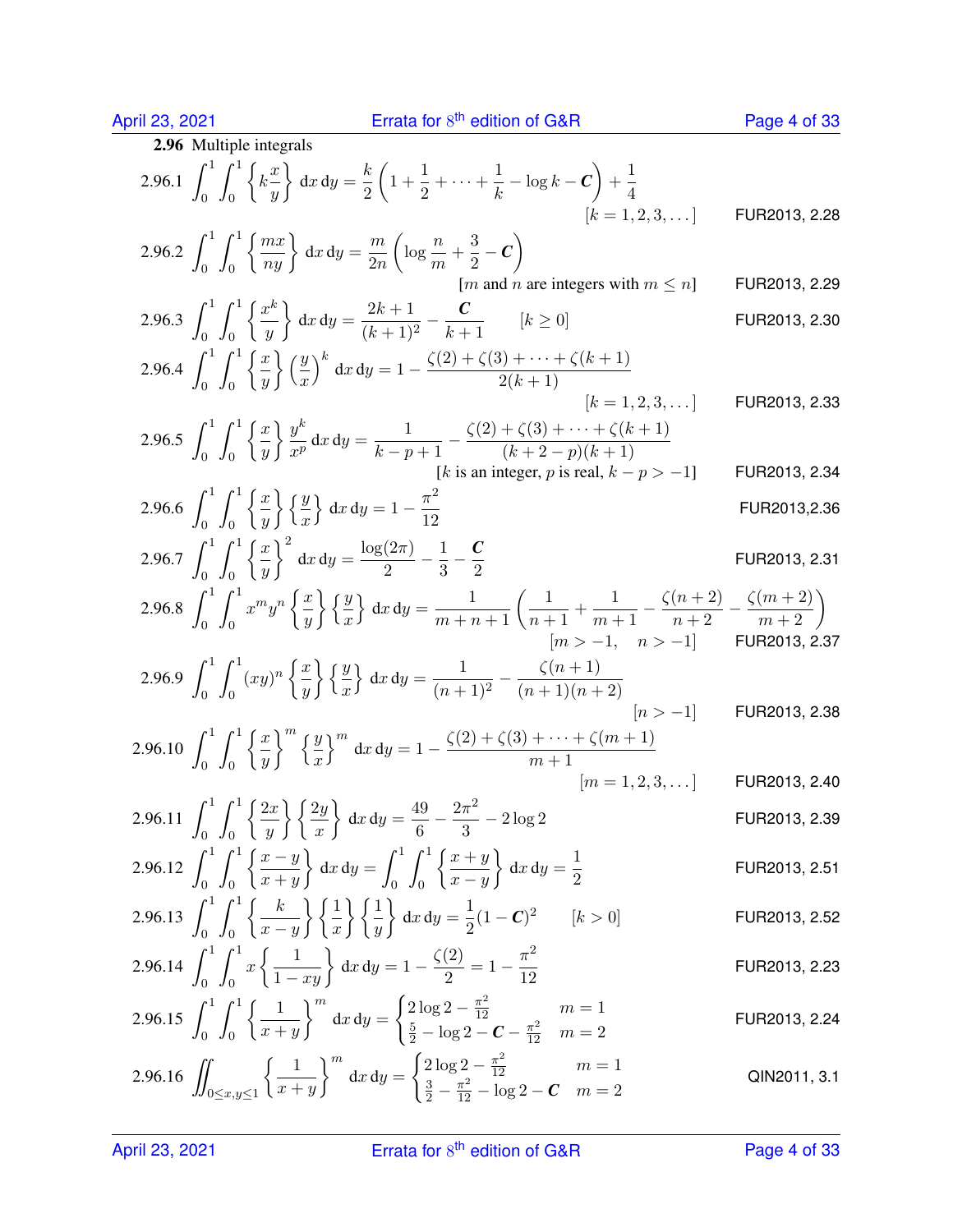| April 23, 2021 | Errata for 8 <sup>th</sup> edition of G&R                                                                                                                                                                                                                                                                                                | Page 5 of 33   |
|----------------|------------------------------------------------------------------------------------------------------------------------------------------------------------------------------------------------------------------------------------------------------------------------------------------------------------------------------------------|----------------|
| 2.96.17        | \n $\int \int \int_{0 \le x, y, z \le 1} \left\{ \frac{1}{x + y + z} \right\}^m dx dy dz =\n \begin{cases}\n \frac{9}{2} \log 3 - \frac{13}{24} - \frac{19}{4} \log 2 - \frac{\zeta(3)}{3} & m = 1 \\  \frac{53}{24} + 4 \log 2 - 3 \log 3 - \frac{\zeta(3)}{3} - \frac{\pi^2}{12} & m = 2\n \end{cases}\n \quad \text{QIN2011, 3.2}$ \n |                |
| 2.96.18        | \n $\int_0^{a_1} \cdots \int_0^{a_n} \left\{ k(x_1 + x_2 + \cdots + x_n) \right\} dx_n \cdots dx_1 = \frac{1}{2} a_1 a_2 \cdots a_n$ \n                                                                                                                                                                                                  | FUR2013, 2.42b |

7. On page 572, add the following integral

0

4.318.3 
$$
\int_0^1 \frac{\log[(1+x^a)(1+x^{1/a})]}{1+x} dx = (\log 2)^2 \qquad [a>0]
$$

8. On page 574, add the following integrals

4.325.13 
$$
\int_0^1 \frac{\log(\log x)}{1+x^2} dx = \frac{\pi}{4} \left( i\pi + \log \left( \frac{4\pi^3}{\Gamma^4 \left( \frac{1}{4} \right)} \right) \right)
$$
  
4.325.14 
$$
\int_0^\infty \frac{\log(\log x)}{1+x^2} dx = \frac{\pi}{4} \left( i\pi + \log \left( \frac{4\pi^2 \Gamma^4 \left( \frac{3}{4} \right)}{\Gamma^4 \left( \frac{1}{4} \right)} \right) \right)
$$
REV1 (13)

(Thanks to Robert Reynolds for suggesting the inclusion of these evaluations.)

9. On page 583, add the following integrals

4.374.3 
$$
\int_0^\infty \ln(1+x^2) \ln\left(\tanh\left(\frac{\pi x}{4}\right)\right) dx = \pi - 4G
$$
 REVIEW

Here,  $G \approx 0.915$  is Catalan's constant.

4.374.4 
$$
\int_0^\infty \frac{\ln\left(\tanh\frac{ax}{2}\right)}{b^2 + x^2} dx = \frac{\pi}{2b} \ln\left(\frac{ab}{2\pi} \frac{\Gamma\left(\frac{\pi + ab}{2\pi}\right)}{\Gamma\left(\frac{2\pi + ab}{2\pi}\right)}\right)
$$
 [Re  $a > 0$ , Re > 0] **REY3 (19)**

4.374.5 
$$
\int_0^\infty \frac{1 - 3x^2}{(1 + x^2)^3} \ln\left(\tanh\frac{\pi x}{4}\right) dx = \frac{\pi}{4}(1 - 2G)
$$
  
Here,  $G \approx 0.915$  is Catalan's constant.

(Thanks to Robert Reynolds for suggesting the inclusion of these evaluations.)

#### 10. On page 611, add the following integrals

4.592.1 
$$
\int_0^\infty \frac{\arctan(x)}{x \log^2(-x)} dx = -i \frac{4-\pi}{2}
$$
 REVIEW

4.592.2 
$$
\int_0^\infty \frac{\arctan(x)}{x \log^3(-x)} dx = 2 \frac{C-1}{\pi}
$$
 REVIEW  
Here, *C* is Catalan's constant.

4.592.3 
$$
\int_0^\infty \frac{\arctan(x)}{x \log^2(ix)} dx = -i \log 2
$$
 REVIEW 15)

4.592.4 
$$
\int_0^\infty \frac{\arctan(x)}{x \log^3(ix)} dx = -\frac{\pi}{24}
$$
 REVIEW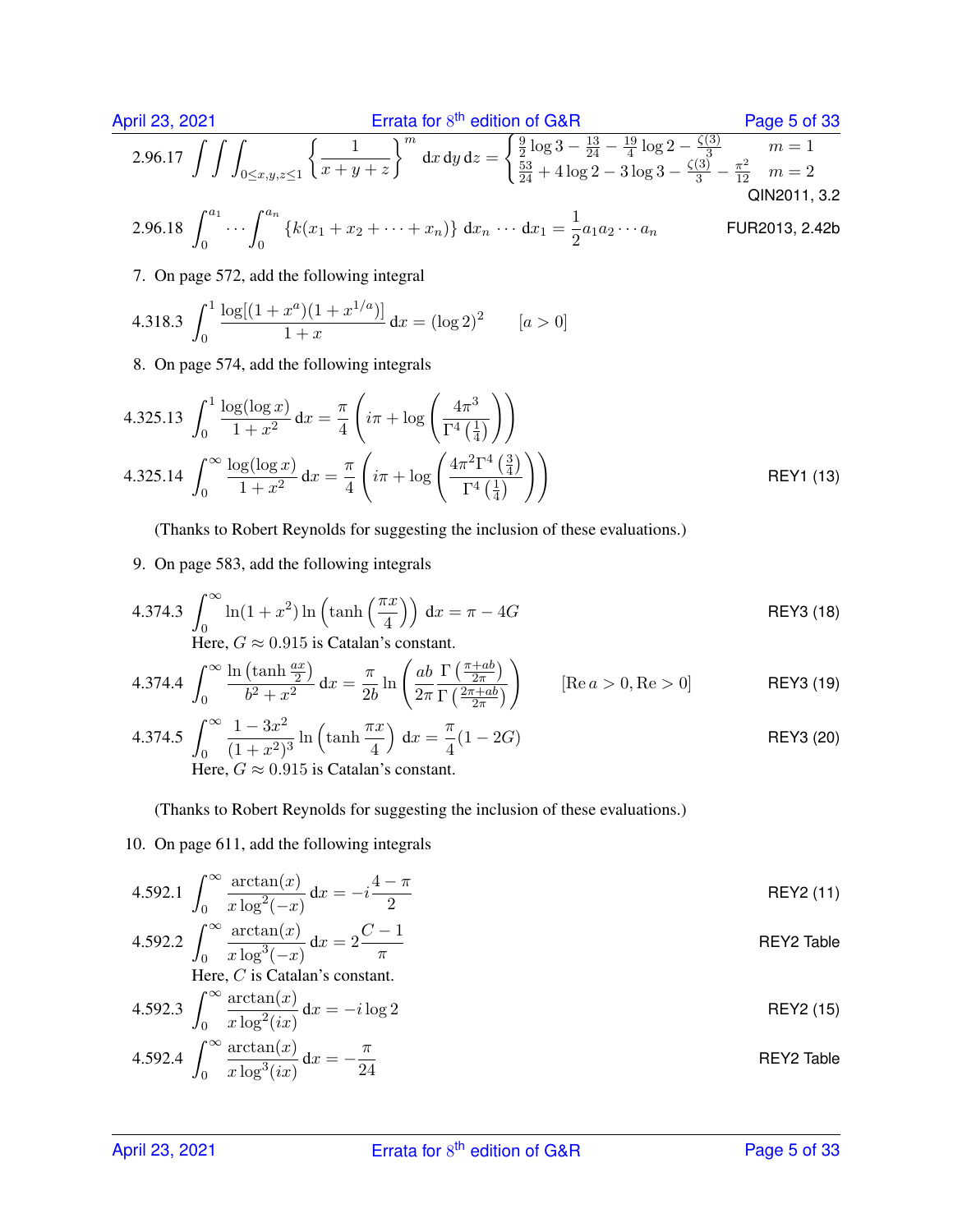(Thanks to Robert Reynolds for suggesting the inclusion of these evaluations.)

11. On page 617, add the following integral *2021*

4.626.16 
$$
\int_0^1 \int_0^1 [-\log(1 - st)]^n dt ds = (n + 1)! - n! \sum_{j=2}^{n+1} \zeta(j)
$$
   
for  $n = 0, 1, 2, ...$  and  $\zeta(j)$  is the Riemann zeta function.

- 12. On page 617, just before 6.631, add the following text: *2021* See also: 2.91.1, 2.91.2, 2.92.1, 2.96.18
- 13. On page 622, add new section 4.65 Multiple integrals of exponentials of linear functions *2021*

Notation: 
$$
k = |\mathbf{k}|
$$
,  $r = |\mathbf{r}|$ ,  $\hat{\mathbf{k}} = \frac{\mathbf{k}}{|\mathbf{k}|}$ ,  $\hat{\mathbf{r}} = \frac{\mathbf{r}}{|\mathbf{r}|}$ , and  $\int d^n k = \int_{\mathbb{R}^n} d\mathbf{k} = \int_{-\infty}^{\infty} \cdots \int_{-\infty}^{\infty} dk_1 \cdots dk_n$ .

$$
4.65.1 \int \frac{\mathrm{d}^n k}{(2\pi)^n} e^{i\mathbf{k(x-y)}} = \delta^n(\mathbf{x-y})
$$

4.65.2 
$$
\int \frac{d^3 k}{(2\pi)^3} \frac{\exp(i\mathbf{k} \cdot \mathbf{r})}{k^2} = \frac{1}{4\pi r}
$$
 WIKIQ  $\frac{2021}{}$ 

4.65.3 
$$
\int \frac{d^3k}{(2\pi)^3} \frac{\exp(i\mathbf{k} \cdot \mathbf{r})}{k^2 + m^2} = \frac{e^{-mr}}{4\pi r}
$$
 WIKIQ  $\frac{2021}{}$ 

$$
4.65.4 \int \frac{\mathrm{d}^3 k}{(2\pi)^3} \left(\hat{\mathbf{k}} \cdot \hat{\mathbf{r}}\right)^2 \frac{\exp\left(i\mathbf{k} \cdot \mathbf{r}\right)}{k^2 + m^2} = \frac{e^{-mr}}{4\pi r} \left[1 + \frac{2}{mr} - \frac{2}{(mr)^2} \left(e^{mr} - 1\right)\right]
$$
 WIKIQ  $\frac{2021}{2021}$ 

$$
4.65.5 \int \frac{\mathrm{d}^3 k}{(2\pi)^3} \left[ \widehat{\mathbf{k}} \widehat{\mathbf{k}} \right] \frac{\exp\left(i\mathbf{k} \cdot \mathbf{r}\right)}{k^2 + m^2} = \frac{1}{2} \frac{e^{-mr}}{4\pi r} \left( \left( 1 - \widehat{\mathbf{r}} \widehat{\mathbf{r}} \right) + \left[ 1 + \frac{2}{mr} - \frac{2}{(mr)^2} \left( e^{mr} - 1 \right) \right] \left( 1 + \widehat{\mathbf{r}} \widehat{\mathbf{r}} \right) \right)
$$

$$
4.65.6 \int \frac{\mathrm{d}^3 k}{(2\pi)^3} \left[ \mathbf{1} - \widehat{\mathbf{k}} \widehat{\mathbf{k}} \right] \frac{\exp\left(i\mathbf{k} \cdot \mathbf{r}\right)}{k^2 + m^2} = \frac{1}{2} \frac{e^{-mr}}{4\pi r} \left[ -\frac{2}{mr} + \frac{2}{(mr)^2} \left( e^{mr} - 1 \right) \right] \left( \mathbf{1} + \widehat{\mathbf{r}} \widehat{\mathbf{r}} \right) \qquad \text{WIKIQ} \quad \boxed{2021}
$$

4.65.7 
$$
\int_{\mathbb{R}^n} e^{i\mathbf{x} \cdot \mathbf{r}} \frac{\sin \left[t\sqrt{r^2 + m^2}\right]}{\sqrt{r^2 + m^2}} d\mathbf{r}
$$
GLAS  $\frac{2021}{2}$   
=  $\pi^{(n+1)/2} \left(\frac{m}{2}\right)^{(n-1)/2} (t^2 - k^2)^{(1-n)/4} J_{(1-n)/2} \left(m\sqrt{t^2 - k^2}\right) H(t - k)$   
where  $r = |\mathbf{r}|$ ,  $k = |\mathbf{x}|$ , H is the unit step function, and  $0 < n < 3$ .

14. On page 622, add new section 4.66 Multiple integrals of exponentials of powers *2021*

Notation: 
$$
\int d^n x = \int_{\mathbb{R}^n} d\mathbf{x} = \underbrace{\int_{-\infty}^{\infty} \cdots \int_{-\infty}^{\infty}}_{n} dx_1 \cdots dx_n.
$$

4.66.1 
$$
\int_{\mathbb{R}^n} \exp\left(-\frac{1}{2}\mathbf{x}^T A \mathbf{x} + \mathbf{b}^T \mathbf{x}\right) d\mathbf{x} = \sqrt{\frac{(2\pi)^n}{\det A}} \exp\left(\frac{1}{2}\mathbf{b}^T A^{-1} \mathbf{b}\right)
$$
 WIKIQ 2021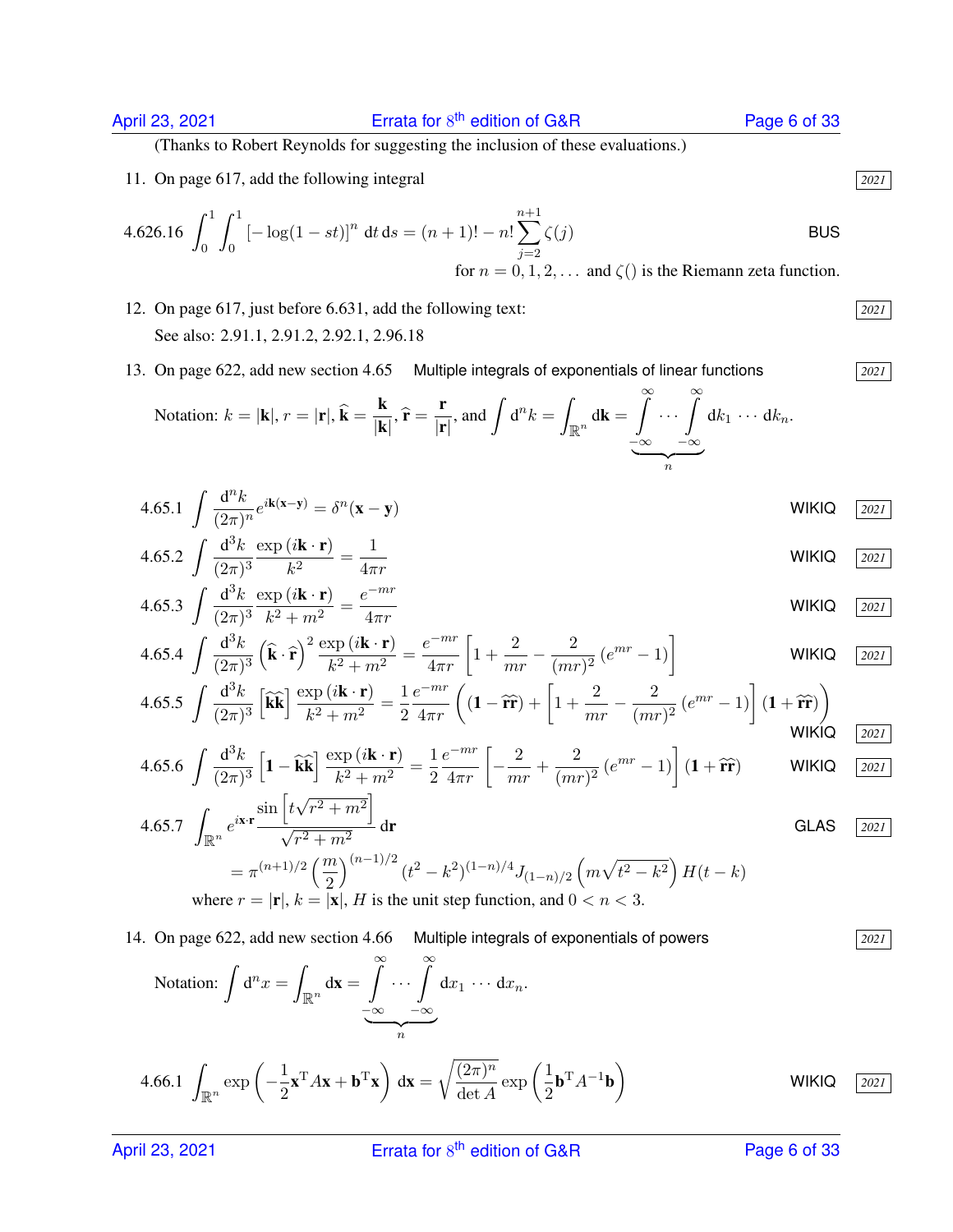April 23, 2021  
\n
$$
\text{Errata for 8}^{\text{th}} \text{ edition of } \text{G&R}
$$
\n4.66.2  $\int_{\mathbb{R}^n} \exp\left(-\frac{1}{2} \mathbf{x}^T A \mathbf{x} + i \mathbf{b}^T \mathbf{x}\right) d\mathbf{x} = \sqrt{\frac{(2\pi)^n}{\det A}} \exp\left(-\frac{1}{2} \mathbf{b}^T A^{-1} \mathbf{b}\right)$   
\n**4.66.3**  $\int_{\mathbb{R}^n} \exp\left(-\frac{i}{2} \mathbf{x}^T A \mathbf{x} + i \mathbf{b}^T \mathbf{x}\right) d\mathbf{x} = \sqrt{\frac{(2\pi i)^n}{\det A}} \exp\left(-\frac{i}{2} \mathbf{b}^T A^{-1} \mathbf{b}\right)$   
\n**WIKIQ** [2021]

### 15. On page 622, add new section 4.70 Multiple integrals and the omega calculus *2021*

In the Omega calculus, the Omega operator is defined by  $\Omega$  $\sum^{\infty}$  $a_1$ =−∞  $\cdots$   $\sum_{n=1}^{\infty}$  $a_n = -\infty$  $A_{\alpha} \lambda^{\alpha} = A_0$  when  $A_{\alpha} \in \mathbb{C}^{n \times n}$  for  $\alpha \in \mathbb{Z}^n$  and  $\lambda^{\alpha} = \lambda_1^{\alpha_1} \cdots \lambda_n^{\alpha_n}$ ,

4.70.1 
$$
\int_{0}^{1} \int_{0}^{s_{1}} \cdots \int_{0}^{s_{k-2}} e^{(t-s_{1})A_{1,1}} A_{1,2} e^{(s_{1}-s_{2})A_{2,2}} A_{2,3} e^{(s_{2}-s_{3})A_{3,3}} A_{3,4} \cdots
$$
 NETO  $\boxed{2021}$   
\n
$$
e^{(s_{k-2}-s_{k-1})A_{k-1,k-1}} A_{k-1,k} e^{s_{k-1}A_{k,k}} ds_{1} \cdots ds_{k-1}
$$
\n
$$
= \frac{\Lambda}{2} e^{\mu t} B_{1,1} \frac{A_{1,2}}{\mu} B_{2,2} \frac{A_{2,3}}{\mu} B_{3,3} \cdots B_{k-1,k-1} \frac{A_{k-1,k}}{\mu} B_{k,k}
$$
\nwhere  $A_{ij}$  are matrices,  $B_{i,i} = \left( I - \frac{A_{i,i}}{\mu} \right)^{-1}$ , and  $\frac{\Lambda}{2}$  is the Omega operator.  
\n4.70.2 
$$
\int_{0}^{t} e^{sA} B ds = \frac{\Lambda}{2} e^{\mu t} \left( I - \frac{A}{\mu} \right)^{-1} \frac{B}{\mu}
$$
 where *A* and *B* are matrices \tNETO  $\boxed{2021}$ 

16. On page 632, add new section 5.24 Generalized Exponential Integral 
$$
\boxed{2021}
$$

17. On page 632, add new section 5.24.1 General Index *2021*

Add the following integrals

5.24.1.1 
$$
\int_{z}^{\infty} E_{p-1}(t) dt = E_p(z)
$$
  $[\arg z] < \pi$  \nDLMF 8.19.23  $\boxed{2021}$   
\n5.24.1.2  $\int_{0}^{\infty} e^{-ax} E_n(x) dx = \frac{(-1)^{n-1}}{a^n} \left( \ln(1+a) + \sum_{k=1}^{n-1} \frac{(-1)^k a^k}{k} \right)$   
\n $[n = 1, 2, ..., \text{ Re } a > -1]$  \nDLMF 8.19.24  $\boxed{2021}$   
\n5.24.1.3  $\int_{0}^{\infty} e^{-ax} e^{-x} E_n(x) dx = \frac{\Gamma(b)(1+a)^{-b} - \Gamma(b)(1+a)^{-b}}{\Gamma(b)(1+a)^{-b} - \Gamma(b)(1+a)^{-b}} \left( \frac{1}{b} \ln |b| + \frac{b}{b} \right)$ 

5.24.1.3 
$$
\int_0^\infty e^{-ax} x^{b-1} E_p(x) dx = \frac{\Gamma(b)(1+a)^{-b}}{p+b-1} F\left(1, b; p+b; \frac{a}{1+a}\right)
$$
  
[Re  $a > -1$ , Re $(p+b) > 1$ ] DLMF 8.19.25 2021

5.24.1.4 
$$
\int_0^\infty E_p(x) E_q(x) dx = \frac{L(p) + L(q)}{p + q - 1}
$$
 [ $p > 0$ ,  $q > 0$ ,  $p + q > 1$ ]  
\nwhere  $L(p) = \int_0^\infty e^{-t} E_p(t) dt = \frac{1}{2p} F(1, 1; 1 + p; \frac{1}{2})$  DLMF 8.19.26 [2021]  
\n $\int_0^z \frac{1 + \lambda}{p} \int_0^y e^{-t} E_p(t) dt$ 

5.24.1.5 
$$
\int_0^z x^{\lambda} E_{\nu}(x^{\mu}) dx = \frac{\gamma \left( \frac{1+\lambda}{\mu}, z^{\mu} \right) + z^{1+\lambda} E_{\nu}(z^{\mu})}{1 + \lambda + \mu(\nu - 1)}
$$

$$
[\mu > 0, \quad z \ge 0, \quad \lambda > \max(-1, -1 - \mu(\nu - 1))]
$$
 CIO2020 2021

18. On page 632, add new section 5.24.2 Indefinite Exponential Integrals of Index 1 *2021* Add the following indefinite integrals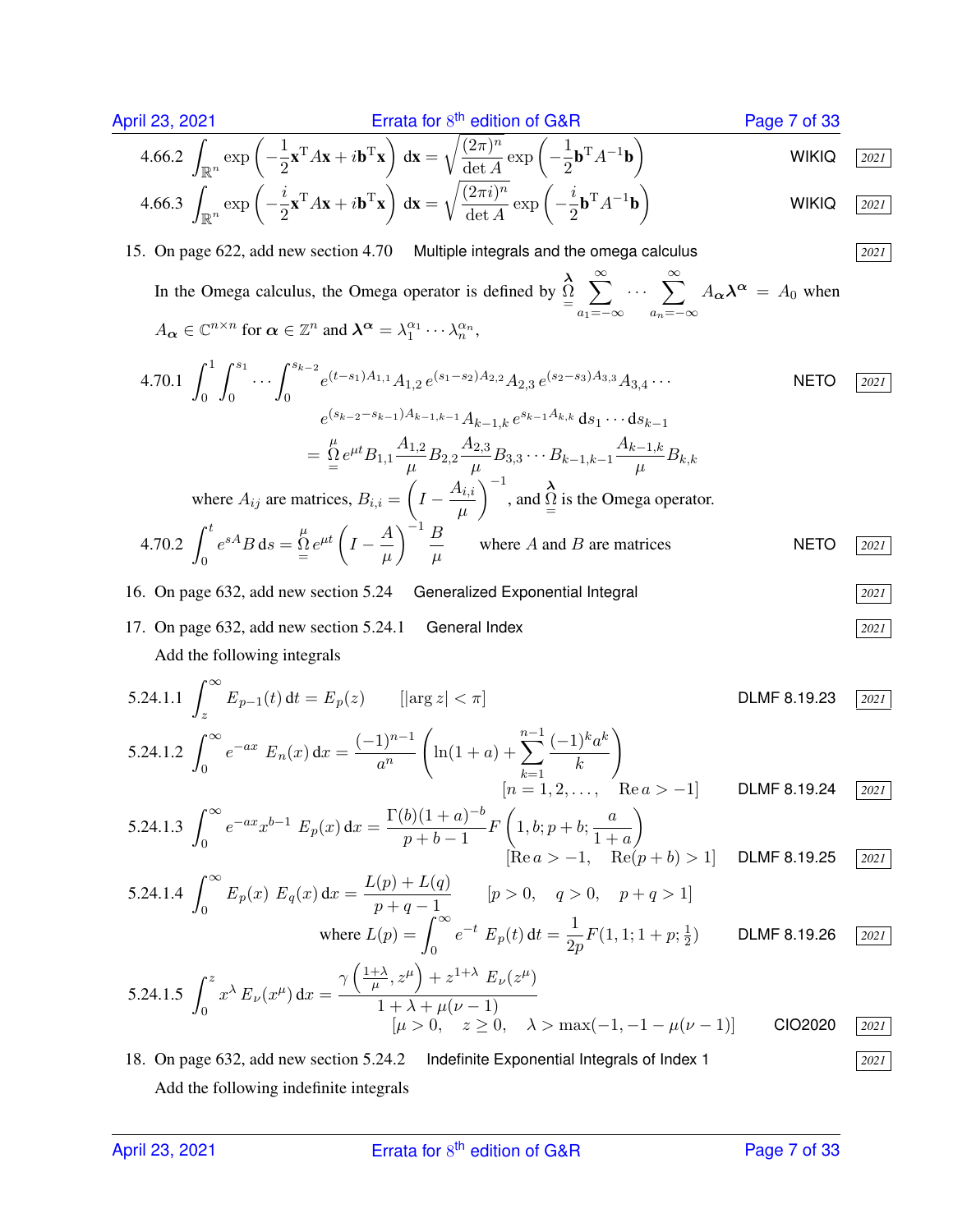April 23, 2021  
\n**1** Errata for s<sup>th</sup> edition of GAR  
\n**1** 5.24.2.1 
$$
\int E_1(ax) dx = x E_1(ax) - \frac{1}{a}e^{-ax}
$$
  $[a > 0]$   
\n**1** 5.24.2.2  $\int x E_1(ax) dx = \frac{1}{2}x^2 E_1(ax) - \frac{1}{2a^2}(1 + ax)e^{-ax}$   $[a > 0]$   
\n**1** 5.24.2.3  $\int x^p E_1(ax) dx = \frac{x^{p+1}}{p+1} E_1(ax) + \frac{1}{(p+1)a^{p+1}} \gamma(p+1,ax)$   $[a > 0, p > -1]$   
\n**1** 5.24.2.3  $\int e^{ax} E_1(bx) dx = \frac{1}{a} (E_1[(a+b)x] - e^{-ax} E_1(bx))$   
\n**1** 5.24.2.4  $\int e^{-ax} E_1(bx) dx = -\frac{1}{a} (E_1[(a+b)x] - e^{-ax} E_1(bx))$   
\n**1** 5.24.2.5  $\int e^{ax} E_1(bx) dx = -\frac{1}{a} (E_1[(a+b)x] - (1 + ax)e^{-ax} E_1(bx) + (\frac{a}{a+b})e^{-(a+b)x})$   
\n**1** 5.24.2.6  $\int xe^{-ax} E_1(bx) dx = \frac{1}{a^2} (E_1[(a+b)x] - (1 + ax)e^{-ax} E_1(bx) + (\frac{a}{a+b})e^{-(a+b)x})$   
\n**1** 5.24.2.6  $\int xe^{-x} E_1(ax) dx = \frac{1}{a^2} (E_1[(a+b)x] - (1 + ax)e^{-ax} E_1(bx) + (\frac{a}{a+b})e^{-bc/a}$   
\n**1** 5.24.2.8  $\int \frac{e^{-x}}{x} E_1(ax) dx = -\frac{1}{2} [E_1(ax)]^2$   
\n**1** 5.24.2.9  $\int \ln x E_1(ax) dx = -\frac{1}{2} [E_1(ax)]^2$   
\n**1** 5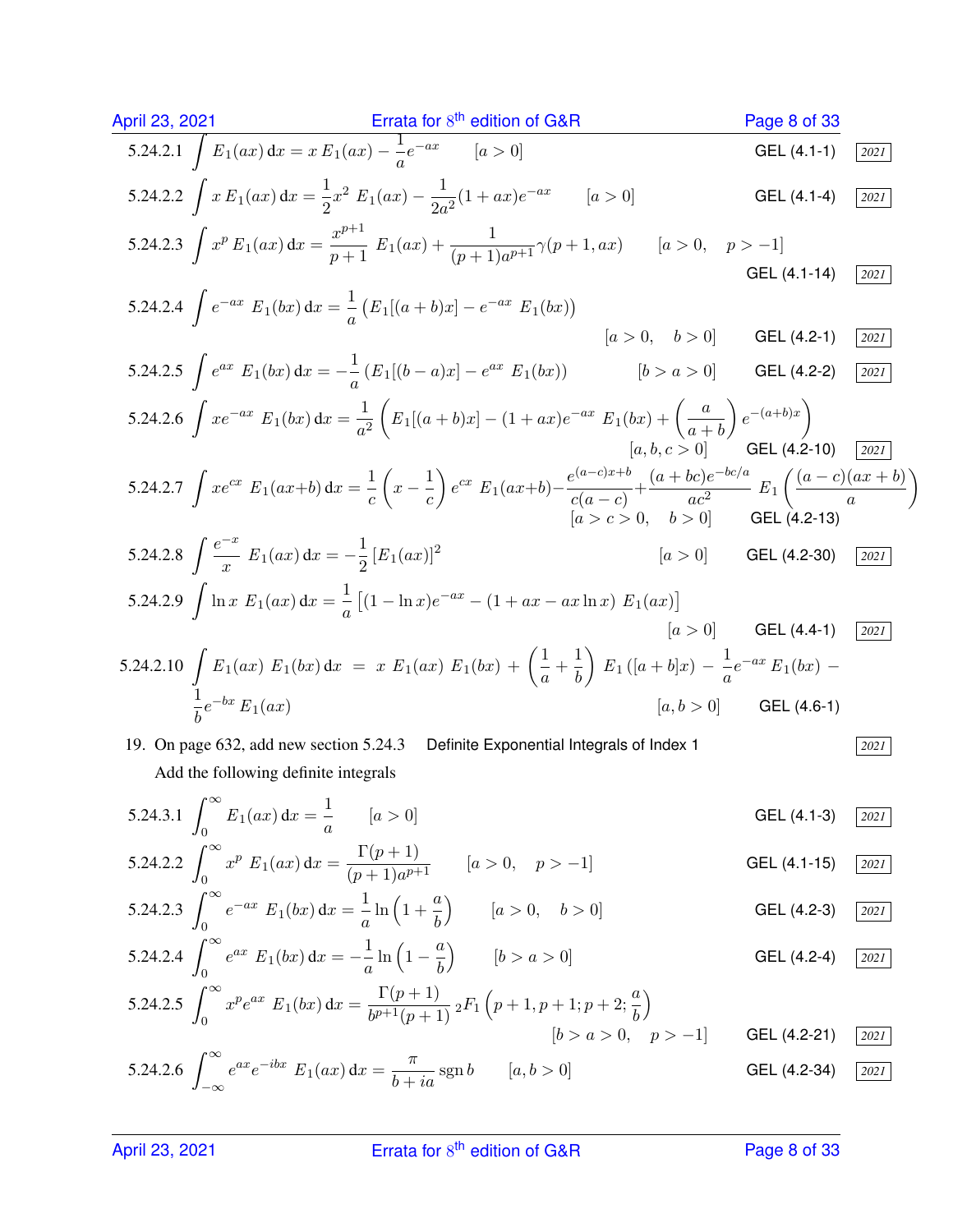April 23, 2021 **Errata for** 8<sup>th</sup> edition of G&R Page 9 of 33  
\n5.24.2.7 
$$
\int_0^\infty x^n \ln x E_1(ax) dx = -\frac{n!}{(n+1)a^{n+1}} \left[ \gamma + \ln a + \frac{1}{n+1} - \sum_{m=1}^n \frac{1}{m} \right]
$$
  
\n $[n = 1, 2, ..., \quad a > 0]$  GEL (4.4-7) [2021]  
\n5.24.2.8  $\int_0^\infty \sin(bx)e^{cx} E_1(ax) dx = \frac{1}{b^2 + c^2} \left[ \frac{b}{2} \ln \left( \frac{(a-c)^2 + b^2}{a^2} \right) + c \tan^{-1} \left( \frac{b}{a-c} \right) \right]$   
\n $[a \ge c > 0, \quad b > 0]$  GEL (4.3-10) [2021]  
\n5.24.2.9  $\int_0^\infty \cos(bx)e^{cx} E_1(ax) dx = \frac{1}{b^2 + c^2} \left[ -\frac{c}{2} \ln \left( \frac{(a-c)^2 + b^2}{a^2} \right) + b \tan^{-1} \left( \frac{b}{c-a} \right) \right]$   
\n $[a \ge c > 0, \quad b > 0]$  GEL (4.3-13) [2021]  
\n5.24.2.10  $\int_0^\infty x E_1(ax) E_1(bx) dx = \frac{1}{2} \left( \frac{1}{a^2} + \frac{1}{b^2} \right) \ln(a+b) - \frac{1}{2a^2} \ln b - \frac{1}{2b^2} \ln a - \frac{1}{2ab}$   
\n $[a, b > 0]$  GEL (4.6-8) [2021]  
\n5.24.2.11  $\int_0^\infty E_1(x) J_0(ax) dx = \frac{1}{a} \ln \left( a + \sqrt{a^2 + 1} \right)$   $[a > 0]$   
\n20. On page 634, add new section 5.57 and include the following integrals

20. On page 654, and new section 5.57 and include the following integrals\n
$$
\int d\mathbf{r} = \pi \nabla(\mathbf{r})
$$

5.57.1 
$$
\int \frac{dx}{x J_p^2(x)} = \frac{\pi}{2} \frac{Y_p(x)}{J_p(x)}
$$
  
WA (pg 133)  $\boxed{2021}$   
5.57.2  $\int \frac{dx}{y} = \frac{\pi}{2} \frac{Y_p(x)}{J_p(x)}$ 

5.57.2 
$$
\int \frac{dx}{x J_p(x) Y_p(x)} = \frac{\pi}{2} \log \frac{Y_p(x)}{J_p(x)}
$$
 WA (pg 133) 2021

5.57.3 
$$
\int \frac{dx}{x Y_p^2(x)} = -\frac{\pi}{2} \frac{Y_p(x)}{J_p(x)}
$$
 WA (pg 133)  $\boxed{2021}$ 

(Thanks to Brady Metherall for suggesting the inclusion of these evaluations.)

# 21. On page 635, create new section 5.8 Lambert W-function

5.8.1 -W(x) dx = xW(x) − x + e W(x) WIKIW

5.8.2 
$$
\int x W(x) dx = \frac{1}{2} (W(x) - \frac{1}{2}) (W^2(x) + \frac{1}{2}) e^{2W(x)}
$$
 COR1 (3.15)

5.8.3 
$$
\int x \sin(W(x)) dx = \frac{1}{2} \left( x + \frac{x}{W(x)} \right) \sin(W(x)) - \frac{x}{2} \cos(W(x))
$$
 COR2

22. On page 640, add the following integrals

6.142.3 
$$
\int_0^1 \frac{k \mathbf{K}(k)}{(z+k^2)^{n+3/2}} dk = \frac{(-2)^n}{(2n+1)!!} \frac{d^n}{dz^n} \left( \frac{\operatorname{arccot}(\sqrt{z})}{\sqrt{z(z+1)}} \right) \qquad z > 0 \text{ and } n = 0, 1, 2, ...
$$
ClO2019

6.142.4 
$$
\int_0^1 \frac{k \mathbf{K}(k)}{(1+k^2)^{3/2}} dk = \frac{\pi}{4\sqrt{2}}
$$
ClO2019

6.142.5 
$$
\int_0^1 \frac{k \mathbf{K}(k)}{(1+k^2)^{5/2}} dk = \frac{4+3\pi}{24\sqrt{2}}
$$
CIO2019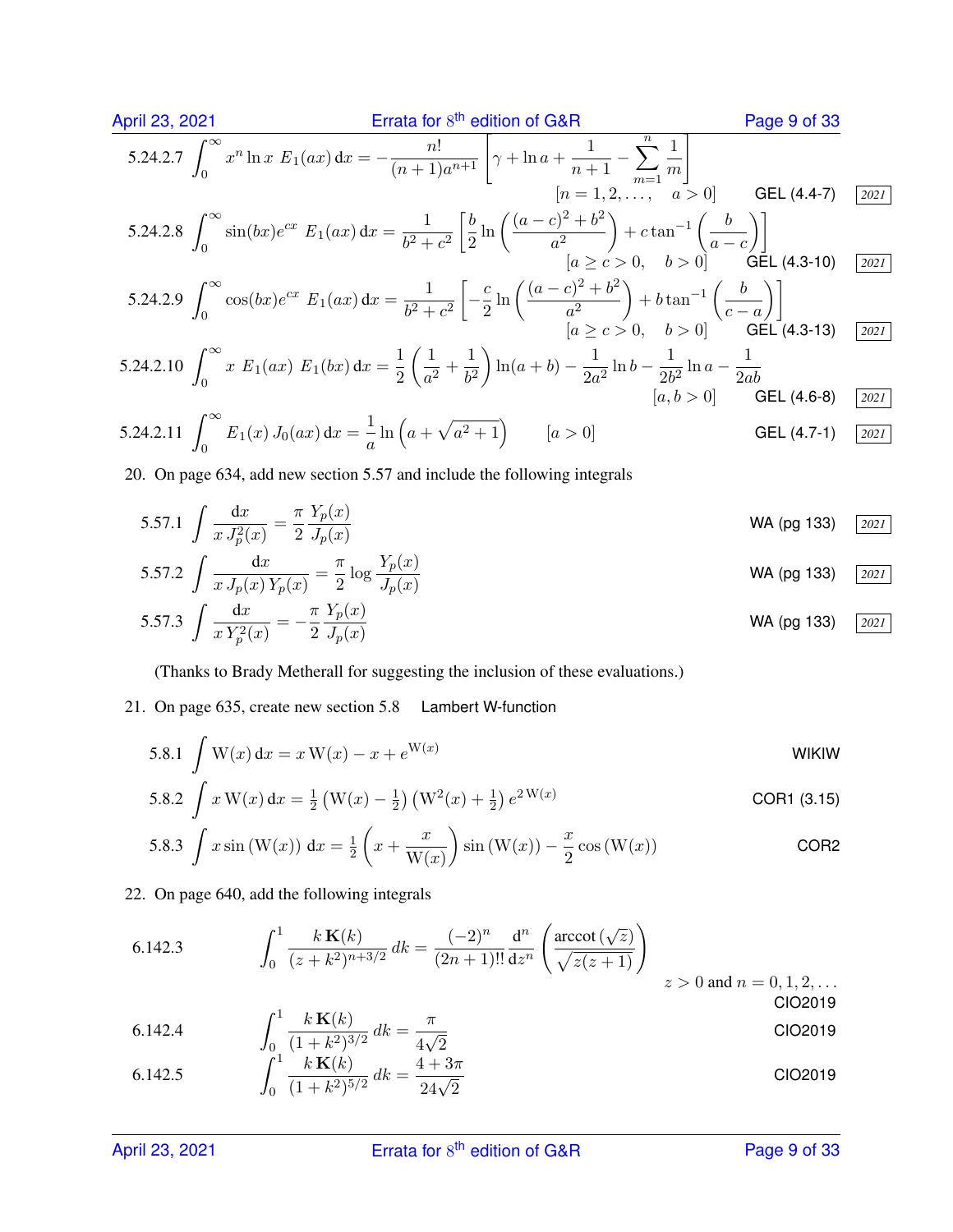| April 23, 2021 | Errata for $8^{th}$ edition of G&R                                                                       | Page 10 of 33 |
|----------------|----------------------------------------------------------------------------------------------------------|---------------|
| 6.142.6        | \n $\int_{0}^{1} \frac{k \mathbf{K}(k)}{(1 + k^{2})^{7/2}} \, dk = \frac{40 + 19\pi}{240\sqrt{2}}$ \n    | C102019       |
| 6.142.7        | \n $\int_{0}^{1} \frac{k \mathbf{K}(k)}{(1 + k^{2})^{9/2}} \, dk = \frac{484 + 189\pi}{3360\sqrt{2}}$ \n | C102019       |

(Thanks to Luca Ciotti for suggesting the inclusion of these integrals.)

23. On page 680, add the following two additional evaluations to 6.541:

$$
= \frac{\delta(b-a)}{a} - c^2 I_{\nu}(bc) K_{\nu}(ac) \qquad [n = -1, \nu = 0, 1, ..., \text{Re}\,c > 0, 0 < b < a]
$$
\n
$$
= \frac{\delta(b-a)}{a} - c^2 I_{\nu}(ac) K_{\nu}(bc) \qquad [n = -1, \nu = 0, 1, ..., \text{Re}\,c > 0, 0 < a < b]
$$

(Thanks to Peter J. Hobson for suggesting the inclusion of these evaluations.)

24. On page 715, add the following integrals: *2021*

6.633.6 
$$
\int_0^\infty xe^{-ax^2} J_1(x) Y_1(x) dx = -\frac{1}{\pi} + \frac{e^{-1/2a}}{2a\pi} K_1\left(\frac{1}{2a}\right)
$$
 MCP (19) [2021]

$$
6.633.7 \int_0^\infty x e^{-ax^2} J_2(x) Y_2(x) dx = -\frac{2(1-2a)}{\pi} - \frac{e^{-1/2a}}{2a\pi} K_2\left(\frac{1}{2a}\right)
$$
 MCP (20) [2021]

25. On page 717, add the following integral

$$
6.645.4 \int_{-1}^{1} (1-x^2)^{\frac{1}{2}\nu} e^{-\alpha x} I_{\nu} \left(\beta \sqrt{1-x^2}\right) dx = \sqrt{2\pi} \beta^{\nu} \left(\alpha^2 + \beta^2\right)^{-\frac{1}{2}\nu - \frac{1}{4}} I_{\nu + \frac{1}{2}} \left(\sqrt{\alpha^2 + \beta^2}\right)
$$
  
[ $\nu \ge 0$ ]

(Thanks to Christoph Gierull for suggesting the inclusion of this integral.)

- 26. On page 726, create a new section 6.6711 *2021*
- 27. On page 726, add the following integral

6.6711.1 
$$
\int_0^1 J_0(ax) \arccos(x) dx = \frac{\text{Si}(a)}{a}
$$
 [Re(a) > 0] MA 2021

(Thanks to Luca Ciotti for suggesting the inclusion of this integral.)

28. On page 738, add the following extra cases to the existing integrals

6.699.1 integral 
$$
= \frac{2^{\nu-1}\Gamma\left(-\frac{1}{2} - \lambda\right)\Gamma\left(\frac{3}{2} + \frac{1}{2}\lambda + \frac{1}{2}\nu\right)}{a^{\lambda+1}\Gamma(\nu-\lambda)\Gamma\left(\frac{1}{2} - \frac{1}{2}\lambda - \frac{1}{2}\nu\right)}
$$
\n
$$
[b = a, \quad a > 0, \quad -1 < \text{Re}\,\nu < \text{Re}(1+\lambda) < \frac{1}{2}] \qquad \text{ET 1 6.8(10)}
$$
\n6.699.2 integral 
$$
= \frac{2^{\nu-1}\Gamma\left(-\frac{1}{2} - \lambda\right)\Gamma\left(1 + \frac{1}{2}\lambda + \frac{1}{2}\nu\right)}{a^{\lambda+1}\Gamma\left(\frac{1}{2}\lambda - \frac{1}{2}\nu\right)\Gamma(\nu-\lambda)}
$$
\n
$$
[b = a, \quad a > 0, \quad -\text{Re}\,\nu < \text{Re}(1+\lambda) < \frac{1}{2}] \qquad \text{ET 1 6.8(11)}
$$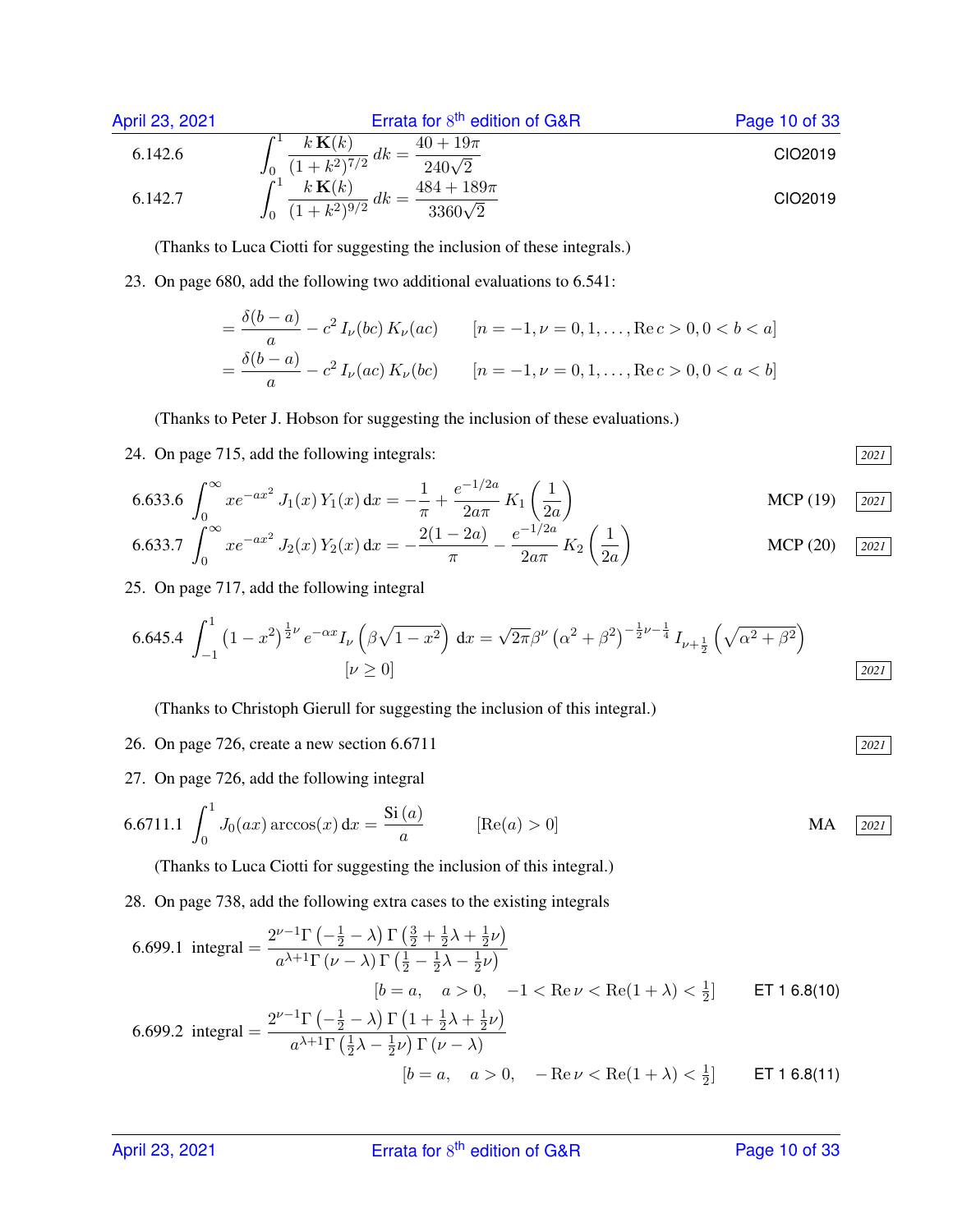(Thanks to Shenhui Liu for suggesting the inclusion of these evaluations.)

29. Add section 7.9 Lambert W-function

7.9.1 
$$
\int_0^\infty W(x)x^{-3/2} dx = \sqrt{8\pi}
$$
  
7.9.2 
$$
\int_0^e W(x) dx = e - 1
$$
  
7.9.3 
$$
\int_0^e \frac{x}{W(x)} dx = \frac{3e^2}{4}
$$

30. On page 900, add section 8.27: Generalized Exponential Integral *2021*

8.271.2  $E_p(z) = \int_{0}^{\infty}$ 

8.271.3  $E_p(z) = \frac{z^{p-1}e^{-z}}{\Gamma(z)}$ 

8.271.4  $E_0(z) = z^{-1}e^{-z}$ 

8.271.5  $E_p(0) = \frac{1}{p-1}$ 

8.271.1  $E_p(z) = z^{p-1} \Gamma(1-p, z) = z^{p-1} \int_{0}^{\infty}$ 

 $e^{-zt}$ 

 $\int^{\infty}$  $\boldsymbol{0}$ 

a

 $\Gamma(p)$ 

z

2

 $\frac{e}{1+t}$  dt [|arg z|  $\lt \frac{1}{2}$ 

 $e^{-t}$ t p

8.271 Definition *2021* DLMF 8.19.2 **2021** DLMF 8.19.3 <u>2021</u>  $\frac{1}{2}\pi$ , Re  $p > 0$ ] **DLMF 8.19.3** 2021 DLMF 8.19.5 2021 DLMF 8.19.6 2021

*2021*

8.271.6 
$$
E_1(-x \pm i0) = -Ei(x) \mp i\pi
$$
  
\nB.271.7  $E_p(x) = \begin{cases} \frac{e^{-x} - x E_{p-1}(x)}{p-1} & p \neq 1 \\ \frac{e^{-x} - p E_{p+1}(x)}{z} & \end{cases}$  DLMF 6.5.1  $\boxed{2021}$ 

31. On page 945, add section 8.5181: The series  $\sum J_{k+\nu}(x)J_{k+\mu}(x)$ 

 $\frac{1}{t^p}$  dt [|arg z|  $\lt \frac{1}{2}$ 

 $t^{p-1}e^{-zt}$ 

8.5181.1 
$$
\sum_{k=0}^{\infty} J_{k+\nu}(x)J_{k+\mu}(x) = K(\mu, \nu) \qquad [\mu \text{ and } \nu \text{ are real}]
$$
  
\n
$$
K(\mu, \nu) = \frac{(x/2)^{\mu+\nu}}{\Gamma(\mu+1)\Gamma(\nu+1)} 2F_3 \left[ \frac{\mu+\nu}{2}, \frac{\mu+\nu+1}{2}; \mu+1, \nu+1, \mu+\nu; -x^2 \right]
$$
  
\n8.5181.2 
$$
\sum_{k=L}^{M} J_{k+\nu}(x)J_{k+\mu}(x) = K(\mu+L, \nu+L) - K(\mu+M+1, \nu+M+1)
$$
  
\n8.5181.3 
$$
\sum_{k=0}^{\infty} J_k(x)J_{k+\mu}(x) = \frac{x}{2\mu} \left[ J_0(x)J_{\mu-1}(x) + J_1(x)J_{\mu}(x) \right] \qquad [\mu \text{ is real}]
$$
  
\n8.5181.4 
$$
\sum_{k=0}^{\infty} J_k(x)J_{k+1}(x) = \frac{x}{2} \left[ J_0^2(x) + J_1^2(x) \right]
$$

April 23, 2021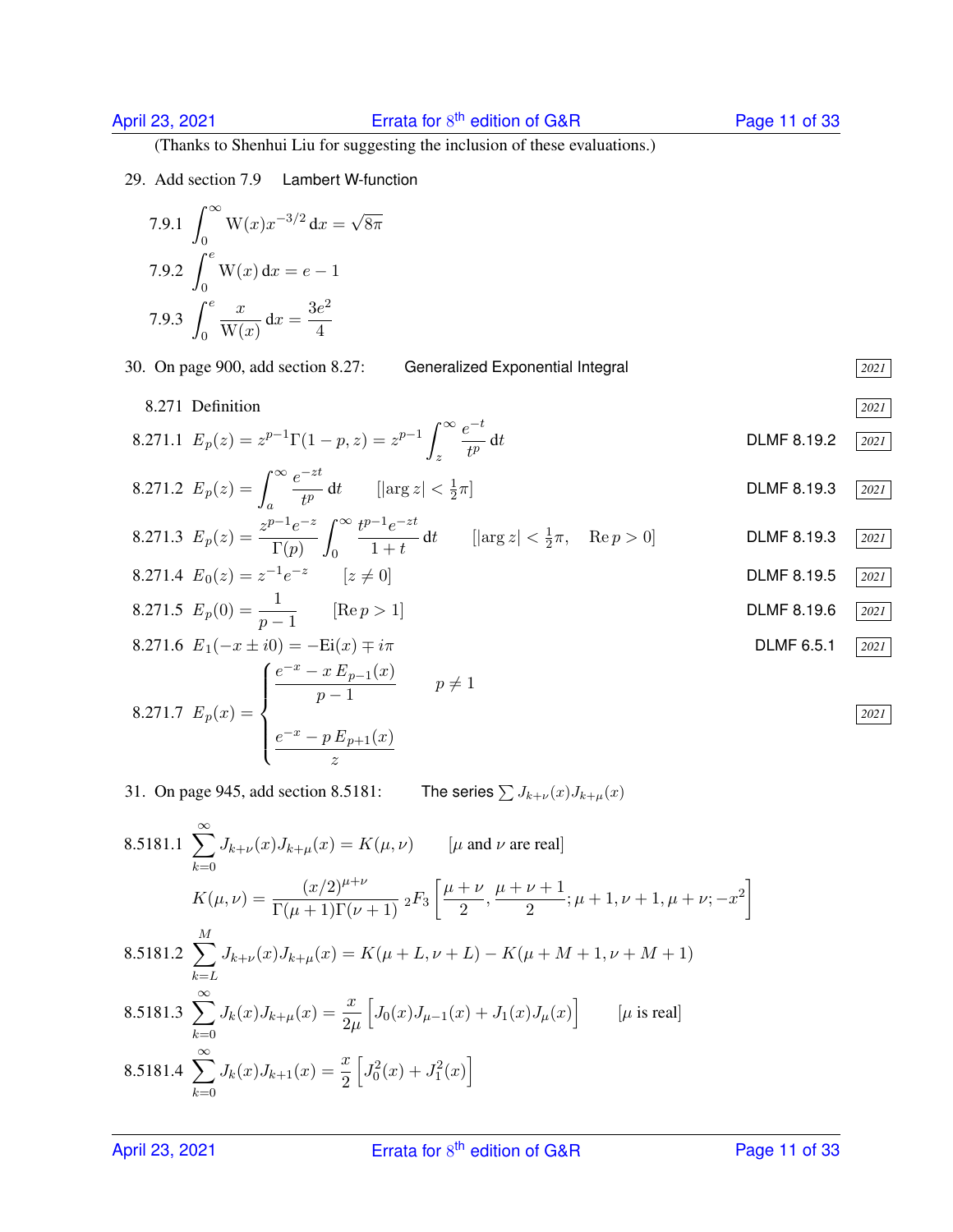$$
8.5181.5 \sum_{k=0}^{\infty} J_k(x)J_{k+2}(x) = \frac{x}{4} \left[ J_0(x)J_1(x) + J_1(x)J_2(x) \right] = \frac{1}{2}J_1^2(x)
$$
  

$$
8.5181.6 \sum_{k=0}^{\infty} J_k(x)J_{k+3}(x) = \frac{x}{6} \left[ J_0(x)J_2(x) + J_1(x)J_3(x) \right]
$$

(Thanks to David A. Kessler for suggesting the inclusion of these sums.)

32. On page  $945$ , add section  $8.5182$  $\binom{2}{k}(x)$ 

8.5182.1 
$$
\sum_{k=0}^{\infty} k J_k^2(x) = \frac{x^2}{2} \left[ J_0^2(x) + J_1^2(x) \right] - \frac{x}{2} J_0(x) J_1(x)
$$
  
8.5181.2 
$$
\sum_{k=0}^{\infty} k^2 J_k^2(x) = \frac{x^2}{4}
$$

(Thanks to David A. Kessler for suggesting the inclusion of these sums.)

- 33. On pages 1105–1108, add the following references:
	- AR Arias De Reyna, Juan, *True Value of an Integral in Gradshteyn and Ryzhik's Table*, 29 Jan 2018, https://arxiv.org/pdf/1801.09640.pdf
	- BUS R. G. Buschman, 'Two Integrals Evaluated by Zeta Functions'', Problem 94-4 in "Problems and Solutions," Eds. C. C. Rousseau and O. G. Ruehr, *SIAM Review*, Vol 37, No. 1, pages 110–112, March 1995.
	- CIO2019 Ciotti, Luca, *On a family of curious integrals suggested by stellar dynamics*, 24 Nov 2019, https://arxiv.org/abs/1911.10480.
	- CIO2020 Ciotti, Luca, *A family of Exponential Integrals suggested by Stellar Dynamics*, 14 Sep 2020, https://arxiv.org/abs/2009.06452. *2021*
	- COR1 Corless, R. M., G. H. Gonnet, D. E. G. Hare, D. J. Jeffrey, and D. E. Knuth, *On the Lambert W Function*, https://cs.uwaterloo.ca/research/tr/1993/03/W. pdf, (accessed April 23, 2021). *<sup>2021</sup>*
	- COR2 Corless, R. M. and D. J. Jeffrey, *On the Lambert W Function*, https://www. uwo.ca/apmaths/faculty/jeffrey/pdfs/pcam0143\_proof\_2.pdf, (accessed April 23, 2021). *2021*
	- DO Dobrushkin, Vlad, *MATHEMATICA TUTORIAL for the Second Course. Part VI: Fourier Transform*, http://www.cfm.brown.edu/people/dobrush/am34/Mathematica/ ch6/hfourier.html, (accessed 1 Jan 2021). *<sup>2021</sup>*
	- FUR2013 Furdui, Ovidiu, *Limits, Series, and Fractional Part Integrals: Problems in Mathematical Analysis*, Springer, 2013.
	- GEL Geller, Murray and E. W. Ng, "A Table of Integrals of the Exponential Integral," *JOURNAL OF RESEARCH of the National Bureau af Standards -B. Mathematics and Mathematical Science*, Vol. 73B, No. 3, July–September 1969, https://nvlpubs.nist.gov/ nistpubs/jres/73B/jresv73Bn3p191\_A1b.pdf. *2021*
	- GLAS M. L. Glasser "An n-Space Integral," Problem 88-9 in "Problems and Solutions", Ed. M. S. Klamkin, *SIAM Review*, Vol 31, No. 2, pages 328–329, June 1989.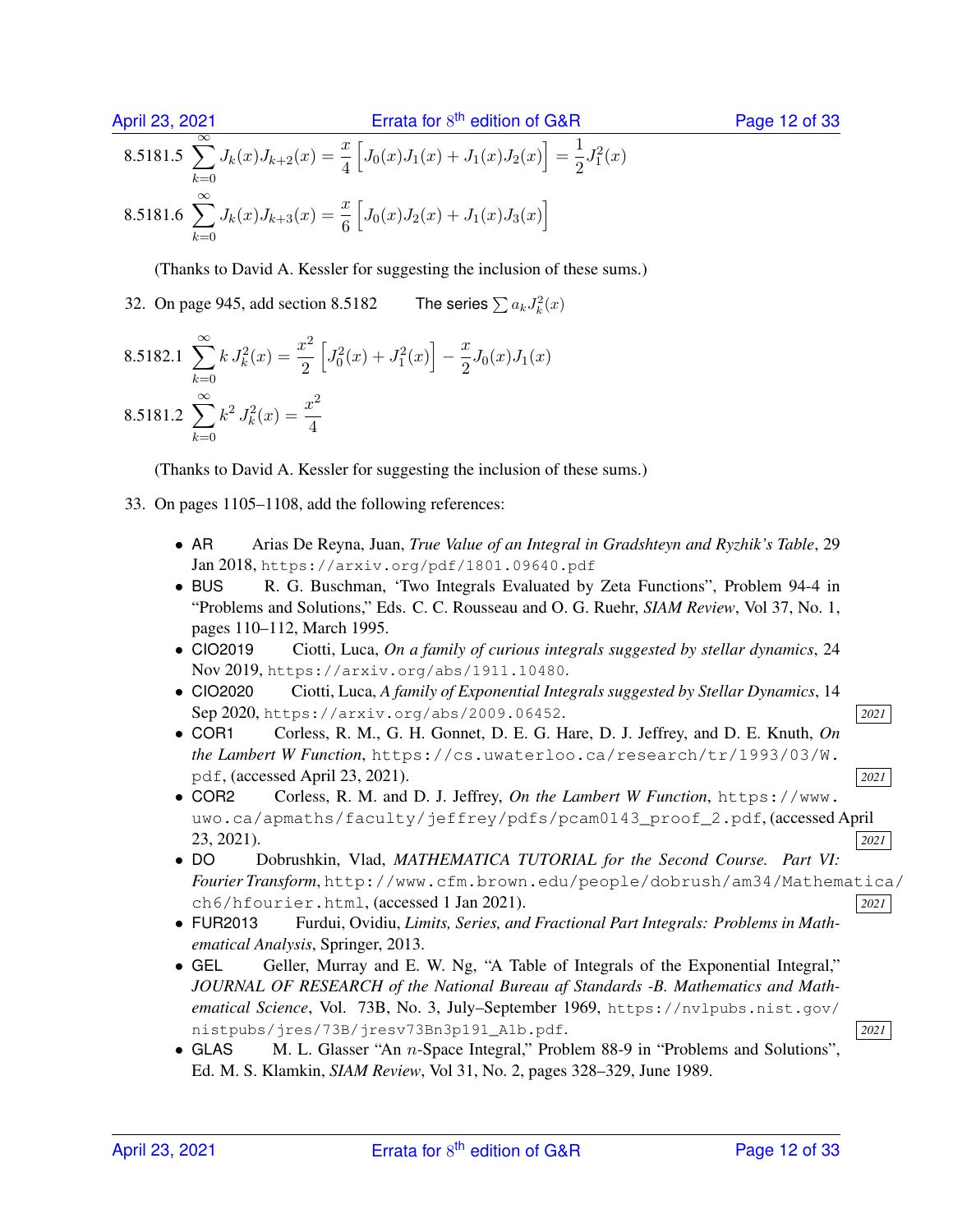• GR1994 Graham, Ronald L. , Donald E. Knuth, and Oren Patashnik, *Concrete Mathematics*, Second Edition, 1994,

https://www.csie.ntu.edu.tw/˜r97002/temp/Concrete%20Mathematics%202e.pdf.

- MAR2007 Marichal, Jean-Luc, *Multivariate integration of functions depending explicitly on the minimum and the maximum of the variables*, 13 Oct 2007, https://arxiv.org/abs/ 0710.2614.
- MCP McPhedran, R. C. , D. H. Dawes, and Tony Scott, "On a Bessel Function Integral," *MapleTech: The Maple Technical Newsletter*, Issue 8, Fall 1992.
- NETO Neto, A. F., *Matrix Analysis and Omega Calculus*, SIAM Rev., 62(1), 2020, pages 264-–280.
- REY1 Reynolds, R., Stauffer, A. "A Definite Integral Involving the Logarithmic Function in Terms of the Lerch Function." *Mathematics*, 2019, 7, 1148.
- REY2 Reynolds, R., Stauffer, A. "Definite Integral of Arctangent and Polylogarithmic Functions Expressed as a Series.", *Mathematics*, 2019, 7, 1099.
- REY3 Reynolds, R., Stauffer, A. "Derivation of Logarithmic and Logarithmic Hyperbolic Tangent Integrals Expressed in Terms of Special Functions", *Mathematics*, 2020, 8, 687.
- QIN2011 Qin, Huizeng and Youmin Lu, "Integrals of Fractional Parts and Some New Identities on Bernoulli Numbers", *Int. J. Contemp. Math. Sciences*, Vol. 6, 2011, no. 15, 745–761, http://m-hikari.com/ijcms-2011/13-16-2011/luyouminIJCMS13-16-2011.pdf.
- VE2015 Veestraeten, Dirk, "Some remarks, generalizations and misprints in the integrals in Gradshteyn and Ryzhik," *SCIENTIA, Series A: Mathematical Sciences*, Vol. 26 (2015), pages 115–131.
- WEBMHB MHB Oldtimer, *Integral involving fractional part*, 18 Sep 2014, https:// mathhelpboards.com/threads/integral-involving-fractional-part.12237/, (accessed April 20, 2021).
- WIKIQ Wikipedia contributors, "Common integrals in quantum field theory," Wikipedia, The Free Encyclopedia, https://en.wikipedia.org/w/index.php?title=Common\_ integrals\_in\_quantum\_field\_theory&oldid=978095681, (accessed April 20, 2021).
- WIKIW Wikipedia contributors, "Lambert W function," Wikipedia, The Free Encyclopedia, https://en.wikipedia.org/w/index.php?title=Lambert\_W\_function&oldid= 1019399859, (accessed April 20, 2021).
- WOFP Wolfram, *Fractional Part*, https://mathworld.wolfram.com/FractionalPart. html, (accessed April 20, 2021).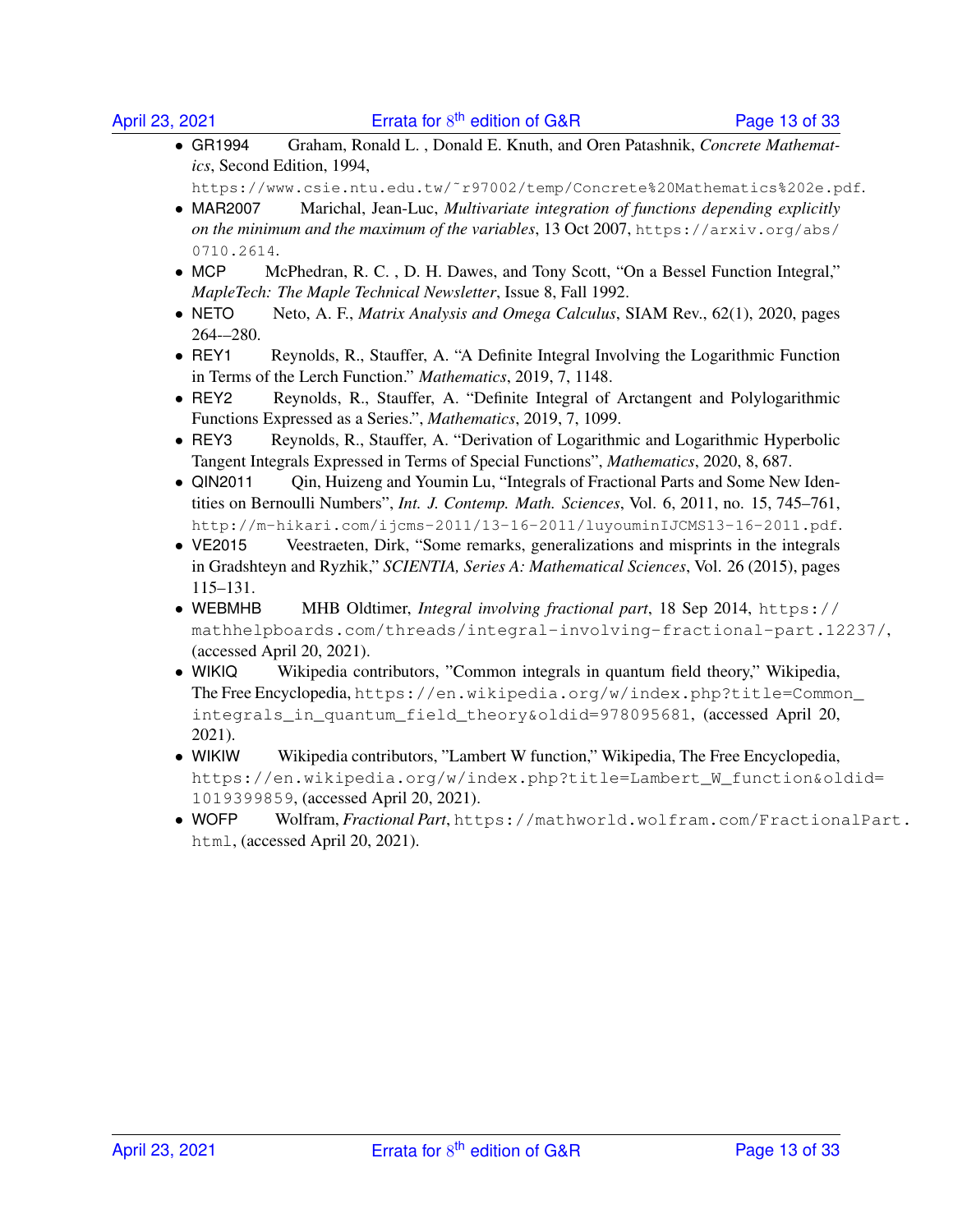### Errata for  $8<sup>th</sup>$  edition of G&R Page 14 of 33

### ERRATA (FOR THE 8th EDITION)

- 1. On pages xix–xxiii, Acknowledgements, add the following names: *2021*
	- Mohammad S. Alhassoun
	- Dominik Beck
	- Dr. Elliot Blackstone
	- Dr. Sam Blake
	- Dr. Guillem Blanco
	- Dr. Farid Bouttout
	- Dr. Adriana Brancaccio
	- Peter Brown
	- Dr. Patrick Bruno
	- Dr. Michele Cappellari
	- Dr. Luca Ciotti
	- Mark Coffey
	- Bruno Daniel
	- Dr. Christophe De Beule
	- Dr. Gerald Edgar
	- Dr. Joseph Gangestad
	- Dr. Howard Haber
	- Mariam Mousa Harb
	- Dr. Aaron Hendrickson
	- Dr. Peter J. Hobson
	- Richard Hunt
	- Dr. Ramakrishna Janaswamy
- Dr. David A. Kessler
- Martin Kreh
- Leland Langston
- Dr. Mo Li
- Dr. Wenzhi Luo
- Dr. Matt Majic
- Dr. Brady Metherall
- Dr. J. P. Balthasar Müller
- Dr. Travis Porco
- Steven Reyes
- Dr. Robert Reynolds
- Lasse Schmieding
- Dr. Allan Stauffer
- Dr. Allen Stenger
- Claudio Severi
- Dr. Michael James Ungs
- Dr. Martin Venker
- Dr. Michal Wierzbicki
- Dr. Hongjun Xiang
- Dr. Shotaro Yamazoe
- Dr. Junggi Yoon
- The Bogazici Physics seniors of 2018
- (a) The name "Dr. M. A. F. Sanjun" is incorrect; it should be "Dr. Miguel A. F. Sanjuan."
- (b) The name "Dr. D. Rudermann" is incorrect; it should have been "Dr. Dan Ruderman." *2021*
- (c) The name "Richard Marthar" should be removed. The correct spelling ("Richard J. Mathar") is already present.
- 2. Page xxxvii, Index of Special Functions: After the  $\psi$  entry, add the following entry
	- $\Psi(\alpha, \gamma; z)$  Confluent hypergeometric function 9.210

(Thanks to Lasse Schmieding for correcting this error.)

3. Page xl, Index of Special Functions: Before the  $si(x)$  entry, add the following entry

 $Si(x)$  Sine integral 8.23

4. Page 9, Formula 0.232.3 the entire right hand side should be multiplied by  $b^a$ . That is the evaluation begi  $h^a$  $\overline{a}$ 

$$
\text{gins} \quad \frac{}{(b-1)^{a+1}} \sum_{i=1}
$$

(Thanks to J. P. Balthasar Müller for correcting this error.)

5. Page 24, Formula 0.435: replace  $\frac{d^n(y^3)}{1 \cdot n}$  $\frac{d^n(y^3)}{dx^n}x^n$  with  $\frac{d^n(y^3)}{dx^n}$  $\mathrm{d}x^n$ 

(Thanks to Steven Reyes for correcting this error.)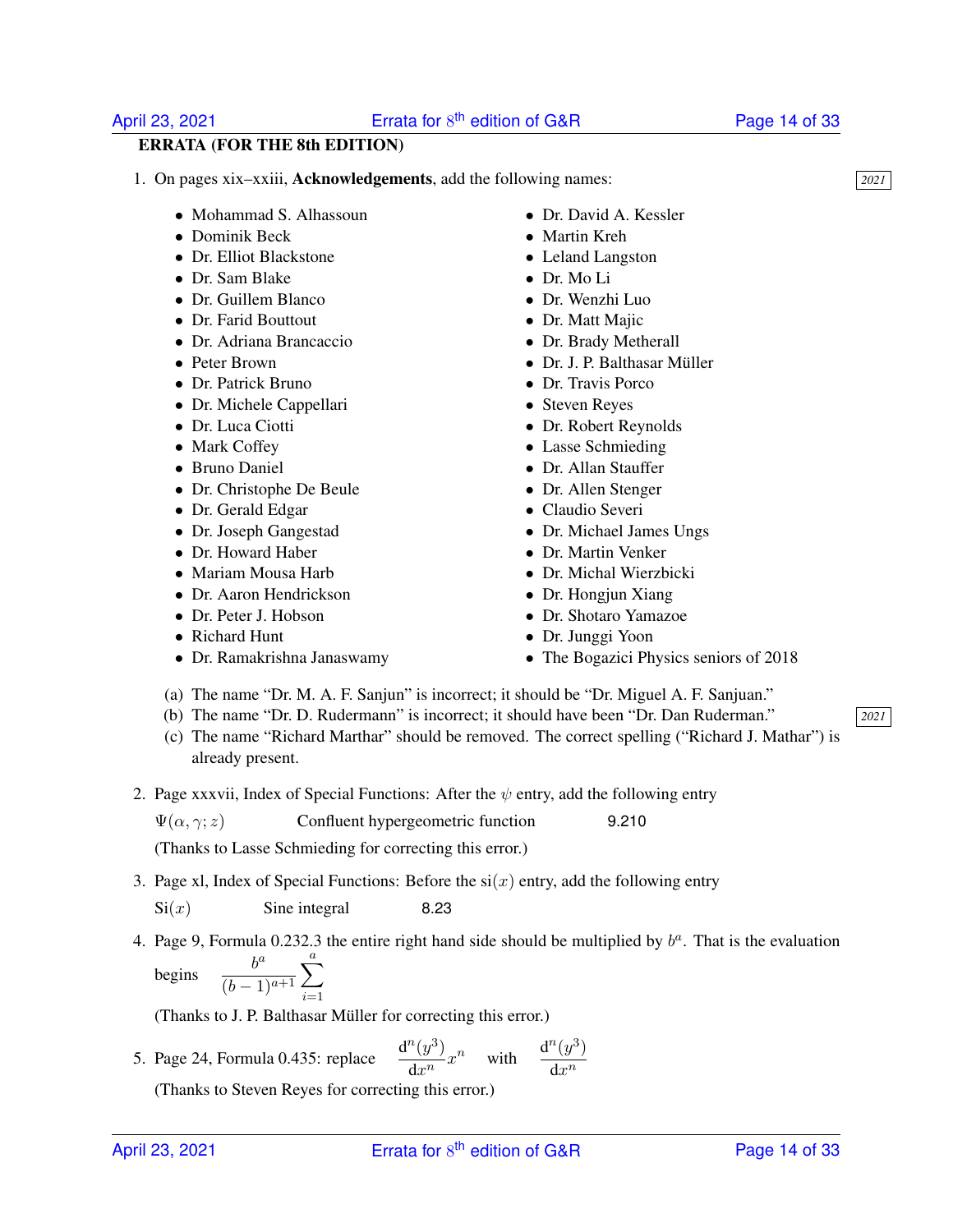6. Page 32, Formula 1.323.6: replace "cosh" with "cos" (Thanks to Farid Bouttout for correcting this error.)

7. Page 71, Integral 2.124: The first evaluation is incorrect; replace  $x$  $\sqrt{ab}$  $\frac{d}{a}$  with x  $\sqrt{b}$  $\frac{a}{a}$ . (Thanks to Leland Langston for correcting this error.)

- 8. Page 79, Integral 2.172: The evaluation is improved by replacing  $\left(\frac{b+2cx}{\sqrt{a}}\right)$  $-\Delta$ with  $\left(\frac{\sqrt{-\Delta}}{b+2cx}\right)$  for the case  $\Delta < 0$ . Since arctanh z is equal to arctanh  $\frac{1}{z}$  plus a constant, the evaluation is structually the same. However, complex constants are avoided since the arctanh argument does not exceed one. (Thanks to Leland Langston for this improvement.)
- 9. Page 105, Constraints in 2.292-2 and 2.292-3.

The constraints for integrals 2.292-2 and 2.292-3 should be written as

2.292-2 
$$
z = \frac{\sqrt{x(1-x)(1-k^2x)}}{1-x}
$$
  
2.292-3 
$$
z = \frac{\sqrt{x(1-x)(1-k^2x)}}{1-k^2x}
$$

The current statements are incorrect since they made simplifications such as  $\frac{\sqrt{y}}{y}$  $\frac{y}{y} = \frac{1}{\sqrt{y}}$  which is only sometimes true, because of branch cuts.

(Thanks to Sam Blake for correcting these errors.)

- 10. Page 109, Integral 2.33.16: replace 'exp" with "erf". (Thanks to Aaron Hendrickson for correcting this error.)
- 11. Page 184, line 7: Disregard the spurious text "ndexsquare roots"
- 12. Page 184, integral 2.581.1

To correct this integral, in the first line of the evaluation change  $[m + n - 2(m + r - 1)k^2]$  to  $[(m+n-2)+(m+r-1)k^2].$ 

(Thanks to Peng Zhang for correcting this error.)

13. Page 194, integral 2.584.63.

The last term in the evaluation is incorrect; the power of  $\Delta$  in the denominator should be  $\Delta^3$  (not  $\Delta$ ). That is, the last term should be  $\frac{k^2(2k^2-1)\sin^2 x - 3k^2 + 2}{2k^2-1}$  $\frac{3k^2 \Delta^3}{3k^2 \Delta^3}$  sin x cos x <u>2021</u> (Thanks to Michael James Ungs for correcting this error.)

14. Page 218, Integral 2.637.4: replace the first  $\frac{3}{2}$  (in the parentheses) with  $-\frac{3}{2}$  $\frac{3}{2}$  and replace  $\frac{1}{54}$  with  $-\frac{1}{54}$  $\frac{1}{54}$ . 15. Page 224, Integral 2.647.6: replace  $\frac{\pi}{2}$  with  $\frac{x}{2}$ .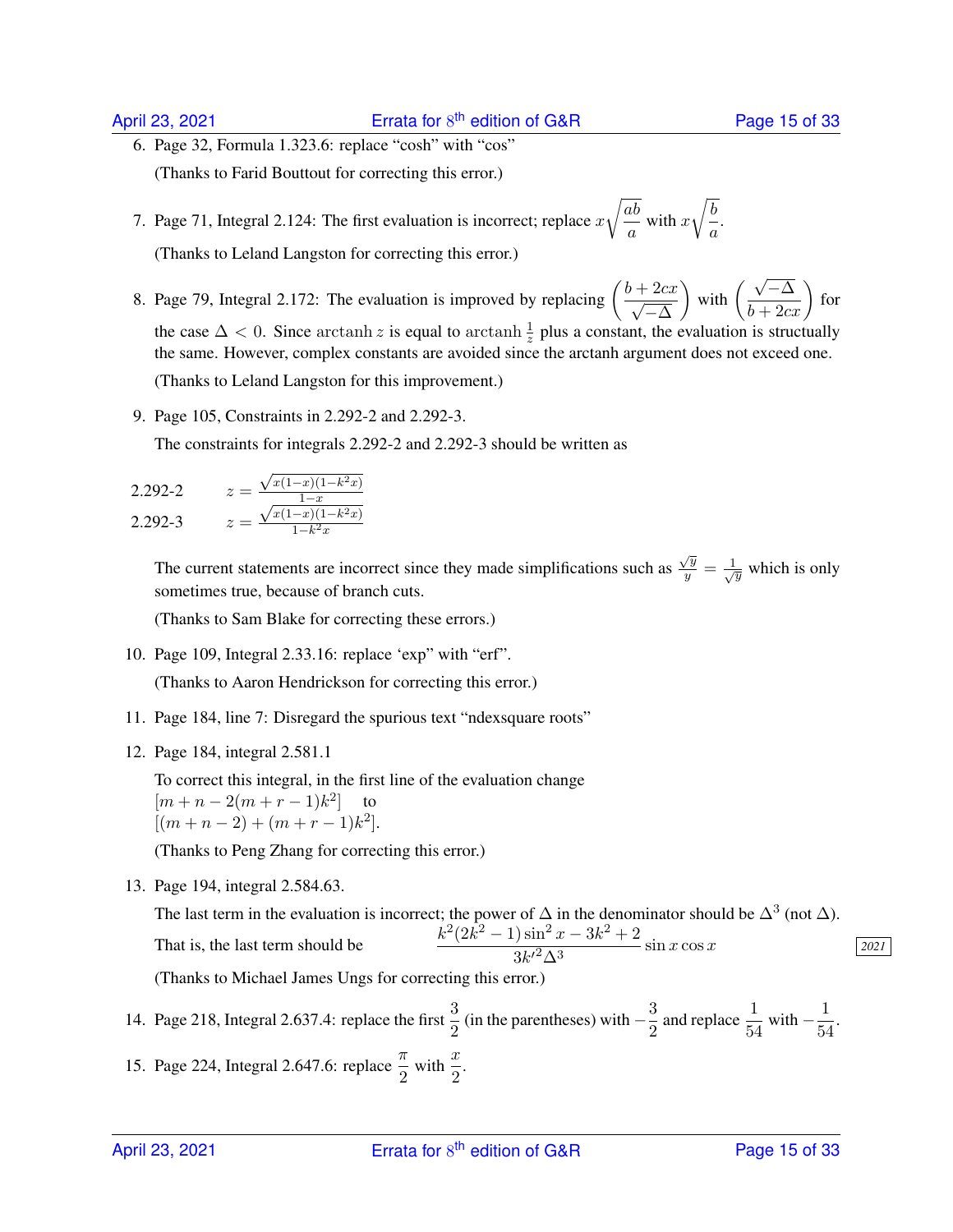16. Page 255, expressions in 3.112: the two expansions are each missing a plus sign. They should be (the additional plus signs are shown boxed):

$$
g_n(x) = b_0 x^{2n-2} + b_1 x^{2n-4} + \dots + b_{n-1},
$$
  
\n
$$
h_n(x) = a_0 x^n + a_1 x^{n-1} + \dots + a_n,
$$

(Thanks to Mo Li for correcting these errors.)

17. Page 255, Integrals in 3.112

3.112.1 The correct evaluation is  $a_0$  $M_n$  $\Delta_n$ (The first term was missing.)

Additionally, add the following text after the two determinants:

These matrices for 
$$
n = 5
$$
 are:

$$
\Delta_5 = \begin{vmatrix}\na_1 & a_3 & a_5 & 0 & 0 \\
a_0 & a_2 & a_4 & 0 & 0 \\
0 & a_1 & a_3 & a_5 & 0 \\
0 & a_0 & a_2 & a_4 & 0 \\
0 & 0 & a_1 & a_3 & a_5\n\end{vmatrix}, \qquad M_5 = \begin{vmatrix}\nb_0 & b_1 & b_2 & b_3 & b_4 \\
a_0 & a_2 & a_4 & 0 & 0 \\
0 & a_1 & a_3 & a_5 & 0 \\
0 & a_0 & a_2 & a_4 & 0 \\
0 & 0 & a_1 & a_3 & a_5\n\end{vmatrix}
$$
\n3.112.3 The correct evaluation is\n
$$
\frac{-a_2b_0 + a_0b_1 - \frac{a_0a_1b_2}{a_3}}{a_0(a_0a_3 - a_1a_2)}
$$
\n(There were two operators missing.)

(There were two operators missing.)

(Thanks to Hongjun Xiang for correcting these errors.)

- 18. Page 264, Integral 3.137.7: for the last term, replace " $(a p) F(\mu, q)$ " with " $(a r) F(\mu, q)$ ". (Thanks to Elliot Blackstone for correcting this error.)
- 19. Page 277, Integral 3.145.3(2): change the first integral from  $\int_a^a$ u (Thanks to Dominik Beck for correcting this error.)
- 20. Page 326, Integral 3.248.5

When integral 3.248.5 in the 6th edition was found to be incorrect the entry was removed; neither the 7th or 8th edition had an entry for 3.248.5. The correct evaluation was determined in the paper AR. The integral (6th edition, page 321) is

to  $\int_0^\alpha$ u

$$
\int_0^\infty \frac{\mathrm{d}x}{(1+x^2)^{3/2}} \frac{1}{\sqrt{\phi(x) + \sqrt{\phi(x)}}} = \frac{\pi}{2\sqrt{6}} \qquad \boxed{\text{incorrect}}
$$

which is incorrect. It should have been

$$
\int_0^\infty \frac{\mathrm{d}x}{(1+x^2)^{3/2}} \frac{1}{\sqrt{\phi(x) + \sqrt{\phi(x)}}} = \frac{\sqrt{3} - 1}{\sqrt{2}} \Pi\left(\frac{\pi}{2}, k, 3^{-1/2}\right) - \frac{1}{\sqrt{2}} F\left(\alpha, 3^{-1/2}\right)
$$

. *2021*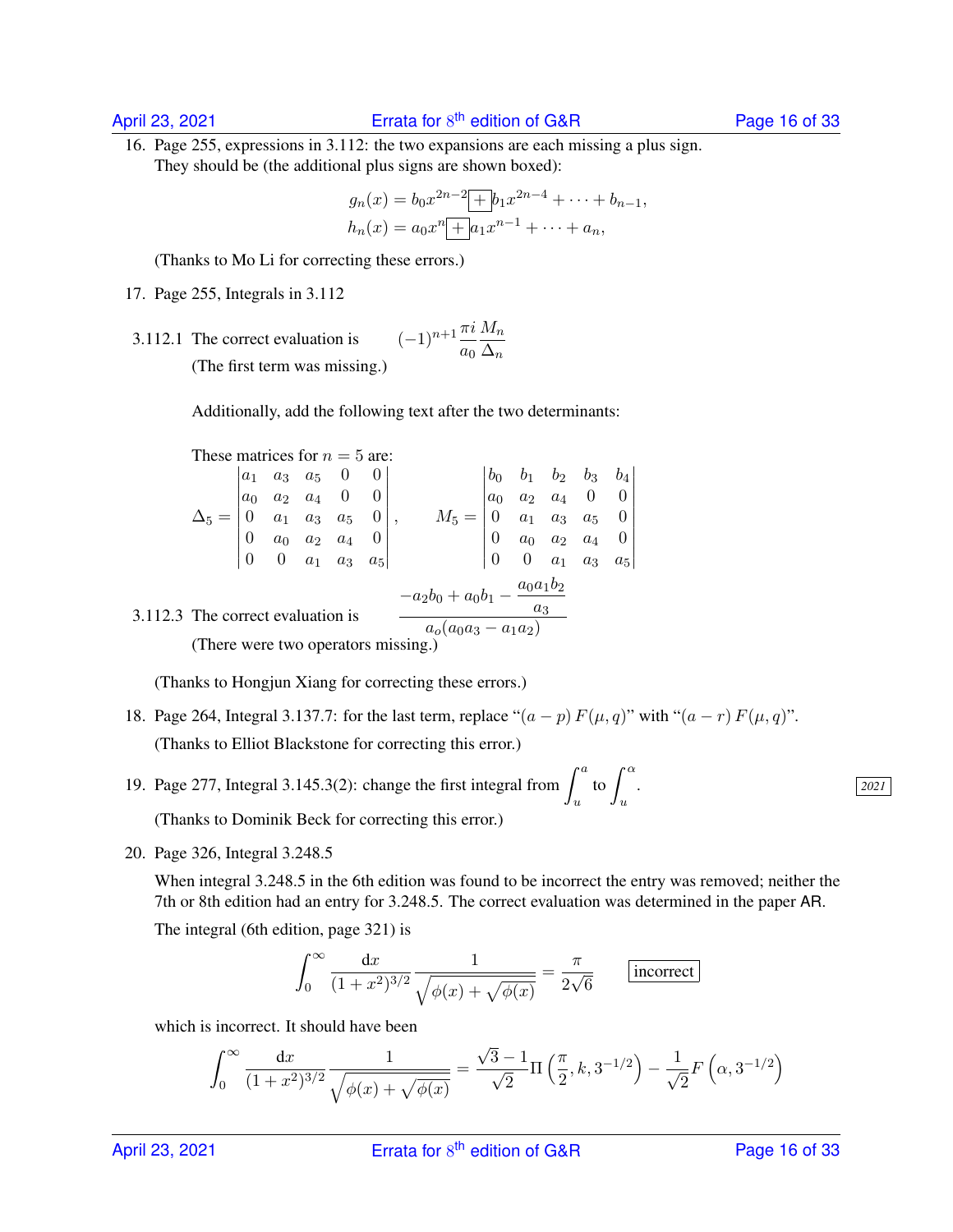with  $\phi(x) = 1 + \frac{4}{3}$  $\begin{pmatrix} x \\ y \end{pmatrix}$  $1 + x^2$  $\bigg)^2, k = 2 \sqrt{3}$ , and  $\alpha = \arcsin \sqrt{k}$  and the reference AR.

21. Page 326, add new Integral 3.248.5(1)

In the search for the correct evaluation of 3.248.5 (see note above), a small variation of the integral was found (in an unpublished paper by Juan Arias de Reyna, Petr Blaschke, and Victor H. Moll). This, perhaps, explains the original typographic error in 3.248.5.

$$
\int_0^\infty \frac{\mathrm{d}x}{(1+x^2)^{3/2}} \frac{1}{\sqrt{\phi(x) + \sqrt{\phi(x)^3}}} = \frac{\pi}{2\sqrt{6}}
$$

with  $\phi(x) = 1 + \frac{4}{3}$  $\begin{pmatrix} x \\ y \end{pmatrix}$  $1 + x^2$  $\bigg)$ <sup>2</sup>.

- 22. Page 329, Integral 3.252.11: replace  $(\beta^2 1)$  with  $(1 \beta^2)$ .
- 23. Page 336, Integral 3.311.1: add the constraint  $\text{Re } p > 0$ ; add the reference VE2015
- 24. Page 336, Integral 3.311.5: replace  $\text{Re}\,\nu < 1$  with  $\text{Re}\,\nu < 0$ ; add the reference VE2015
- 25. Page 337, Integral 3.312.1: replace  $\text{Re}\nu > 0$  with  $\text{Re}\nu > 1$ ; add the reference VE2015
- 26. Page 338, Integral 3.318.2: change  $\sqrt{\pi}e^{\cdots}$  with  $\sqrt{\pi}e^{\cdots}$ ; add the reference VE2015
- 27. Page 338, Integral 3.321.3: replace  $\sqrt{\pi}$  $\frac{\sqrt{n}}{2q}$  [ $q > 0$ ] with  $\sqrt{\pi}$  $rac{\sqrt{n}}{2\sqrt{q^2}}$  [Re  $q^2 > 0$ ]; add the reference VE2015
- 28. Page 339, Integral 3.322.1: remove Re  $\beta > 0$ ,  $u > 0$ ; add the reference VE2015
- 29. Page 339, Integral 3.323.2: replace  $\sqrt{\pi}$  $\frac{n}{p}$  with  $\sqrt{\pi}$  $\frac{\sqrt{n}}{\sqrt{p^2}}$ ; add the reference VE2015
- 30. Page 339, Integral 3.323.3: add the constraint [Re  $a > 0$ ]; add the reference VE2015
- 31. Page 339, Integral 3.323.4: add the constraint  $[Re \beta^2 > 0, Re \gamma^2 > 0]$ ; add the reference VE2015

32. Page 344, Integral 3.354.5: replace  $\frac{\pi}{a}$  with  $\frac{\pi}{|a|}$ ; add the reference VE2015

33. Page 350, Integral 3.383.5

The evaluation of the integral is incorrect. The correct evaluation is

$$
= \frac{\pi^2}{p^q \Gamma(\nu) \sin[\pi(q-\nu)]} \left[ \left(\frac{p}{a}\right)^{\nu} \frac{L_{-\nu}^{\nu-q} \left(\frac{p}{a}\right)}{\sin(\pi\nu) \Gamma(1-q)} - \left(\frac{p}{a}\right)^q \frac{L_{-q}^{q-\nu} \left(\frac{p}{a}\right)}{\sin(\pi q) \Gamma(1-\nu)} \right]
$$

(Thanks to Mohammad S. Alhassoun for correcting this error.)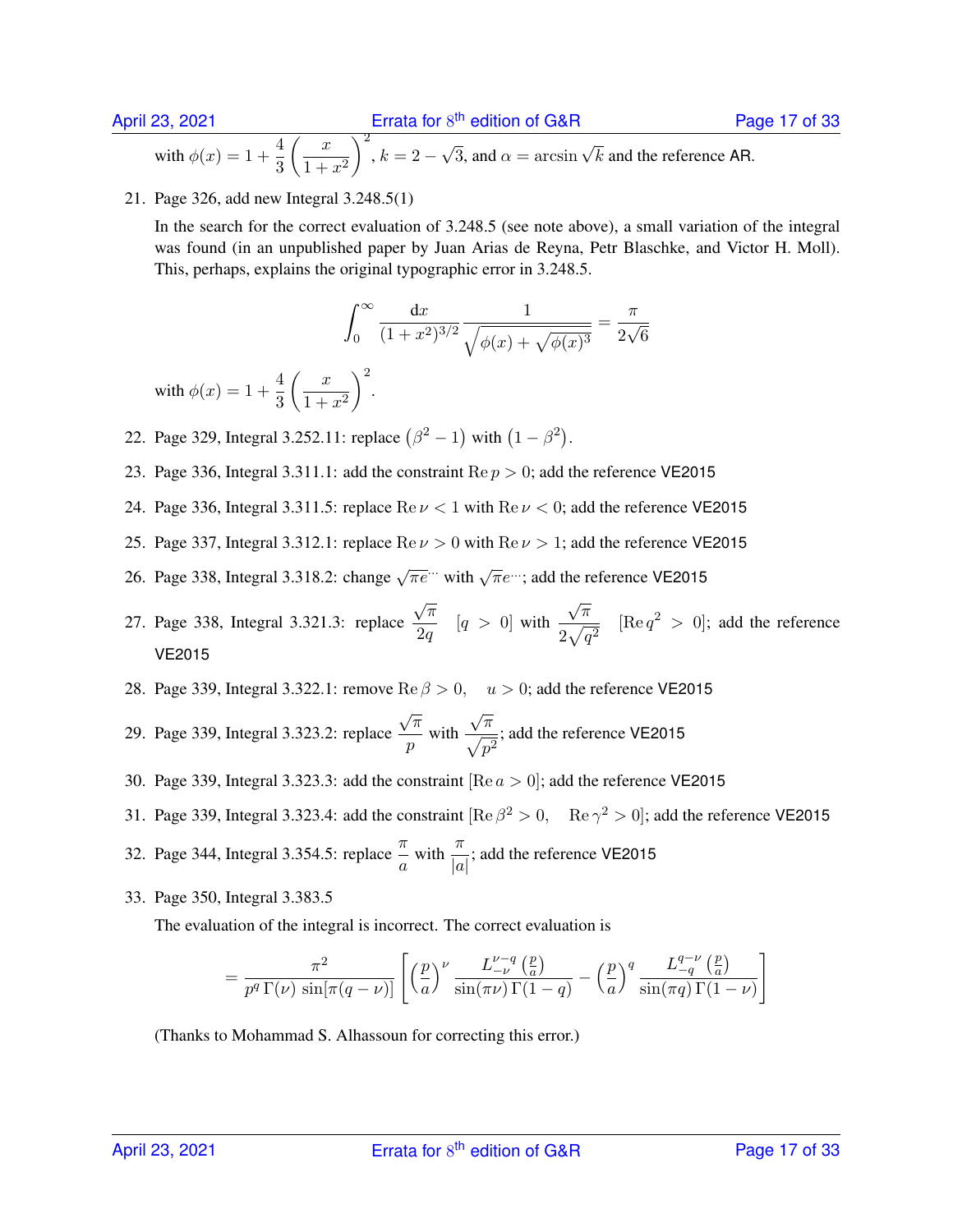34. Page 351, Integral 3.385

- (a) The evaluation of the integral is incorrect; the term  $\Phi_1(\nu, \rho, \lambda + \nu, -\mu, b)$  should be  $\Phi_1(\nu, \rho, \lambda + \nu, b, -\mu)$
- (b) The reference is incorrect. It is now "ET 1 39(24)", it should be "ET 1 139(24)".

(Thanks to Travis Porco for correcting these errors.)

- 35. Page 358, Integral 3.416.3: replace  $2^{2^n}$  with  $2^{2n}$ ; add the reference VE2015
- 36. Page 358, Integral 3.417.1: replace  $\frac{\pi}{2ab} \ln \left( \frac{b}{a} \right)$ a  $\left| \begin{array}{c} \end{array} \right| \left[ ab > 0 \right]$  with  $\frac{\pi}{2|ab|} \ln \left( \left| \begin{array}{c} a \end{array} \right| \right)$ b a  $\begin{array}{c} \hline \rule{0pt}{2.5ex} \\ \rule{0pt}{2.5ex} \end{array}$  $\Big\}$  [ $a \neq 0, \quad b \neq 0$ ]; add the reference VE2015
- 37. Page 361, Integral 3.426.2

The numerator of the integrand is incorrect; the term " $(e^x - ae^{-x})$ " should be " $(e^x + ae^{-x})$ ".

- 38. Page 369, Integral 3.462.22: replace " $K_1(ab)$ " with " $K_2(ab)$ ". (Thanks to Peter Brown for correcting this error.)
- 39. Page 369, Integral 3.462.25: replace  $\text{Re } b > 0$  with  $\text{Re } p > 0$ ; add the reference VE2015
- 40. Page 369, Integral 3.466.1: expand the evaluation with

$$
[1 - \Phi(b\mu)] \frac{\pi}{2b} e^{b^2 \mu^2} \qquad [\text{Re } b > 0, \quad |\arg \mu| < \frac{\pi}{4}]
$$
  
- 
$$
[1 + \Phi(b\mu)] \frac{\pi}{2b} e^{b^2 \mu^2} \qquad [\text{Re } b < 0, \quad |\arg \mu| < \frac{\pi}{4}]
$$

and add the reference VE2015

41. Page 369, Integral 3.468.2: the u should have been a  $\mu$ ; but it better to write the integral using a single parameter

$$
\int_0^\infty \frac{x e^{-\beta^2 x^2} dx}{\sqrt{1+x^2}} = \frac{\sqrt{\pi}}{2\beta} e^{-\beta^2} [1 - \Phi(\beta)] \quad [\text{Re}\,\beta^2 > 0]
$$

42. Page 374, Integral 3.512.2

(a) Replace 
$$
\frac{1}{2}
$$
 B  $\left(\frac{\mu+1}{2}, \frac{\nu-1}{2}\right)$  with  $\frac{1}{2}$  B  $\left(\frac{\mu+1}{2}, \frac{\nu-\mu}{2}\right)$ 

(b) Replace the constraints with  $[Re(\nu) > Re(\mu) > -1]$ 

(Thanks to Shotaro Yamazoe for correcting this error.)

- 43. Page 382, Integral 3.527.13 : in the denominator of the integrand replace "cosh<sup>2</sup> x" with "sinh<sup>2</sup> x".
- 44. Page 419, Integral 3.691.2: replace  $S(\sqrt{a})$  with  $S(\sqrt{\frac{2a}{\pi}})$  $\left(\frac{2a}{\pi}\right)$ ; add the reference VE2015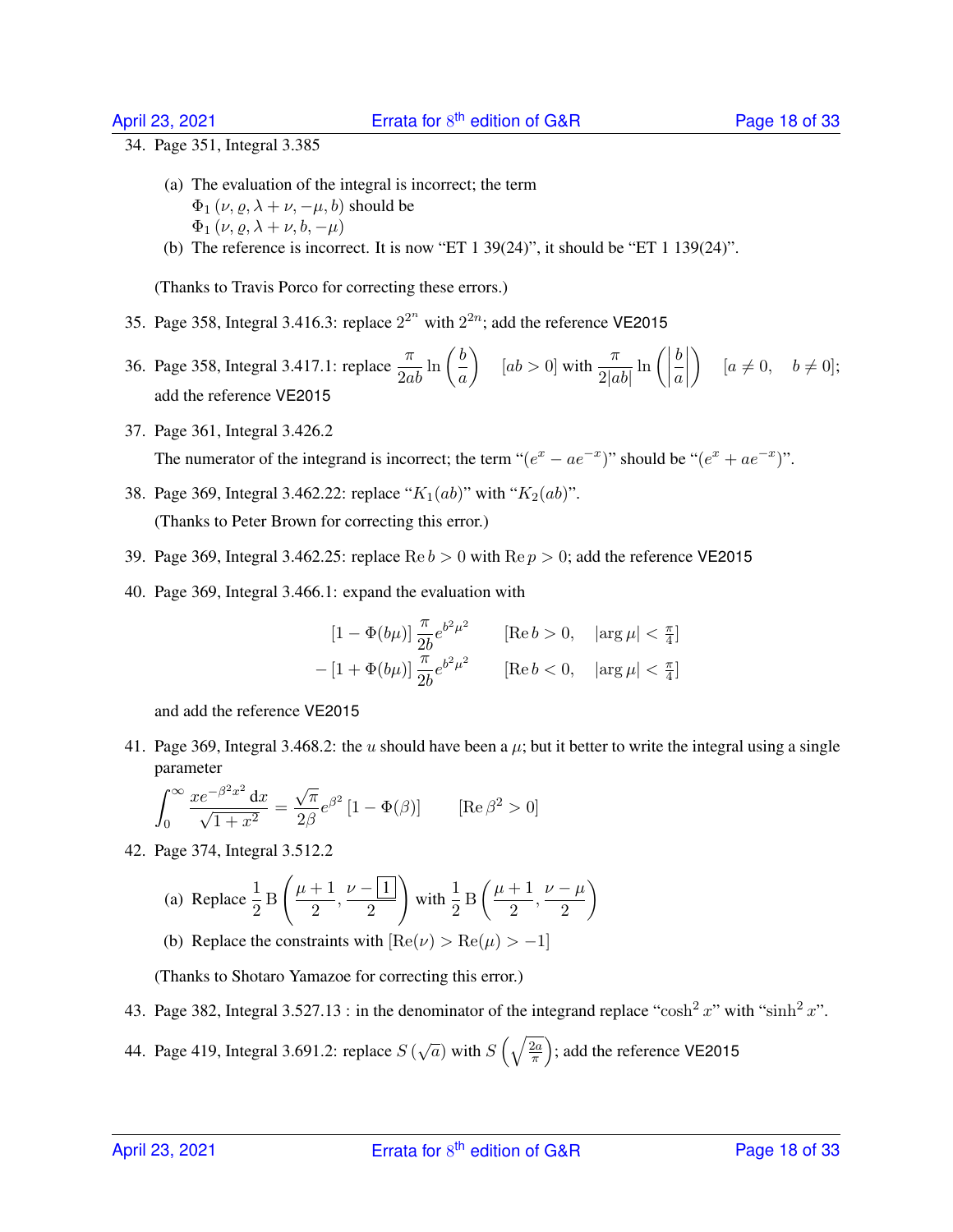45. Page 419, Integral 3.691.3: replace  $C(\sqrt{a})$  with  $C(\sqrt{\frac{2a}{\pi}})$  $\sqrt{\frac{2a}{\pi}}$ ); add the reference VE2015

- 46. Page 419, for Integrals 3.691.4, 3.691.6, 3.691.8, and 3.691.9: replace  $C\left(\frac{b}{\sqrt{2}}\right)$ a ) with  $C\left(b\sqrt{\frac{2}{a\pi}}\right)$  and replace  $S\left(\frac{b}{\sqrt{b}}\right)$  $\overline{a}$ ) with  $S\left(b\sqrt{\frac{2}{a\pi}}\right)$ ; add the reference VE2015
- 47. Page 429, Integral 3.725.3: the evaluation of the integral should be changed to the following

$$
γ1 [Re β > 0, 0 < a < b]
$$
  
\n
$$
γ1 [Re β > 0, a < 0 < b]
$$
  
\n
$$
-γ1 [Re β < 0, b < a < 0]
$$
  
\n
$$
γ2 [Re β < 0, 0 < a < b]
$$
  
\n
$$
γ2 [Re β < 0, a < 0 < b]
$$
  
\n
$$
-γ2 [Re β > 0, a < 0 < b]
$$
  
\n
$$
γ3 [Re β > 0, b < a < 0]
$$
  
\n
$$
γ3 [Re β > 0, b < 0 < a]
$$
  
\n
$$
γ3 [Re β < 0, a < b < 0]
$$
  
\n
$$
γ4 [Re β < 0, 0 < b < a]
$$
  
\n
$$
γ4 [Re β < 0, 0 < b < a]
$$
  
\n
$$
γ4 [Re β < 0, 0 < b < a]
$$
  
\n
$$
-γ4 [Re β > 0, a < b < 0]
$$

where

$$
\gamma_1 = \frac{\pi}{2\beta^2} e^{-b\beta} \sinh(a\beta)
$$
  
\n
$$
\gamma_2 = -\frac{\pi}{2\beta^2} e^{b\beta} \sinh(a\beta)
$$
  
\n
$$
\gamma_3 = -\frac{\pi}{2\beta^2} e^{-a\beta} \cosh(b\beta) + \frac{\pi}{2\beta^2}
$$
  
\n
$$
\gamma_4 = -\frac{\pi}{2\beta^2} e^{a\beta} \cosh(b\beta) + \frac{\pi}{2\beta^2}
$$

- 48. Page 439, Integral 3.755.1: add the constraint  $\text{Re } b > 0$ ; add the reference VE2015
- 49. Page 447, Integral 3.772.5: replace "ET I 12(4)" with "read ET I 12(14)"; add the reference VE2015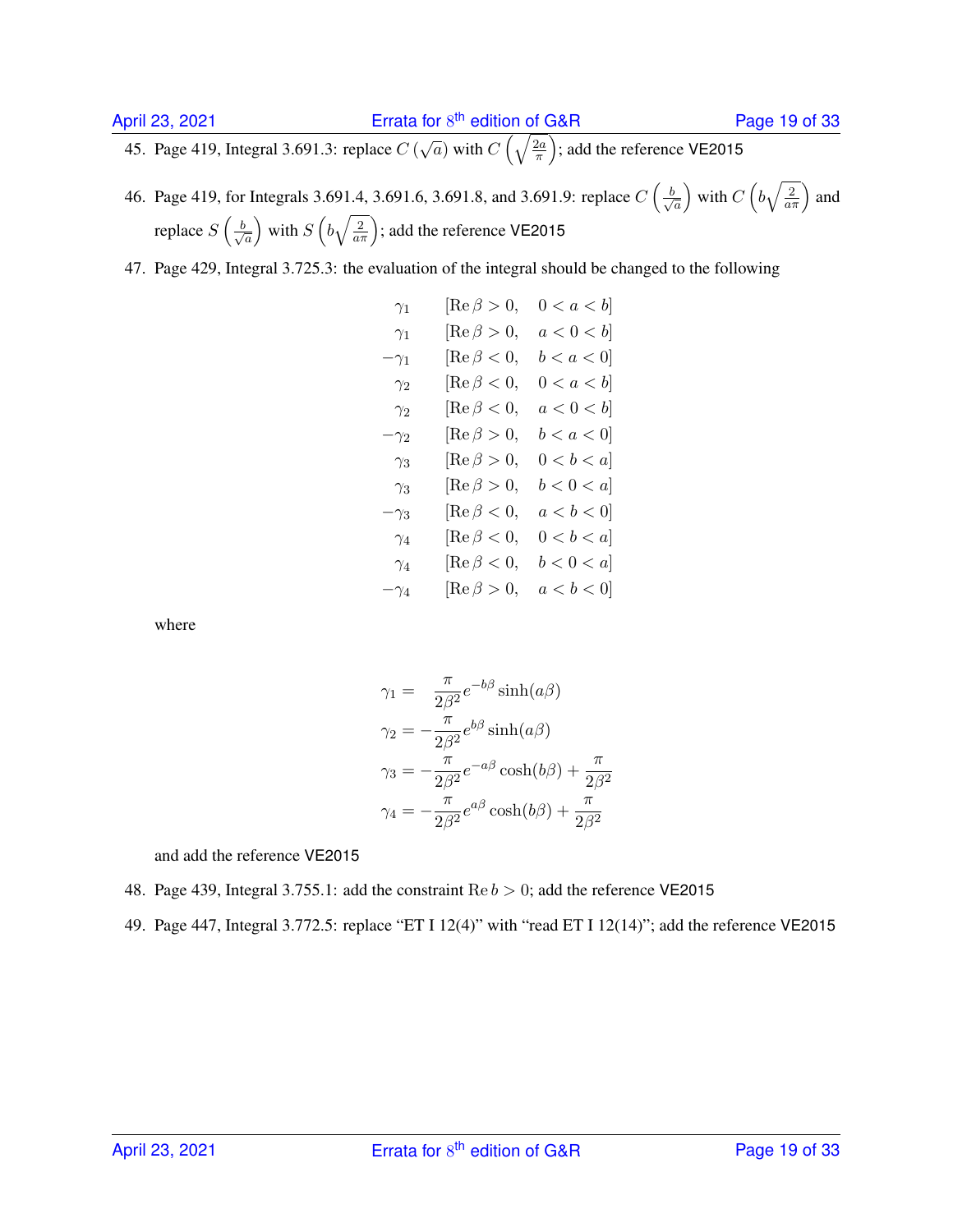50. Page 489, Integrals 3.891.1 and 3.891.2.

In each case the results are correct, but only when  $m$  and  $n$  are non-negative integers. The result when  $m$  and  $n$  can be any integers are:

3.891.1 
$$
\int_0^{2\pi} e^{imx} \sin nx \, dx = \begin{cases} 0 & |m| \neq |n| \text{ or } m = n = 0 \\ \pi i & m = n \neq 0 \\ -\pi i & m = -n \neq 0 \end{cases}
$$
  
3.891.2 
$$
\int_0^{2\pi} e^{imx} \cos nx \, dx = \begin{cases} 0 & |m| \neq |n| \text{ or } m = n = 0 \\ \pi i & |m| = n \neq 0 \\ 2\pi i & m = n = 0 \end{cases}
$$

(Thanks to Guillem Blanco for correcting these errors.)

51. Page 495, Integral 3.914.6:

- (a) change the reference from "ET I 175(35)" to "ET I 75(35)" to
- (b) add the contraints  $[\text{Re } \beta > 0, \quad \text{Re } \gamma > 0]$

(Thanks to Claudio Severi and Howard Haber for correcting these errors.)

- 52. Page 495, Integral 3.914.9: add the contraints [Re  $\beta > 0$ , Re  $\gamma > 0$ ] (Thanks to Howard Haber for correcting this error.)
- 53. Page 525, Integral 4.124.2: delete the current integral and replace with the following

$$
\int_0^u \frac{\cos px \cosh(q\sqrt{u^2 - x^2})}{\sqrt{u^2 - x^2}} dx = \frac{\pi}{2} J_0 \left( u \sqrt{p^2 - q^2} \right) \qquad [u > 0]
$$

(Thanks to Mark Coffey for correcting this error.)

- 54. Page 535, Integral 4.224.12: remove the evaluation for  $a^2 \ge 1$ ; remove the reference (Thanks to Martin Kreh and Richard Hunt for correcting these errors.)
- 55. Page 535, Integral 4.224.12 (1)

The integrand has the exponent of "2" in the wrong place. The evaluation is correct. That is, replace the current entry with

$$
\int_0^{\pi} \ln\left(1 + a\cos x\right)^2 dx = \begin{cases} 2\pi \ln\left(\frac{1 + \sqrt{1 - a^2}}{2}\right) & \text{for } a^2 \le 1 \\ 2\pi \ln\left(\frac{|a|}{2}\right) & \text{for } a^2 \ge 1 \end{cases}
$$

And add the reference "BI (330)(1)".

(Thanks to Martin Kreh and Richard Hunt for correcting these errors.)

56. Page 535, Integral 4.225.4: replace the reference with "BI (332)(3)"

(Thanks to Richard Hunt for correcting this error.)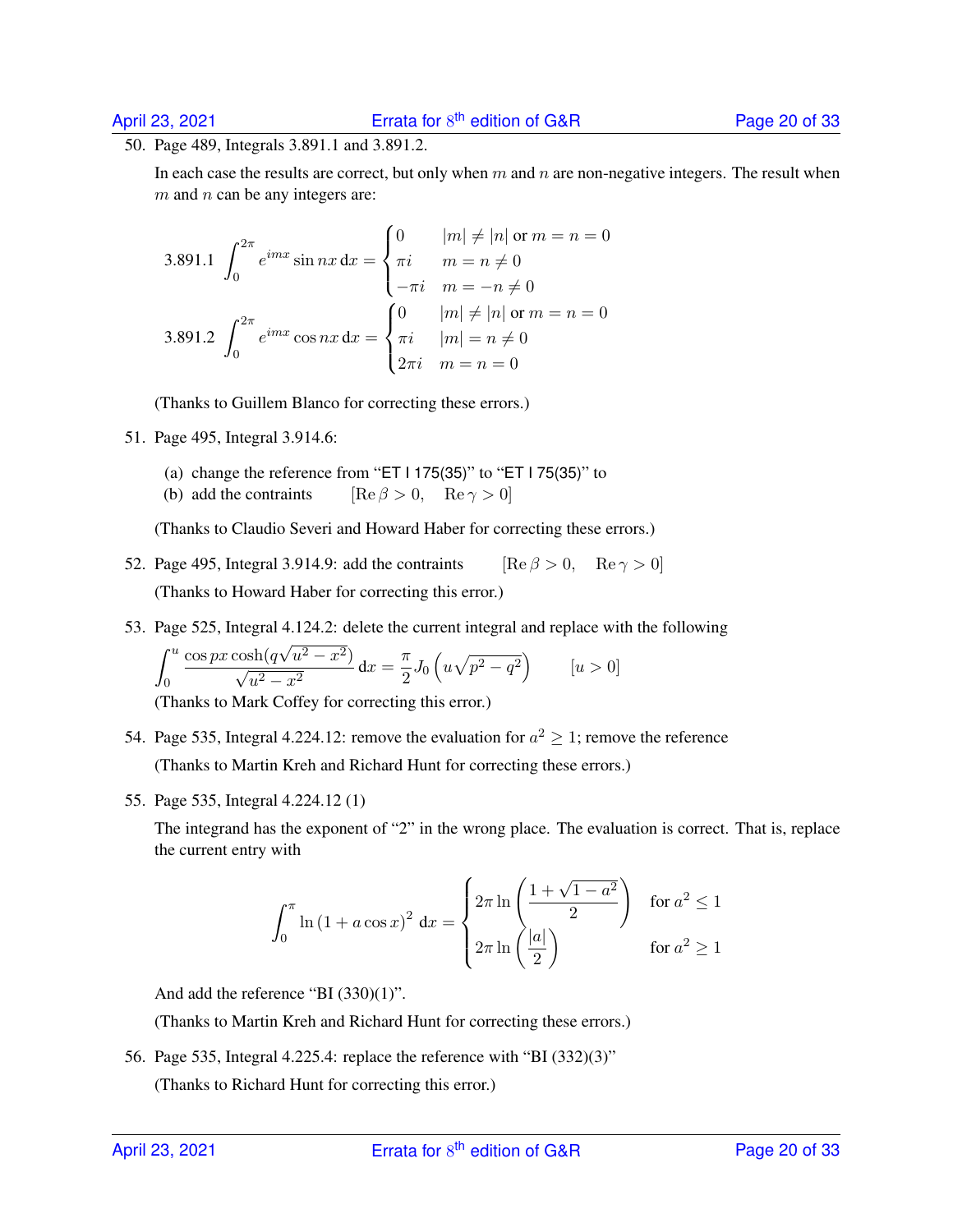#### 57. Page 539, Integral 4.231.19

The correct evaluation of this integral is (the "2" should be a "12")

$$
\int_0^1 \frac{x \log x}{1+x} \, \mathrm{d}x = -1 + \frac{\pi^2}{12}
$$

(Thanks to Kendall Richards for correcting this error.)

58. Page 539, Integral 4.232.1

For consistency with other entries, the term "log" appearing in the output should be "ln".

59. Page 558, Integral 4.283.9

The correct evaluation of this integral is as follows (the  $q$  was missing from the integrand and the evaluation had switched  $a$  and  $q$ )

$$
\int_0^1 \left[ x^q + \frac{1}{a \ln x - 1} \right] \frac{\mathrm{d}x}{x \ln x} = \ln \left( \frac{q}{a} \right) + C
$$

60. Page 572, Integral 4.319.1, replace the current evaluation with

$$
-\pi \left( a + \ln \left( \frac{\Gamma \left( a + \frac{1}{2} \right)}{a^a \sqrt{2\pi}} \right) \right) \qquad \text{Re}(a) > 0
$$
 \t\nREY3 (15)

(Thanks to Robert Reynolds correcting this error.)

61. Page 572, Integral 4.319.1, replace the current evaluation with

$$
-\frac{\pi}{2}\left(a+\ln\left(\frac{\Gamma^2\left(a+1\right)}{2\pi a^{2a+1}}\right)\right)
$$
 Re(a) > 0 REY3 (16)

(Thanks to Robert Reynolds correcting this error.)

- 62. Page 580, Integral 4.358.2: replace  $\zeta(2, \nu 1)$  with  $\zeta(2, \nu)$ ; add the reference VE2015
- 63. Page 634, Integral 5.54.3: for the evaluation, replace  $\frac{x^4}{4}$  with  $\frac{x^2}{4}$ 4 (Thanks to Adriana Brancaccio and Brady Metherall for (independently) correcting this error.)
- 64. Page 634, Integral 5.54.3: add the reference WA 134(10) *2021* (Thanks to Brady Metherall for correcting this error.)
- 65. Page 654, Integral 6.282.2: add the constraint  $\text{Re }\mu > 0$ ; add the reference VE2015
- 66. Page 654, Integral 6.283.1: replace "Re  $\alpha > 0$ " with "Re  $\beta < 0$ "; add the reference VE2015

*2021*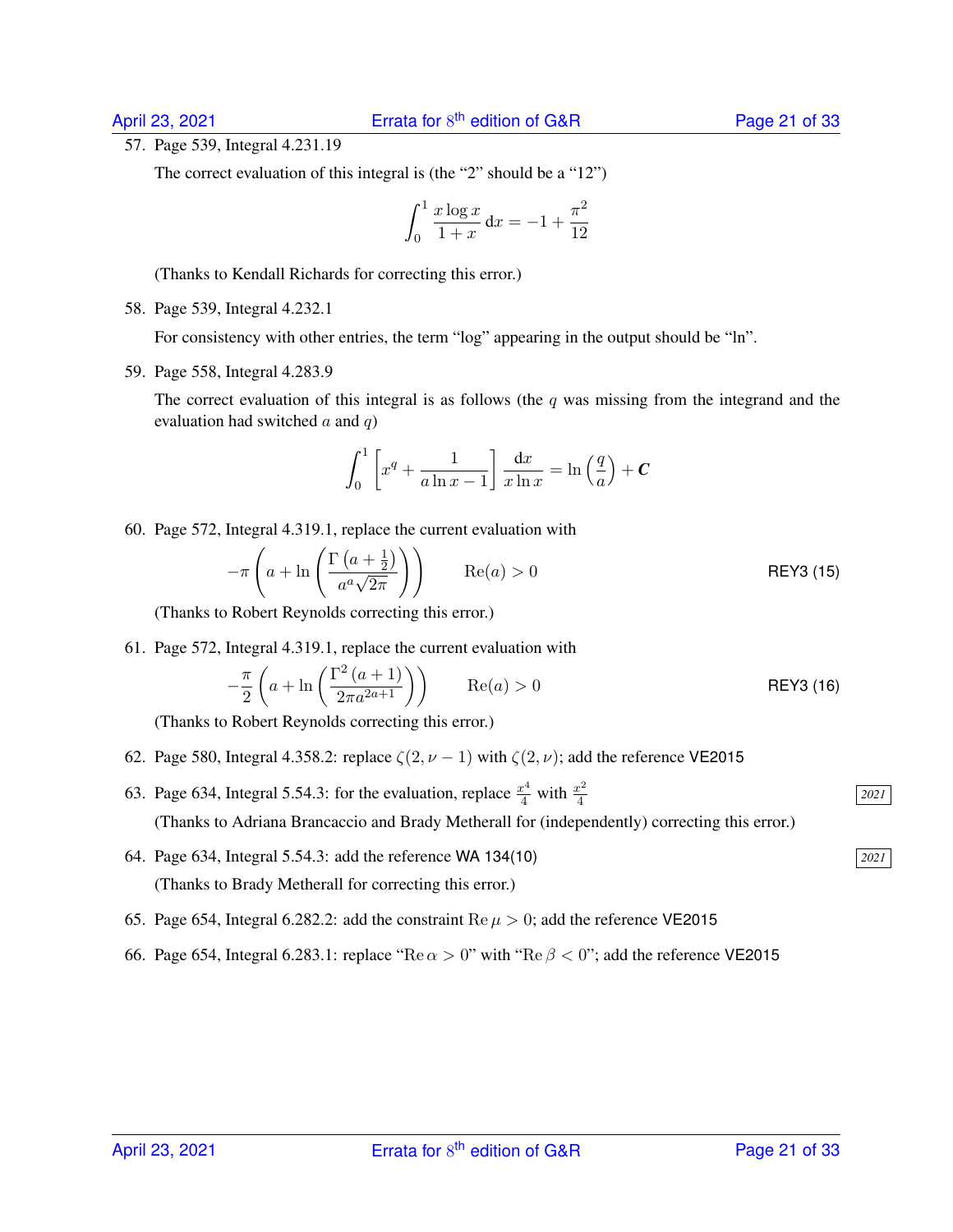67. Page 654, Integral 6.285.1: expand the evaluation by replacing

$$
\frac{\arctan \mu}{\sqrt{\pi}} \mu \qquad [\text{Re}\,\mu > 0]
$$

with

$$
\frac{\arctan\sqrt{\mu^2}}{\sqrt{\pi}\sqrt{\mu^2}} \qquad [\text{Re}\,\mu^2 > 0]
$$

Add the reference VE2015

- 68. Page 654, Integral 6.285.2: change sign of result by replacing  $-\frac{1}{2ai\sqrt{\pi}}$  with  $\frac{1}{2ai\sqrt{\pi}}$ ; add the reference VE2015
- 69. Page 655, Integral 6.291: replace  $\frac{\mu}{a}$  with  $\frac{\mu}{4}$ ; add the reference VE2015
- 70. Page 655, Integral 6.295.2: replace  $-\frac{1}{\mu^2}$  with  $-\frac{1}{\mu}$  $\frac{1}{\mu}$ ; add the reference VE2015
- 71. Page 656, Integral 6.296: replace " $a > 0$ " with "a real"; add the reference VE2015
- 72. Page 656, Integral 6.297.1: add the constraint  $\text{Re}(\gamma^2 \mu) < 0$ ; add the reference VE2015
- 73. Page 656, Integral 6.297.2: replace " $a > 0, b > 0, \text{Re}\,\mu > 0$ " with " $b > 0, \text{Re}(\mu^2 a^2) > 0$ "; add the reference VE2015
- 74. Page 656, Integral 6.297.3: remove  $a > 0$ ; add the reference VE2015
- 75. Page 656, Integral 6.298: replace the constraint with " $[b > 0, \quad \text{Re}\,\mu > 0, \quad \text{Re}(\mu a^2) > 0$ "; add the reference VE2015
- 76. Page 656, Integral 6.299: replace  $K_{\nu}(a^2)$  with  $K_{\nu}(\frac{1}{2})$  $\frac{1}{2}a^2$ ); add the reference VE2015
- 77. Page 656, Integral 6.311: generalize the evaluation to be

$$
\frac{1}{b} \left( 1 - e^{-b^2/4a^2} \right) \qquad [a > 0, \quad b \neq 0]
$$
  

$$
\frac{1}{b} \left( 1 + e^{-b^2/4a^2} \right) \qquad [a < 0, \quad b \neq 0]
$$

and add the reference VE2015

78. Page 656, Integral 6.312: expand the evaluation, and correct the constraint, with

$$
\frac{1}{4\sqrt{2\pi b}} \left[ \ln \left( \frac{b + a^2 + a\sqrt{2b}}{b + a^2 - a\sqrt{2b}} \right) + 2 \arctan \left( \frac{a\sqrt{2b}}{b - a^2} \right) \right] \qquad [a > 0, \quad b > 0, \quad a < \sqrt{b}]
$$
  

$$
\frac{1}{4\sqrt{2\pi b}} \left[ \ln \left( \frac{b + a^2 + a\sqrt{2b}}{b + a^2 - a\sqrt{2b}} \right) + 2 \arctan \left( \frac{a\sqrt{2b}}{b - a^2} \right) + 2\pi \right] \qquad [a > 0, \quad b > 0, \quad a > \sqrt{b}]
$$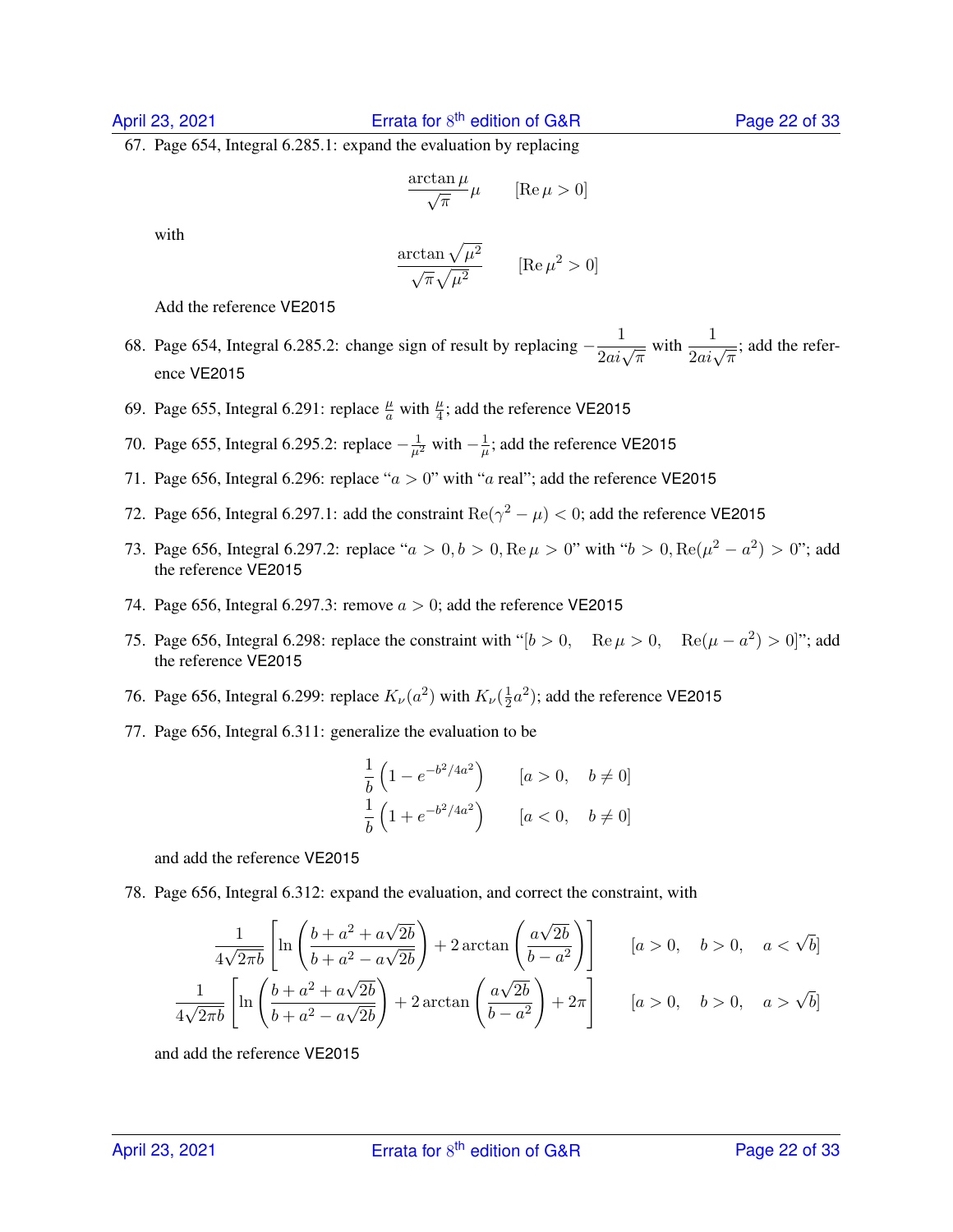79. Page 657, Integral 6.314.1: the integral and its solution should be replaced by

$$
\int_0^\infty \sin(bx)\Phi\left(\sqrt{\frac{a}{x}}\right)dx = \frac{1}{b}\left(1 - \cos\left(\sqrt{2ab}\right)\exp^{-\sqrt{2ab}}\right) \qquad [\text{Re } a > 0, \quad \text{Re } b > 0]
$$

and add the reference VE2015

80. Page 657, Integral 6.314.2: the integral and its solution should be replaced by

$$
\int_0^\infty \cos(bx) \Phi\left(\sqrt{\frac{a}{x}}\right) dx = \frac{1}{b} \sin\left(\sqrt{2ab}\right) \exp^{-\sqrt{2ab}} \qquad [\text{Re } a > 0, \quad \text{Re } b > 0]
$$

and add the reference VE2015

- 81. Page 657, Integral 6.315.3: replace  $b > 0$  with  $b \neq 0$ ; add the reference VE2015
- 82. Page 657, Integral 6.315.4: replace Ei  $\left(\frac{p}{4a}\right)$  $\frac{p}{4a^2}$ ) with Ei  $\left(-\frac{p}{4a}\right)$  $\frac{p}{4a^2}$ ) and replace  $p > 0$  with  $p \neq 0$ ; add the reference VE2015
- 83. Page 657, Integral 6.315.5: expand the evaluation, and correct the constraint, with

$$
\frac{1}{2\sqrt{2\pi b}} \left[ \ln \left( \frac{b + a\sqrt{2b} + a^2}{b - a\sqrt{2b} + a^2} \right) + 2 \arctan \left( \frac{a\sqrt{2b}}{b - a^2} \right) \right] \qquad [a > 0, \quad b > 0, \quad a < \sqrt{b}]
$$
  

$$
\frac{1}{2\sqrt{2\pi b}} \left[ \ln \left( \frac{b + a\sqrt{2b} + a^2}{b - a\sqrt{2b} + a^2} \right) + 2 \arctan \left( \frac{a\sqrt{2b}}{b - a^2} \right) + 2\pi \right] \qquad [a > 0, \quad b > 0, \quad a > \sqrt{b}]
$$

and add the reference VE2015

84. Page 657, Integral 6.317: expand the evaluation, and correct the constraint, with

$$
\frac{i}{a} \frac{\sqrt{\pi}}{2} e^{-\frac{b^2}{4a^2}} \qquad [\text{Re } a^2 > 0, \quad b > 0]
$$

$$
-\frac{i}{a} \frac{\sqrt{\pi}}{2} e^{-\frac{b^2}{4a^2}} \qquad [\text{Re } a^2 > 0, \quad b < 0]
$$

and add the reference VE2015

85. Page 657, Integral 6.318: the correct evaluation is

$$
\frac{1}{2p}\left(e^{-p^2} - 1\right) + \frac{\sqrt{\pi}}{2}\Phi(p) \qquad [\text{Re}\,p > 0]
$$

and add the reference VE2015

86. Page 668, Integral 6.511.7: generalize the result to

$$
\int_0^a J_1(xy) \, dx = \frac{1}{y} \left[ 1 - J_0(ay) \right] \qquad [a > 0, \quad y \neq 0]
$$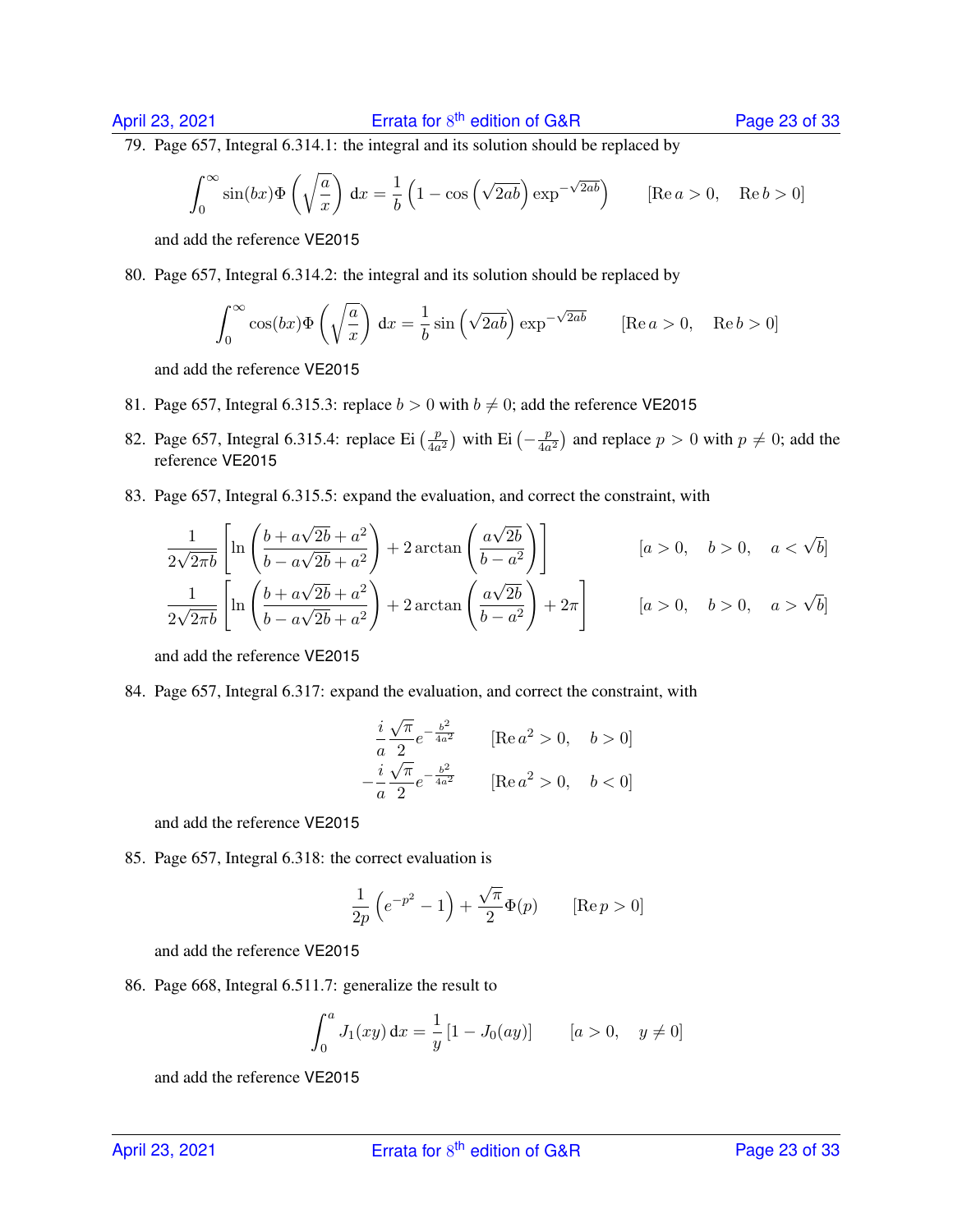- 87. Page 668, Integral 6.511.9: remove the constraint; add the reference VE2015
- 88. Page 669, Integral 6.512.9: replace  $b > 0$  with  $b \neq 0$ ; add the reference VE2015
- 89. Page 669, Integral 6.512.10: replace the constraint with  $[a > 0, b \neq 0, a > |b|]$ ; add the reference VE2015
- 90. Page 671, Integral 6.516.1: include the additional evaluation

$$
-\frac{1}{b}J_{\nu}\left(\frac{a^2}{4b}\right) \qquad [a>0, \quad b<0, \quad \text{Re}\,\nu>-\frac{1}{2}]
$$

- 91. Page 671, Integral 6.516.4: add the constraint  $\text{Re}\,\nu > -\frac{1}{2}$  $\frac{1}{2}$ ; add the reference VE2015
- 92. Page 673, Integral 6.521.2: replace the constraint with  $[Re(a \pm ib) > 0, Re \nu > -1]$ ; add the reference VE2015
- 93. Page 673, Integral 6.521.7: remove  $b > 0$ ; add the reference VE2015
- 94. Page 673, Integral 6.521.8: replace the constraint with  $|a>|b| \ge 0$ ]; add the reference VE2015
- 95. Page 673, Integral 6.521.9: replace the constraint with  $|a>|b| \ge 0$ ; add the reference VE2015
- 96. Page 673, Integral 6.521.12: remove  $b > 0$ ; add the reference VE2015
- 97. Page 673, Integral 6.521.13: replace the constraint with  $[a > 0]$ ; add the reference VE2015
- 98. Page 673, Integral 6.521.14: replace the constraint with  $|a>|b| \ge 0$ ; add the reference VE2015
- 99. Page 673, Integral 6.521.15: replace the constraint with  $[a > |b| \ge 0]$ ; add the reference VE2015
- 100. Page 674, Integral 6.522.4: in the first constraint remove  $c > 0$ ; in the second constraint remove  $a > 0$ ; add the reference VE2015
- 101. Page 674, Integral 6.522.5: remove the constraint  $c > 0$  (in 2 places); add the reference VE2015
- 102. Page 676, Integral 6.524.2: in the evaluation replace "a" with "|a|"; replace the constraint with  $\alpha \neq 0$ 0,  $b > 0$ ; add the reference VE2015
- 103. Page 676, Integral 6.525.1: replace the first constraint with  $\text{[Re } b > \text{[Im } a\text{]]}$ ; replace the second constraint with  $\text{[Re } a > |\text{Im } b|$ ; add the reference VE2015
- 104. Page 676, Integral 6.525.2: remove the constaint  $c > 0$ ; add the reference VE2015
- 105. Page 676, Integral 6.525.3: replace  $K_0(bx)$  with  $K_1(bx)$ ; replace the constraints with [Re  $b > 0$ ]; add the reference VE2015
- 106. Page 676, Integral 6.526.1: replace " $(2a)^{-1}$ " with " $(2|a|)^{-1}$ "; replace the constraints with  $[a \neq 0]$ 0,  $b \ge 0$ , Re  $\nu > -1$ ; add the reference VE2015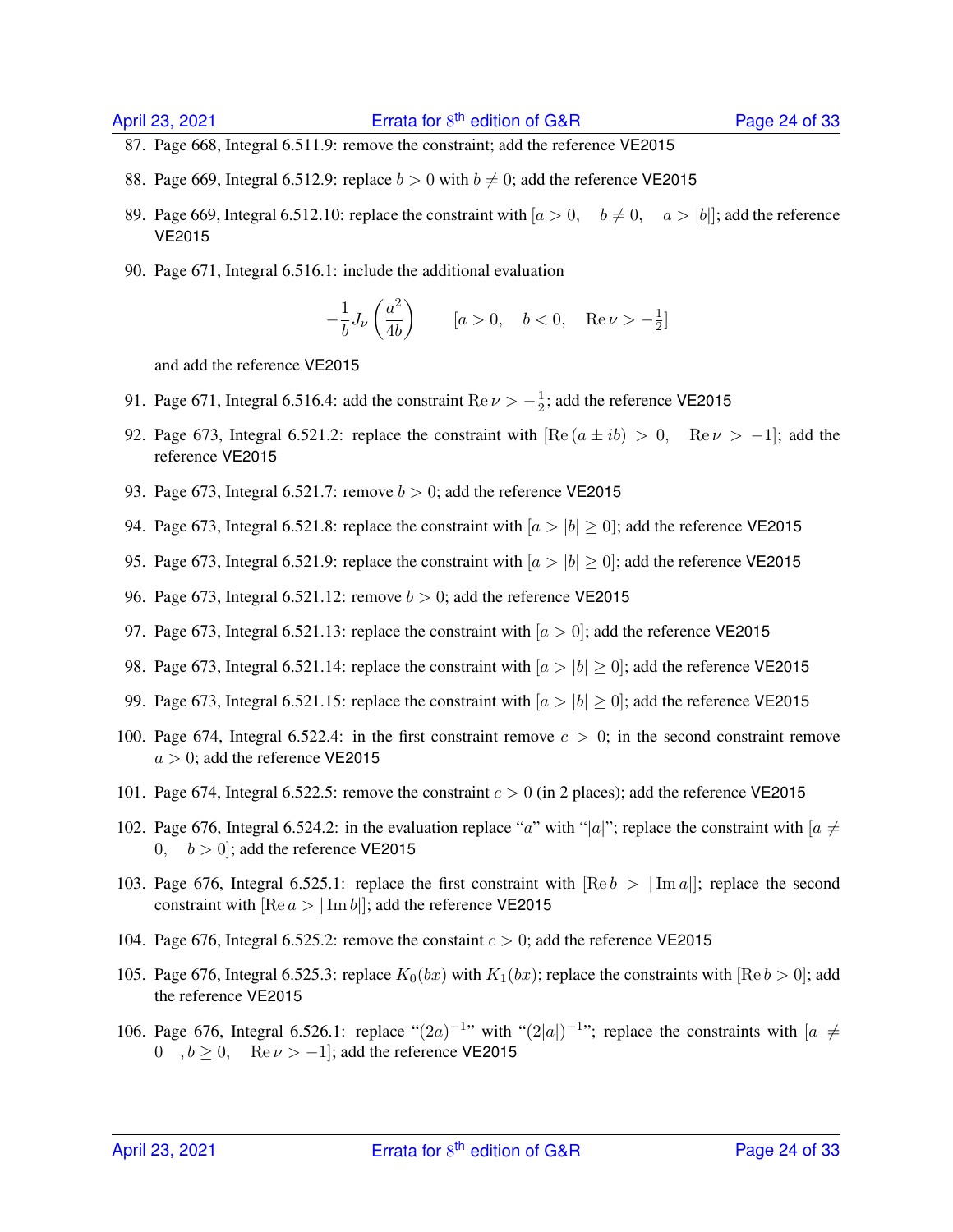107. Page 679, Integral 6.532.4: expand the evaluation with

$$
K_0(ak) \quad \text{if } [a > 0, \text{Re } k > 0] \text{ or } [a < 0, \text{Re } k < 0]
$$
  

$$
K_0(-ak) \quad \text{if } [a > 0, \text{Re } k < 0] \text{ or } [a < 0, \text{Re } k > 0]
$$

and add the reference VE2015

108. Page 679, Integral 6.532.5: expand the evaluation with

$$
-\frac{K_0(ak)}{k} \qquad [a>0, \quad \text{Re } k>0]
$$
  

$$
\frac{K_0(-ak)}{k} \qquad [a>0, \quad \text{Re } k<0]
$$

and add the reference VE2015

109. Page 679, Integral 6.532.6: expand the evaluation with

$$
\frac{\pi}{2k} [I_0(-ak) - \mathbf{L}_0(-ak)] \qquad [a < 0, \quad \text{Re } k > 0] \n- \frac{\pi}{2k} [I_0(-ak) - \mathbf{L}_0(-ak)] \qquad [a > 0, \quad \text{Re } k < 0] \n- \frac{\pi}{2k} [I_0(ak) - \mathbf{L}_0(ak)] \qquad [a < 0, \quad \text{Re } k < 0]
$$

and add the reference VE2015

110. Page 697, Integral 6.533.3: expand the evaluation with

$$
-\frac{b}{4}\left[1+2\ln\left(\left|\frac{a}{b}\right|\right)\right]
$$
 if  $(a+b<0)$  and  $(0 < b < a]$  or  $[a < b < 0]$  or  $[a < 0 < b]$ )  
\n
$$
-\frac{b}{4}\left[1+2\ln\left(\left|\frac{a}{b}\right|\right)\right]
$$
  $[a+b>0$   $b < 0 < a]$   
\n
$$
-\frac{a^2}{4b}
$$
 if  $(a+b>0)$  and  $(0 < a < b]$  or  $[b < a < 0]$  or  $[a < 0 < b]$ )  
\n
$$
-\frac{a^2}{4b}
$$
  $[a+b < 0, \quad b < 0 < a]$ 

and add the reference VE2015

111. Page 683, Integral 6.554.1: expand the evaluation with

$$
y^{-1}e^{ay}
$$
  $[y > 0, \text{Re } a < 0]$   
\n $-y^{-1}e^{ay}$   $[y < 0, \text{Re } a > 0]$   
\n $-y^{-1}e^{-ay}$   $[y < 0, \text{Re } a < 0]$ 

and add the reference VE2015

112. Page 687, Integral 6.566.2: the evaluation is also valid for the constraints  $[a < 0, \text{Re } b < 0, -1 <$  $\text{Re}\,\nu < \frac{3}{2}$ ]; add the reference ET II 23(12)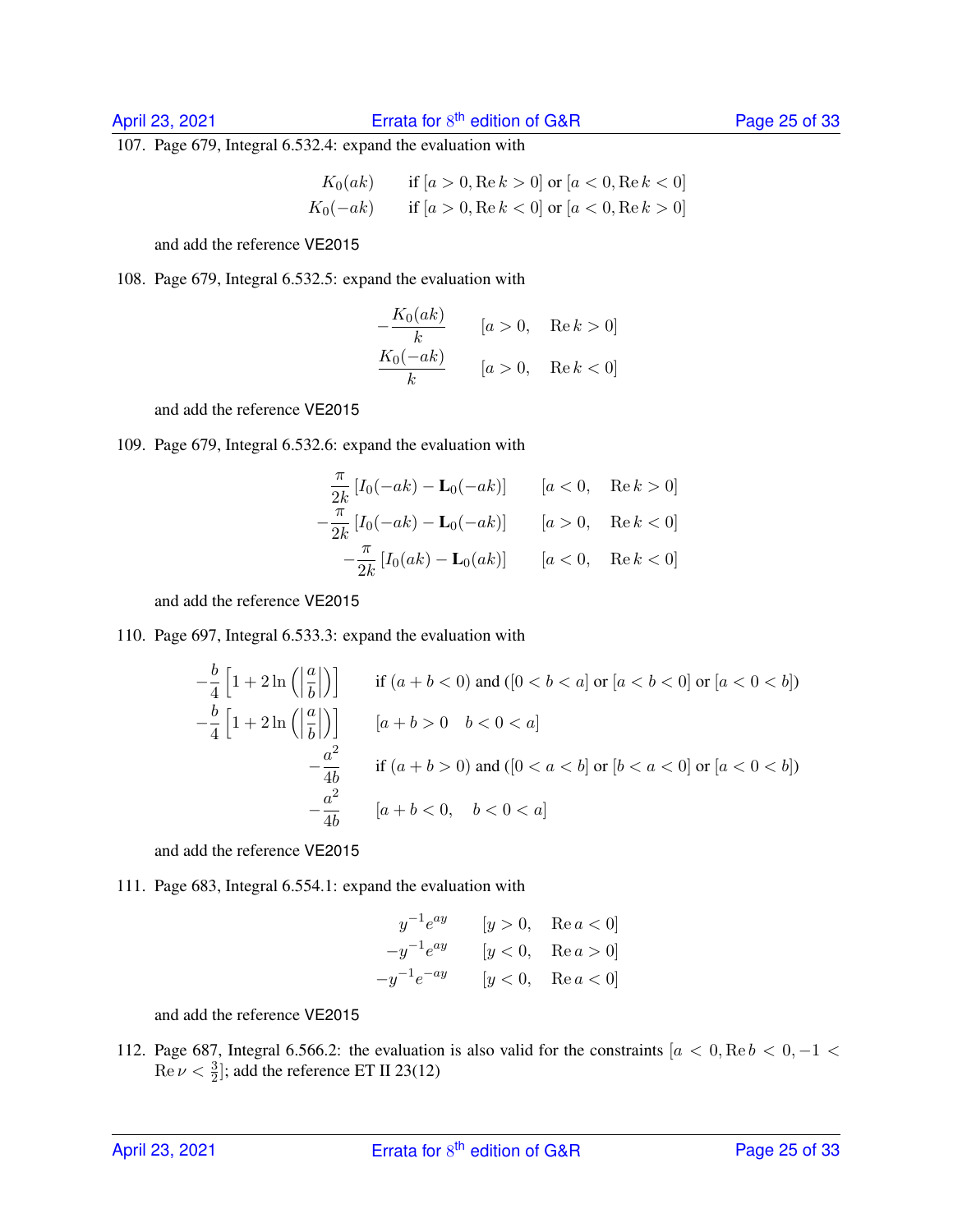#### April 23, 2021 **Exercise 12**

113. Page 687, Integral 6.566.3: expand the evaluation with

$$
\frac{\pi^2 b^{\nu-1}}{4 \cos \nu \pi} \left[ \mathbf{H}_{-\nu}(ab) - Y_{-\nu}(ab) \right] \qquad [a > 0, \quad \text{Re } b > 0, \quad \text{Re } \nu > -\frac{1}{2}]
$$
  

$$
\frac{\pi^2 (-b)^{\nu-1}}{4 \cos \nu \pi} \left[ \mathbf{H}_{-\nu}(-ab) - Y_{-\nu}(-ab) \right] \qquad [a > 0, \quad \text{Re } b < 0, \quad \text{Re } \nu > -\frac{1}{2}]
$$

and add the reference VE2015

114. Page 687, Integral 6.566.4: expand the evaluation with

$$
\frac{\pi^2}{4b^{\nu+1}\cos\nu\pi} \left[\mathbf{H}_{\nu}(ab) - Y_{\nu}(ab)\right] \qquad [a > 0, \quad \text{Re}\,b > 0, \quad \text{Re}\,\nu < \frac{1}{2}]
$$
  

$$
\frac{\pi^2}{4(-b)^{\nu+1}\cos\nu\pi} \left[\mathbf{H}_{\nu}(-ab) - Y_{\nu}(-ab)\right] \qquad [a > 0, \quad \text{Re}\,b < 0, \quad \text{Re}\,\nu < \frac{1}{2}]
$$

and add the reference VE2015

115. Page 687, 6.566.5: expand the evaluation with

$$
\frac{\pi}{2b^{\nu+1}} \left[ I_{\nu}(ab) - \mathbf{L}_{\nu}(ab) \right] \qquad [a > 0, \quad \text{Re } b > 0, \quad \text{Re } \nu > -\frac{5}{2} \right]
$$

$$
-\frac{\pi}{2(-b)^{\nu+1}} \left[ I_{\nu}(-ab) - \mathbf{L}_{\nu}(-ab) \right] \qquad [a < 0, \quad \text{Re } b > 0, \quad \text{Re } \nu > -\frac{5}{2} \right]
$$

$$
\frac{\pi}{2(-b)^{\nu+1}} \left[ I_{\nu}(-ab) - \mathbf{L}_{\nu}(-ab) \right] \qquad [a > 0, \quad \text{Re } b < 0, \quad \text{Re } \nu > -\frac{5}{2} \right]
$$

$$
\frac{\pi}{2(-b)^{\nu+1}} \left[ I_{\nu}(-ab) + \mathbf{L}_{\nu}(-ab) \right] \qquad [a < 0, \quad \text{Re } b < 0, \quad \text{Re } \nu > -\frac{5}{2} \right]
$$

and add the reference VE2015

- 116. Page 699, Integral 6.592.7: replace  $\sqrt{\pi}$  sec  $(\nu \pi)$  with  $\pi$  sec  $(\frac{1}{2})$  $(\frac{1}{2}\nu\pi)$ ; add the constraint  $a \neq 0$ ; add the reference VE2015
- 117. Page 702, Integral 6.611.2: replace the constraints with  $\text{Re}(\alpha \pm ib) > 0$ ,  $|\text{Re }\nu| < 1$ ; replace the references with VE2015
- 118. Page 703, Integral 6.611.9:
	- (a) replace the "a" in the constraints with " $\alpha$ "

(b) replace the correct 
$$
\frac{1}{\sqrt{\alpha^2 - b^2}} \ln \left( \frac{\alpha}{b} + \sqrt{\frac{\alpha^2}{b^2} - 1} \right)
$$
 with the simpler  $\frac{1}{\sqrt{\alpha^2 - b^2}}$  arccosh  $\left( \frac{\alpha}{b} \right)$ 

(Thanks to Angelo Melino for correcting the error and suggesting the simplification.)

119. Page 704, Integral 6.612.4: the current evaluation is incorrect; the correct evaluation is

$$
\frac{1}{b\pi\sqrt{1+\frac{\alpha^2}{4b^2}}}\,\mathrm{K}\Bigg(\frac{1}{1+\frac{\alpha^2}{4b^2}}\Bigg)
$$

(Thanks to the Bogazici Physics seniors of 2018 for correcting this error.)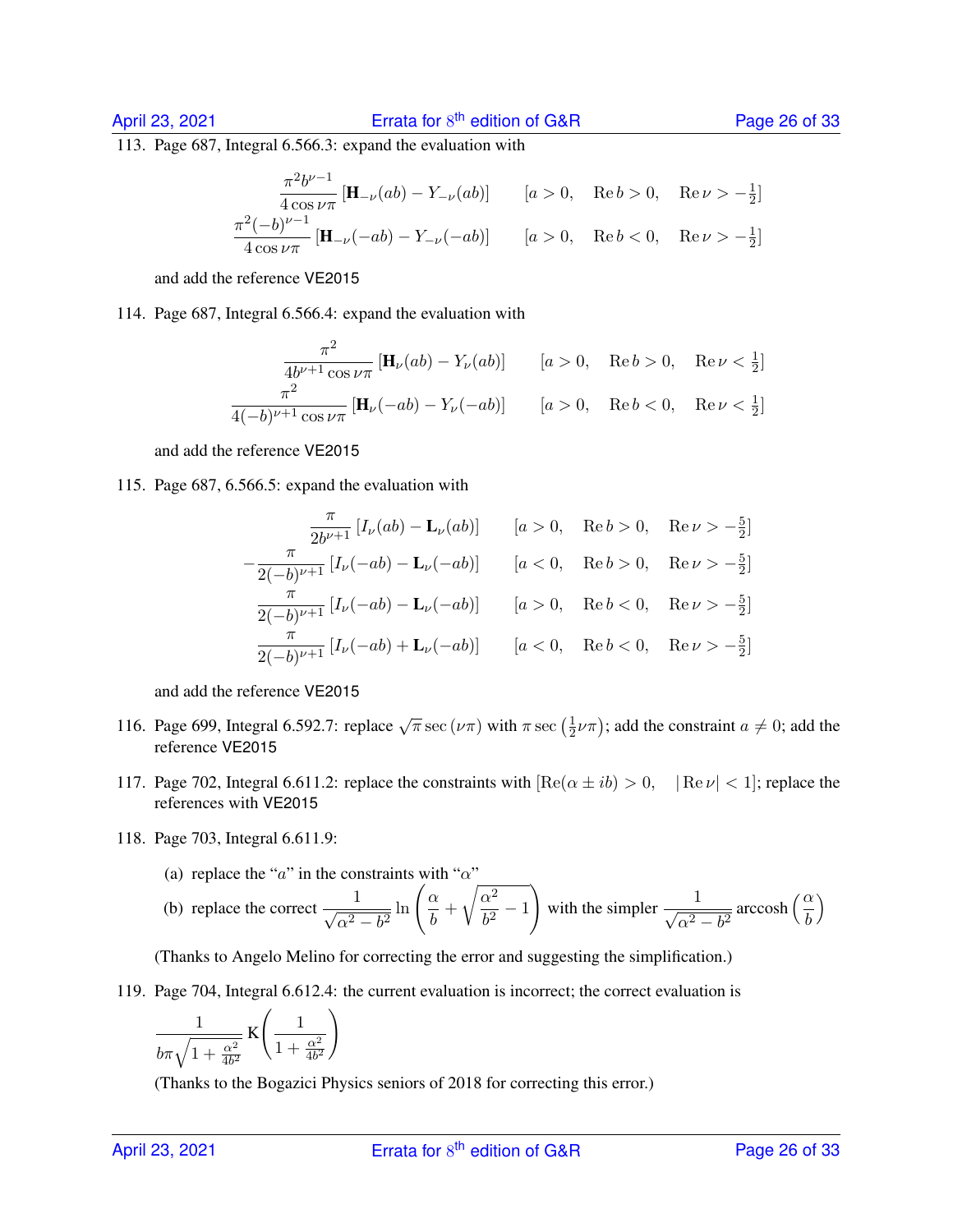120. Page 705, Integral 6.613: add the constraint Re  $z \ge 0$ ; add the reference VE2015

121. Page 714, Integral 6.633.2: replace " $a > 0$ " with "a real"; add the reference VE2015

122. Page 718, Integral 6.648: replace 
$$
\left(\frac{a+be^x}{ae^x+b}\right)
$$
 with  $\left(\frac{a+be^x}{ae^x+b}\right)^{\nu}$ ; add the reference VE2015

- 123. Page 725, Integral 6.671.7: add the evaluation of " $\infty$ " when  $a = b$ ; add the reference VE2015
- 124. Page 725, Integral 6.671.4

The term "+ $cot(\nu\pi)$ " is incorrect and should have been " $cot(\nu\pi)$ "; that is, there should be a multiplication here and not an addition.

Correcting this, and simplifying the terms results in the following evaluation

$$
= -\frac{\sin\left(\frac{\nu\pi}{2}\right)}{\sqrt{b^2 - a^2}} \left\{ \frac{a^{\nu}\cot(\nu\pi)}{\left(b + \sqrt{b^2 - a^2}\right)^{\nu}} + \frac{\left(b + \sqrt{b^2 - a^2}\right)^{\nu}}{a^{\nu}\sin(\nu\pi)} \right\}
$$

(Thanks to Junggi Yoon for correcting this error.)

- 125. Page 731, Integrals 6.681.5 and 6.681.6: add the constraint  $[n = 0, 1, 2, \ldots]$  for each of these. (Thanks to Jim Morehead for correcting this error.)
- 126. Page 732, Integral 6.681.12: replace  $\frac{\pi}{2}$  with  $\frac{\pi^2}{4}$  $\frac{\tau^2}{4}$ ; add the constraint  $a \neq 0$ ; add the reference VE2015
- 127. Page 734, Integral 6.686.5: replace the constraints with  $[a \neq 0, b \neq 0]$ ; add the reference VE2015
- 128. Page 738, Integral 6.699.1 add the evaluation for the case  $a = b$

$$
\frac{\cos\left((\nu+\lambda)\frac{\pi}{2}\right)}{\sqrt{\pi}(2a)^{\lambda+1}}\frac{\Gamma(\nu+\lambda+1)\Gamma(-\lambda-\frac{1}{2})}{\Gamma(\nu-\lambda)}\qquad \qquad [b=a, \quad a\geq 0, \quad \text{Re}\,\lambda<-{\frac{1}{2}}, \quad \text{Re}(\nu+\lambda)>-2]
$$

129. Page 738, Integral 6.699.2 add the evaluation for the case  $a = b$ 

$$
\frac{(-1)^{1-\lambda/2}}{\sqrt{\pi}(2a)^{\lambda+1}} \frac{\Gamma(-\lambda - \frac{1}{2})\Gamma(1+\nu+\lambda)}{\Gamma(\nu-\lambda)} \sin(\frac{1}{2}\nu\pi) \quad [b=a, \quad a \ge 0, \quad \text{Re}\,\nu > -\lambda - 1, \quad \lambda = -2, -4, \dots]
$$

$$
\frac{(-1)^{(3-\lambda)/2}}{\sqrt{\pi}(2a)^{\lambda+1}} \frac{\Gamma(-\lambda - \frac{1}{2})\Gamma(\nu+\lambda+1)}{\Gamma(\nu-\lambda)} \cos(\frac{1}{2}\nu\pi) \quad [b=a, \quad a \ge 0, \quad \text{Re}\,\nu > -\lambda - 1, \quad \lambda = -1, -3, \dots]
$$

130. Page 754, 6.772.1: expand the evaluations to be

$$
-\frac{1}{a}\left[\ln(2a) + \mathbf{C}\right] \qquad [a > 0]
$$

$$
\frac{1}{a}\left[\ln(-2a) + \mathbf{C}\right] \qquad [a < 0]
$$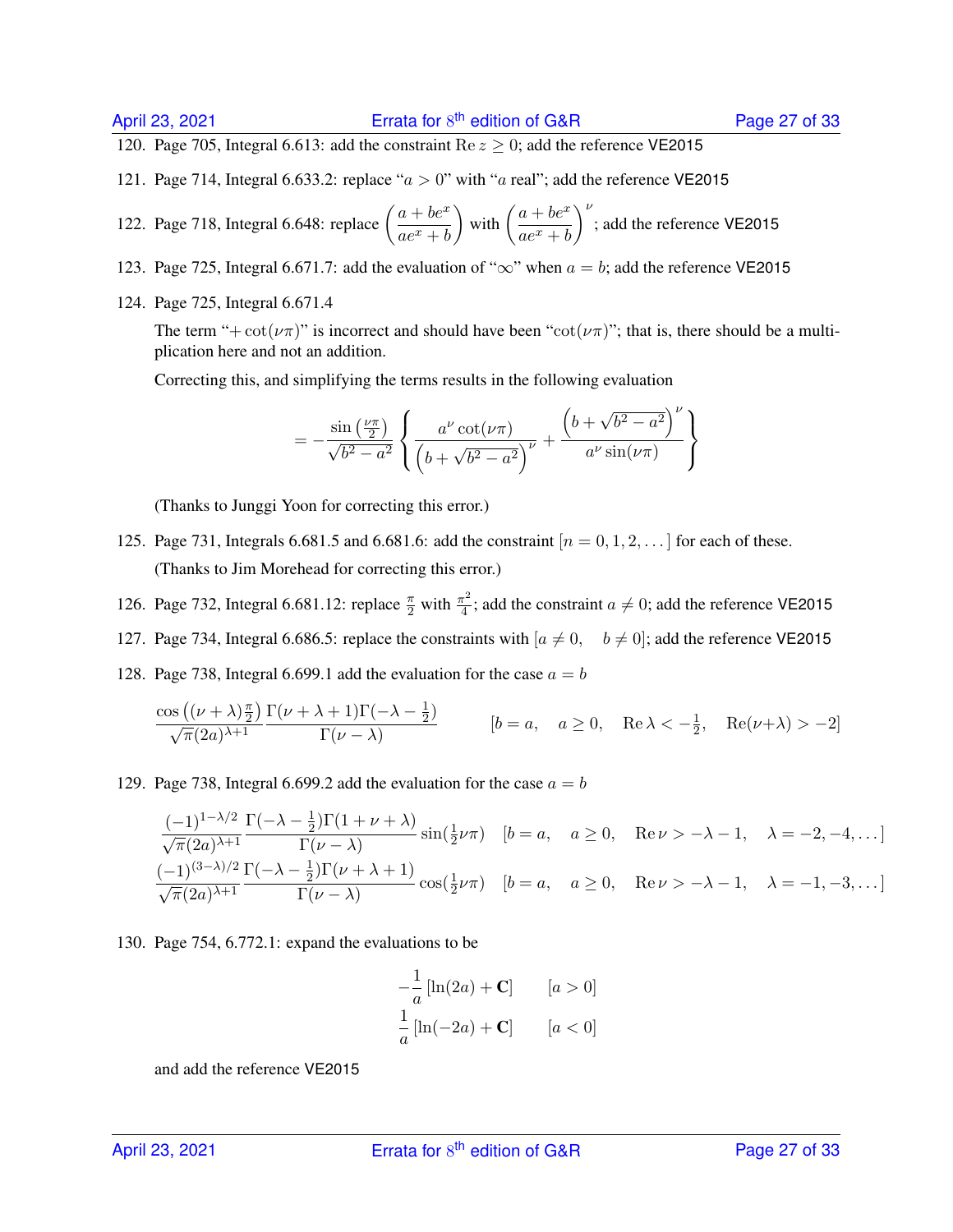131. Page 754, Integral 6.772.2: expand the evaluations to be

$$
-\frac{1}{a}\left[\ln\left(\frac{a}{2}\right)+\mathbf{C}\right] \qquad [a>0]
$$

$$
-\frac{1}{a}\left[\ln\left(-\frac{a}{2}\right)+\mathbf{C}\right] \qquad [a<0]
$$

and add the reference VE2015

- 132. Page 754, Integral 6.772.3: replace  $\frac{2}{b}$  ( $K_0(ab) + \ln a$ ) with  $\frac{2}{b}$  ( $K_0(|ab|) + \ln |a|$ ); add the constraints  $[a \neq 0, \quad b \neq 0]$ ; add the reference VE2015
- 133. Page 754, Integral 6.772.4: expand the evaluations to be

$$
\frac{2}{x}\ker(x) \qquad x > 0
$$

$$
\frac{2}{x}\ker(-x) \qquad x < 0
$$

and add the reference VE2015

134. Page 755, Integral 6.784.1: the solution is wrong. The correct solution is

$$
\frac{1}{2\sqrt{\pi}}\left(\frac{b}{2}\right)^{\nu}\frac{1}{a^{2\nu+2}}\frac{\Gamma\left(\nu+\frac{3}{2}\right)}{\Gamma\left(\nu+2\right)}\Phi\left(\nu+\frac{3}{2},\nu+2;-\frac{b^2}{4a^2}\right)
$$

In the constraints, replace  $b > 0$  with  $b \neq 0$ ; add the reference VE2015

135. Page 758, Integral 6.794.9

The current evaluation is

$$
\frac{\pi^{3/2}a}{2^{5/2}\sqrt{b}}\exp\left(-b-\frac{a^2}{8b}\right)
$$

which is incorrect. The correct evaluation is

$$
\frac{\pi^{3/2}a}{2^{7/2}\sqrt{b}}\exp\left(-b-\frac{a^2}{8b}\right)
$$

(Thanks to Angelo Melino for correcting this error.)

136. Page 760, Integral 6.812.1: expand the evaluations to be

$$
\frac{\pi}{2a} [I_1(ab) - \mathbf{L}_1(ab)] \qquad [\text{Re } a > 0, \quad b > 0]
$$
  

$$
\frac{\pi}{2a} [I_1(-ab) - \mathbf{L}_1(-ab)] \qquad [\text{Re } a > 0, \quad b < 0]
$$
  

$$
-\frac{\pi}{2a} [I_1(-ab) - \mathbf{L}_1(-ab)] \qquad [\text{Re } a < 0, \quad b > 0]
$$
  

$$
-\frac{\pi}{2a} [I_1(ab) - \mathbf{L}_1(ab)] \qquad [\text{Re } a < 0, \quad b < 0]
$$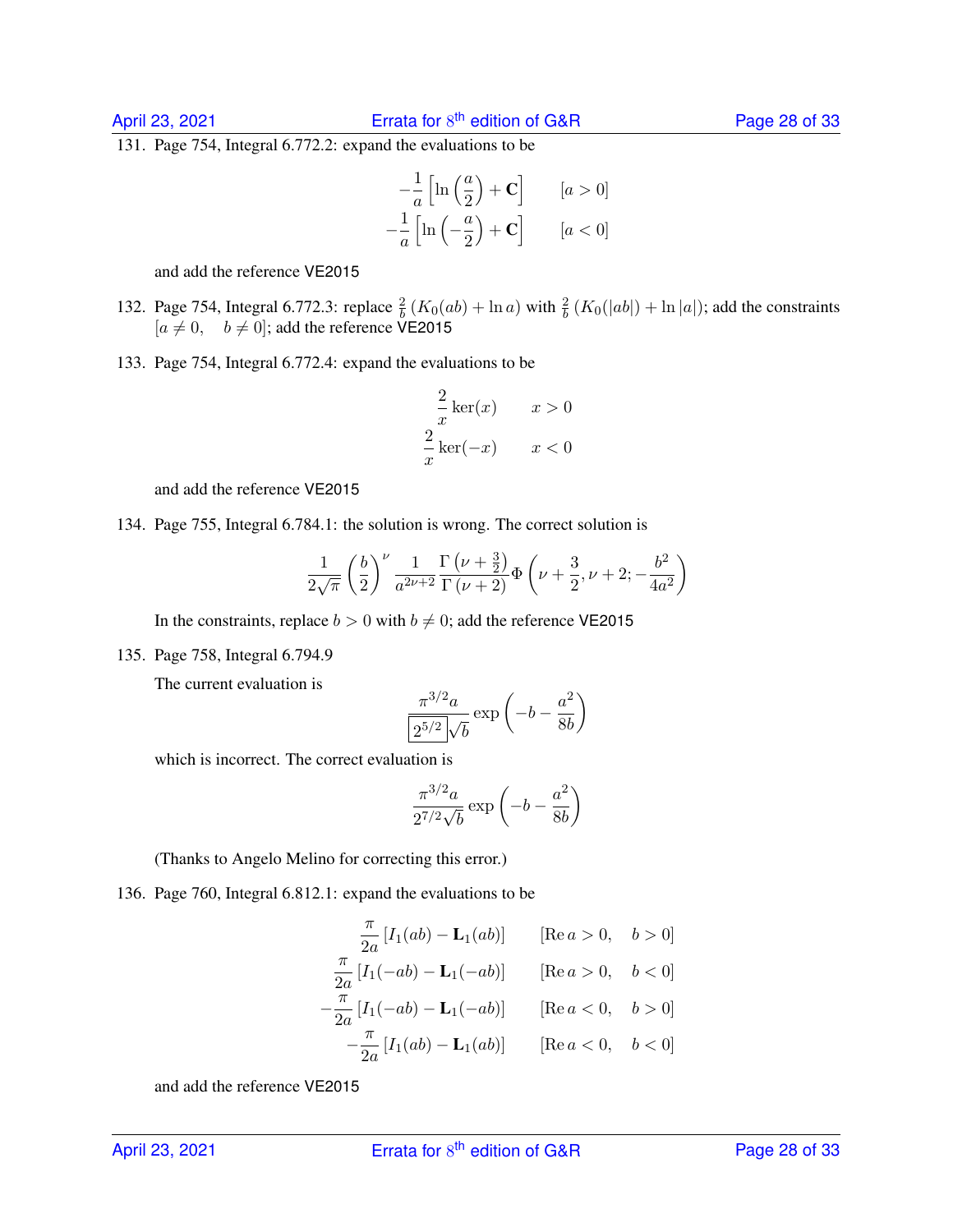- 137. Page 761, Integral 6.812.2: replace  $\frac{a^2b^2}{2}$  $\frac{a^2b^2}{2}$  with  $\frac{a^2b^2}{4}$  $\frac{6}{4}$ ; add the reference VE2015
- 138. Page 761, Integral 6.813.4: replace  $a > 0$  with  $a \neq 0$ ; add the reference VE2015
- 139. Page 761, Integral 6.813.5: replace  $a > 0$  with  $a \neq 0$ ; add the reference VE2015
- 140. Page 770, Integral 6.876.1: replace "x kei x  $J_1(ax)$ " with "kei(x)  $J_1(ax)$ "; replace  $a > 0$  with  $a \neq 0$ ; add the reference VE2015
- 141. Page 770, Integral 6.876.2: replace "x ker x  $J_1(ax)$ " with "ker(x)  $J_1(ax)$ "; replace  $a > 0$  with  $a \neq 0$ ; add the reference VE2015
- 142. Page 779, Integral 7.132.1: replace  $\Gamma(\lambda + \frac{1}{2})$  $\frac{1}{2}\nu+1$ ) with  $\Gamma\left(\lambda+\frac{1}{2}\right)$  $rac{1}{2}\nu + \frac{1}{2}$  $\frac{1}{2}$ . (Thanks to Bruno Daniel for correcting this error.)
- 143. Page 799, Integral 7.233: replace  $\Gamma(\mu+n)$  with  $\Gamma(\mu+n+1)$ (Thanks to Ramakrishna Janaswamy for correcting this error.)
- 144. Page 801, Formula 7.249 2:
	- (a) change  $\sum$  $t-1$  $t=0$ to  $\sum$  $t-1$  $r=0$ (b) change  $[t > n]$  to [any integer  $t > n$ ]

(Thanks to Matt Majic for correcting this error.)

- 145. Page 801, Integral 7.251.3: replace  $y > 0$  with  $y \neq 0$ ; add the reference VE2015
- 146. Page 802, Integral 7.251.7: replace  $\Gamma(\frac{1}{2} + \frac{1}{2})$  $\frac{1}{2}\nu - n$ ) with  $\Gamma\left(\frac{1}{2}\right)$  $\frac{1}{2}\mu + \frac{1}{2}$  $rac{1}{2}\nu - n$ (Thanks to Ramakrishna Janaswamy for correcting this error.)
- 147. Page 810, Integral 7.355.1: remove the contraint  $a > 0$ ; add the reference VE2015
- 148. Page 810, Integral 7.355.2: remove the contraint  $a > 0$ ; add the reference VE2015
- 149. Page 811, Integral 7.374.4: the correct evaluation is  $\sqrt{\pi}2^{n-1}\frac{(2m+n)!}{n}$  $\frac{(n+1)!}{m!} (a^2-1)^m a^n$
- 150. Page 810, Integral 7.354.1: replace  $J_{2n+1}(x)$  with  $J_{2n+1}(z)$ . (Thanks to Farid Bouttout for correcting this error.)
- 151. Page 811, Integral 7.374.7: replace  $L_n^{n-m}(-2y^2)$  with  $L_m^{n-m}(-2y^2)$ ; remove the constaint  $m \leq n$ ; add the reference VE2015
- 152. Page 812, Integral 7.376.3: replace  $\Gamma\left(\frac{\nu+1}{2}\right)$ 2 ) with  $\Gamma\left(\frac{\nu}{2}\right)$  $(\frac{\nu}{2}+1)$ ; add the reference VE2015
- 153. Page 812, Integral 7.377.3: replace  $y^{n-m}$  with  $z^{n-m}$ (Thanks to Christophe De Beule for correcting this error.)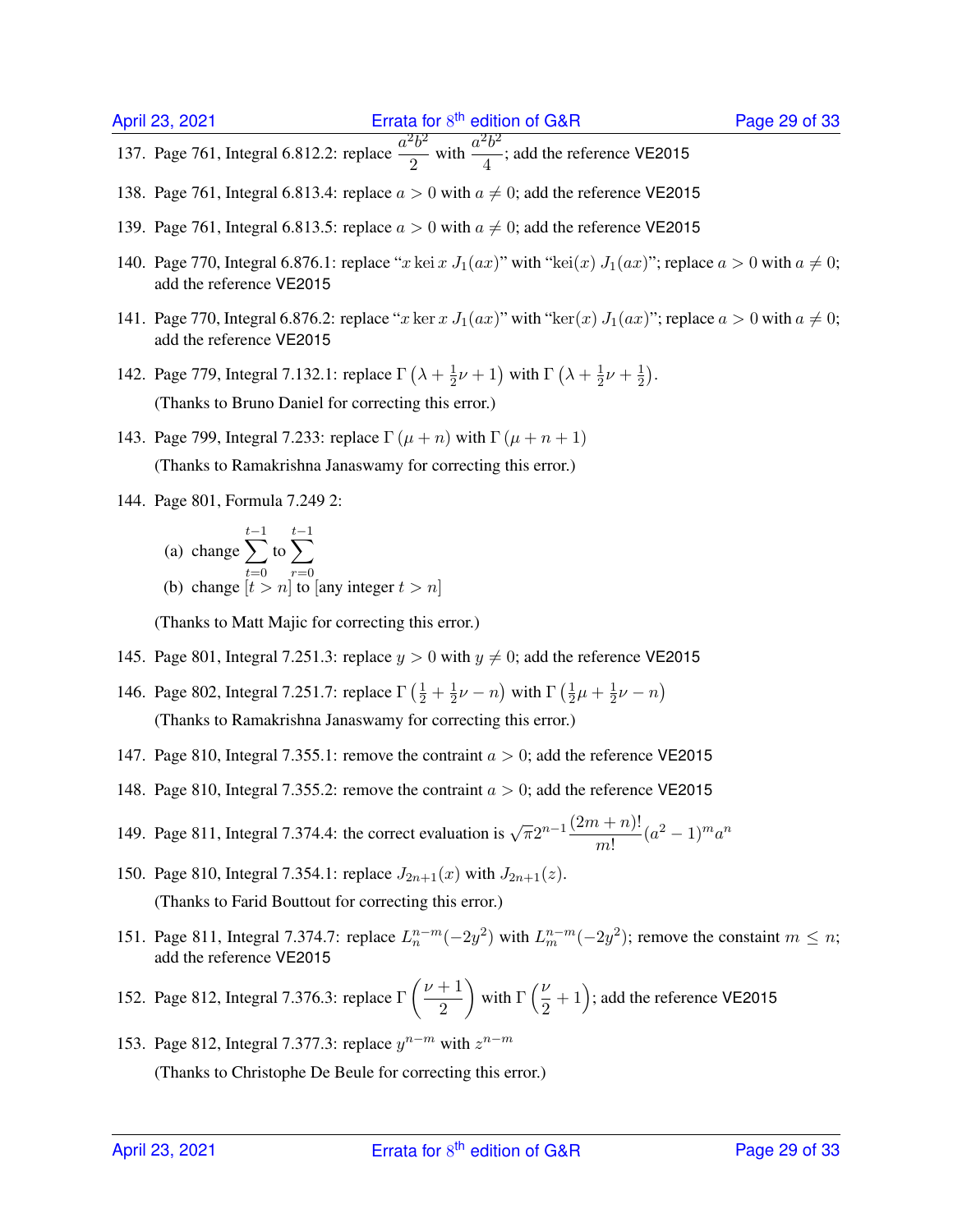154. Page 819, Integral 7.421.1: remove  $y > 0$ ; add the reference VE2015

- 155. Page 821, Integral 7.511.6
	- (a) The evaluation of the integral is incorrect. The evaluation should be  $B(\lambda, \beta - \lambda)$  $\frac{\Gamma(\lambda,\beta-\lambda)}{(1-z)^\alpha} = \frac{\Gamma(\beta-\lambda)\;\Gamma(\lambda)}{\Gamma(\beta)}$  $\Gamma(\beta)$ 1  $(1-z)^{\alpha}$ (b) The additional constraint

(Thanks to Gerald Edgar for correcting this error.)

- 156. Page 821, Integral 7.511.9: replace  $(1 z)^{\sigma}$  with  $(1 z)^{-\sigma}$ (Thanks to Gerald Edgar for correcting this error.)
- 157. Page 821, Integral 7.512.6: replace  $B(\lambda, \beta \lambda) F(\alpha, \lambda; \gamma; z)$  with  $B(\lambda, \beta \lambda) F(\alpha, \lambda; \lambda; z) =$  $B(\lambda, \beta - \lambda)$  (1 – z); add the reference VE2015
- 158. Page 822, Integral 7.522.1

The current evaluation, which is incorrect, is

$$
\frac{\Gamma(\delta) \lambda^{-\gamma}}{\Gamma(\alpha) \Gamma(\beta)} E(\alpha; \beta : \gamma; \delta : \lambda)
$$

The correct evaluation, which only differs in the "punctuation" is

$$
\frac{\Gamma(\delta) \lambda^{-\gamma}}{\Gamma(\alpha) \Gamma(\beta)} E(\alpha, \beta, \gamma : \delta : \lambda)
$$

(Thanks to Aaron Hendrickson for correcting this error.)

- 159. Page 825, Integral 7.531.1: add the constraint  $c > 0$ ; add the reference VE2015
- 160. Page 840, Integral 7.662.4: the solution for  $[a < 0, \text{Re } y > 0, \text{Re } \mu > -\frac{1}{2}$  $\frac{1}{2}$  is the negative of the solution shown. add the reference VE2015
- 161. Page 851, Integral 7.731.1: replace  $\text{Re}^2 a > 0$  with  $\text{Re} a^2 > 0$ ; add the reference VE2015
- 162. Page 853, Integral 7.751.1: replace the constraint with  $[y \neq 0, a \neq 0, n = 1, 3, 5, 7 \dots]$ ; add the reference VE2015
- 163. Page 853, Integral 7.751.2: replace the constraint with  $[y \neq 0, a \neq 0]$ ; add the reference VE2015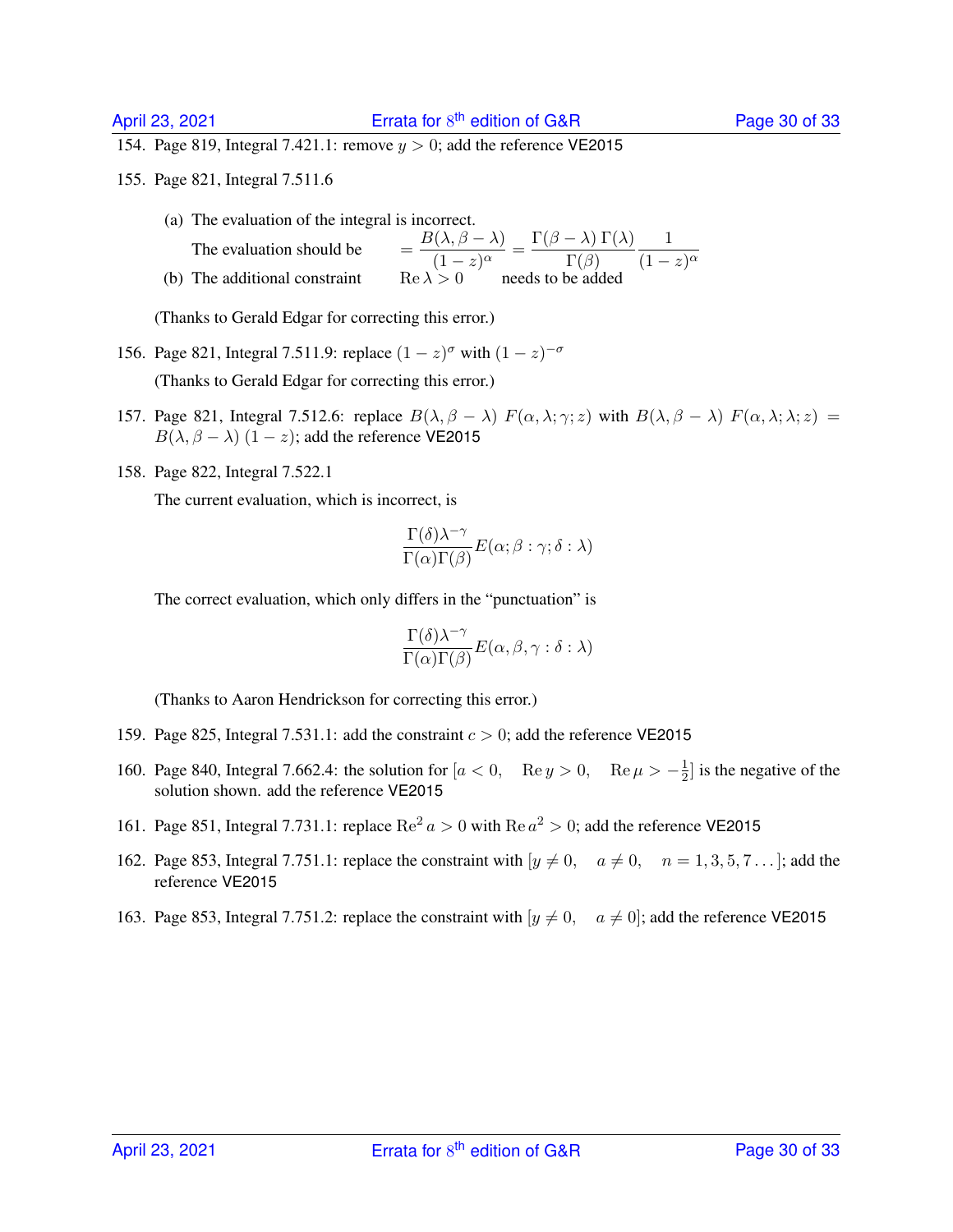#### 164. Page 853, Integral 7.751.3

∞

The current integrand can be slightly generalized, and the evaluation simplified, as follows:

$$
\int_0^\infty J_0(xy)D_\nu(ax)D_{\nu+1}(x) dx
$$
\n
$$
= \begin{cases}\n-\frac{1}{y}\left[D_\nu\left(\frac{y}{a}\right)D_{\nu+1}\left(-\frac{y}{a}\right) - \frac{\sqrt{\pi}}{\sqrt{2}\Gamma(-\nu)}\right] & [y \neq 0, \quad a > 0] \\
-\frac{1}{y}D_\nu\left(\frac{y}{a}\right)D_{\nu+1}\left(-\frac{y}{a}\right) & [y \neq 0, \quad a \neq 0, \quad \nu = 0, 1, 2, \ldots]\n\end{cases}
$$

add the reference VE2015

This should replace the current value in the 8th edition (which corresponds to the value  $a = 1$ ).

- 165. Page 853, Integral 7.752.1: replace  $y > 0$  with  $y \neq 0$ ; add the reference VE2015
- 166. Page 853, Integral 7.752.3: replace  $y > 0$  with  $y \neq 0$ ; add the reference VE2015
- 167. Page 853, Integral 7.752.4: replace  $y > 0$  with  $y \neq 0$ ; add the reference VE2015
- 168. Page 853, Integral 7.752.5: replace  $y > 0$  with  $y \neq 0$ ; add the reference VE2015
- 169. Page 854, Integral 7.752.10: replace  $y > 0$  with  $y \neq 0$ ; add the reference VE2015
- 170. Page 854, Integral 7.752.12: replace  $y > 0$  with  $y \neq 0$ ; add the reference VE2015
- 171. Page 856, Integral 7.755.1: replace  $y > 0$  with  $y \neq 0$ ; replace  $2^{-3/2}$  with  $2^{-1/2}$ ; add the reference VE2015
- 172. Page 857, Integral 7.771: add  $\beta > 0$  to each constraint, replace "ET II 298(22)" with "ET II 398(22)"
- 173. Page 897, Integral 8.250.5: add the constraint [Re  $p > 0$ ,  $y > 0$ ]; add the reference VE2015
- 174. Page 897, Integral 8.250.8: replace  $\Phi\left(-\frac{x^2}{2}\right)$  $\left(\frac{x^2}{2}\right)$  with  $\Phi\left(-\frac{p^2}{2}\right)$  $\left(\frac{p^2}{2}\right)$ ; add the reference VE2015
- 175. Page 897, Integral 8.250.9
	- (a) The evaluation is missing a minus sign; the result should be  $-\sqrt{\pi}\Phi(a)\Phi(b)$
	- (b) add the reference VE2015
- 176. Page 898, Formula 8.254: replace " $|\arg(-z)|$ " with " $|\arg(z)|$ ". (Thanks to Martin Venker for correcting this error.)
- 177. Page 898, Formula 8.258.3: replace " $F_1$ " with " $_1F_1$ "; add the reference VE2015
- 178. Page 900, Integral 8.258.5: replace "1  $arctan(\sqrt{\beta})$ " with " $arctan(\sqrt{\beta})$ "; add the reference VE2015

179. Page 909, Formula 8.352.3: replace 
$$
\sum_{k=1}^{m}
$$
 with  $\sum_{k=1}^{n}$ .

(Thanks to Mariam Mousa Harb for correcting this error.)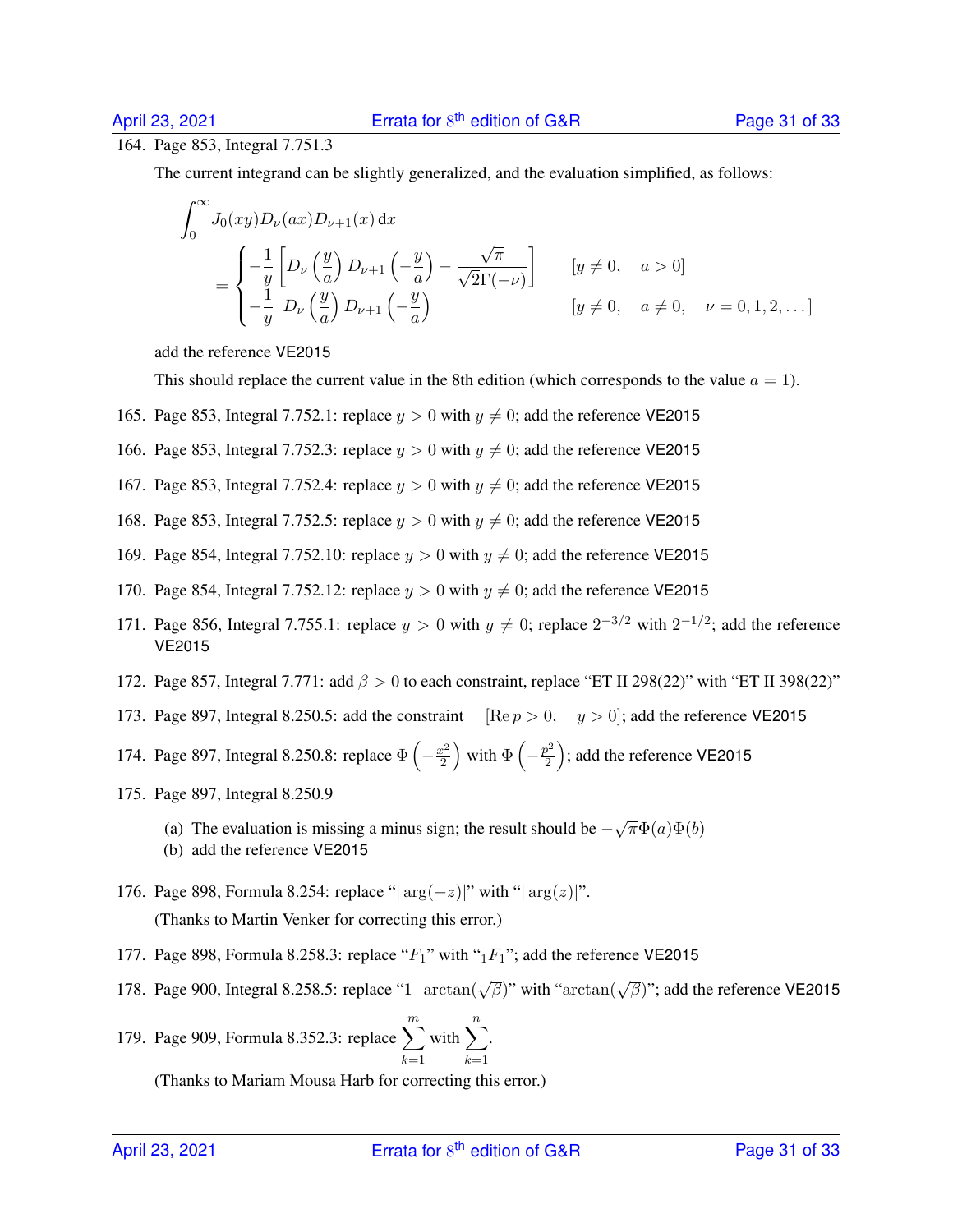180. Page 909, Integral 8.352.7: replace  $e^{-z}$  with  $e^{-x}$ .

(Thanks to Mariam Mousa Harb for correcting this error.)

181. Page 916, Relation 8.375.1

 $\overline{\phantom{a}}$ 

(a) The evaluation on the right hand side is incorrect. The correct evaluation is obtained by replacing

$$
\sum_{k=0}^{\frac{q-1}{2}} \qquad \text{with} \qquad 2 \sum_{k=0}^{\left\lfloor \frac{q-1}{2} \right\rfloor}
$$

(b) The comment says  $k=0$  (See also **6.362** 5–7) which is incorrect. It should be  $(See also 6.363 5-7)$ 

(Thanks to Allen Stenger for correcting these errors.)

182. Page 984, Relation 8.816

The evaluation on the right hand side is incorrect.

The correct evaluation is obtained by replacing " $(-1)^{m}$ " with " $(-i)^{m}$ ".

(Thanks to Joseph Gangestad for correcting this error.)

183. Page 985, Relation 8.820.7

For clarity, replace with (this keeps some of the terms and removes others)

 $P_{\nu}(z) = P_{-\nu-1}(z)$ 

(Thanks to Angelo Melino for suggesting this clarification.)

184. Page 985, Relation 8.822

For clarity, replace the constraint with (this keeps some of the terms and removes others)

 $\big[ \operatorname{Re} z > 0 \big]$ 

(Thanks to Angelo Melino for suggesting this clarification.)

- 185. Page 997, Relations in 8.922
	- (a) (8.922.1) For clarity, change the summation upper limit from  $\infty$  to n
	- (b) (8.922.2) For clarity, change the summation upper limit from  $\infty$  to n
	- (c) (8.922.1) Add the additional evaluation

$$
z^{2n} = \sum_{k=0}^{n} 2^{2n-2k+1} (4n - 4k + 1) \frac{(2n)!(2n - k + 1)!}{k!(4n - 2k + 2)!} P_{2n-2k}(z)
$$

(d) (8.922.2) Add the additional evaluation

$$
z^{2n+1} = \sum_{k=0}^{n} 2^{2n-2k+2} (4n - 4k + 3) \frac{(2n+1)!(2n-k+2)!}{k!(4n-2k+4)!} P_{2n-2k+1}(z)
$$

(Thanks to Patrick Bruno for correcting these errors.)